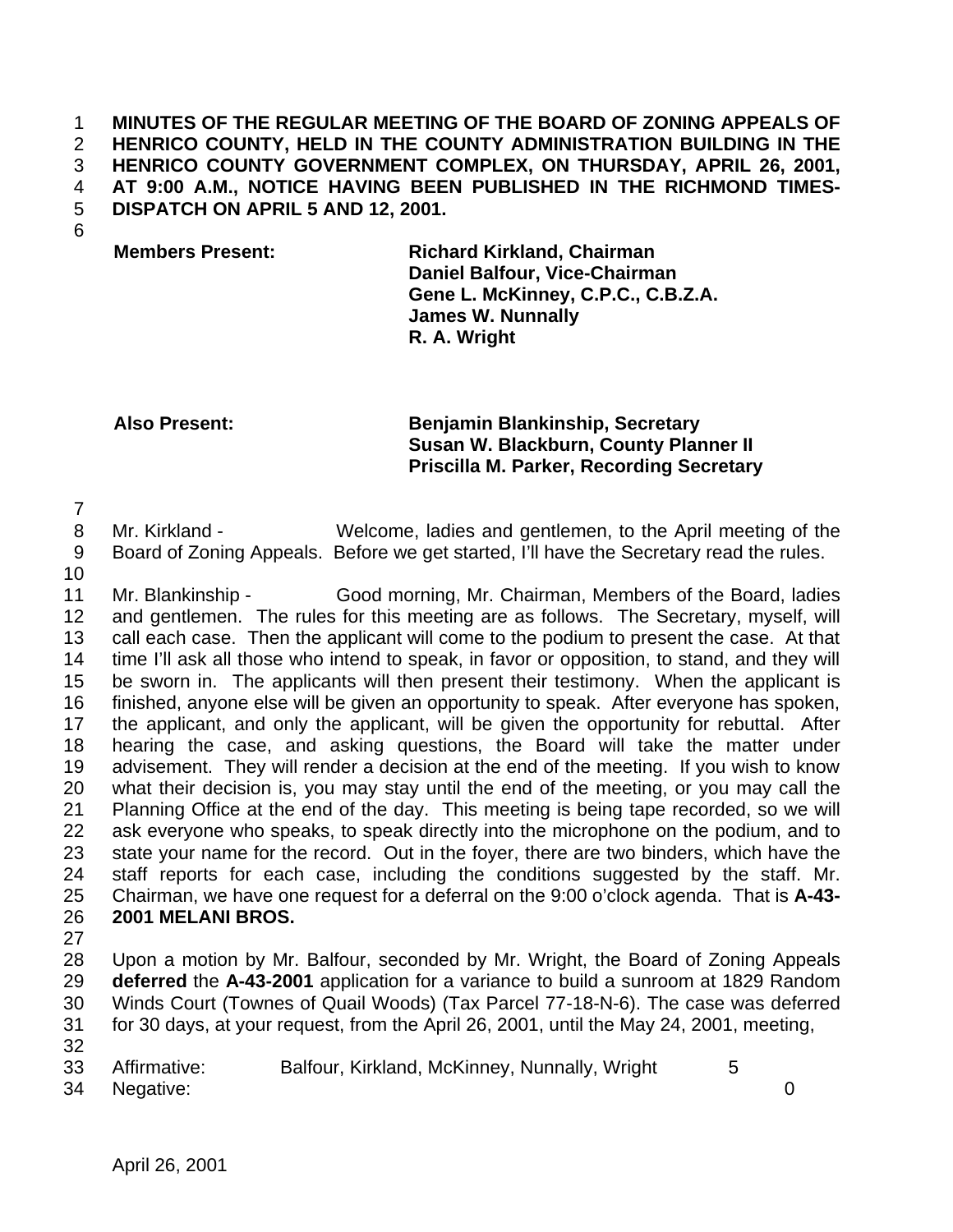| 35<br>36                                           | Absent:<br>$\mathbf 0$                            |                                                                                                                                                                                                                                                                                                                                                                                                                                                                                                                    |  |  |  |
|----------------------------------------------------|---------------------------------------------------|--------------------------------------------------------------------------------------------------------------------------------------------------------------------------------------------------------------------------------------------------------------------------------------------------------------------------------------------------------------------------------------------------------------------------------------------------------------------------------------------------------------------|--|--|--|
| 37<br>38                                           | Mr. Kirkland -                                    | Was anyone here on that case? Let's hear the first one.                                                                                                                                                                                                                                                                                                                                                                                                                                                            |  |  |  |
| 39<br>40<br>41                                     | Mr. Blankinship -<br>together?                    | The first 2 cases are companion cases $-$ shall I call them                                                                                                                                                                                                                                                                                                                                                                                                                                                        |  |  |  |
| 42<br>43                                           | Mr. Kirkland -                                    | Please.                                                                                                                                                                                                                                                                                                                                                                                                                                                                                                            |  |  |  |
| 44<br>45<br>46<br>47<br>48<br>49<br>50<br>51       | A - 21-2001                                       | <b>CAREY OAKLEY</b> requests a variance from Section 24-95(b)(6) of<br>Chapter 24 of the County Code to build a single family home at 21<br>North Elm Avenue (Highland Springs) (Tax Parcel 148-10-E-27<br>(part)), zoned R-4, One-family Residence District (Varina). The total<br>lot area requirement is not met. The applicant has 5,000 square feet<br>total lot area, where the Code requires 6,000 square feet total lot<br>area. The applicant requests a variance of 1,000 square feet total<br>lot area. |  |  |  |
| 52<br>53<br>54<br>55<br>56<br>57<br>58<br>59<br>60 | A - 22-2001                                       | <b>CAREY OAKLEY</b> requests a variance from Section 24-95(b)(6) of<br>Chapter 24 of the County Code to build a single family home at 23<br>North Elm Avenue (Highland Springs) (Tax Parcel 148-10-E-27<br>(part)), zoned R-4, One-family Residence District (Varina). The total<br>lot area requirement is not met. The applicant has 5,000 square feet<br>total lot area, where the Code requires 6,000 square feet total lot<br>area. The applicant requests a variance of 1,000 square feet total<br>lot area. |  |  |  |
| 61<br>62<br>63                                     | Mr. Kirkland -                                    | Does anyone else wish to speak on this case?<br>If you all<br>would raise your right hands, including the applicant, and be sworn in.                                                                                                                                                                                                                                                                                                                                                                              |  |  |  |
| 64<br>65<br>66                                     | Mr. Blankinship -                                 | Do you swear that the testimony you are about to give is the<br>truth, the whole truth, and nothing but the truth, so help you God?                                                                                                                                                                                                                                                                                                                                                                                |  |  |  |
| 67<br>68<br>69<br>70                               | Mr. Kirkland -<br>your case.                      | Have all your adjacent landowners been contacted,<br>according to County Code? We have all the notices here. State your name and state                                                                                                                                                                                                                                                                                                                                                                             |  |  |  |
| 71<br>72<br>73<br>74<br>75                         | Mr. Oakley -<br>so forth. That's a summary of it. | I'm Carey Oakley, and what we're here to do is to try to take<br>a parcel of land that has an existing house that's been destroyed by fire, remove the<br>existing house, and build 2 houses on that parcel of land. It is our intent to remove<br>several large trees that pose a threat or danger to adjoining properties, power lines and                                                                                                                                                                       |  |  |  |
| 76<br>77<br>78                                     | Mr. Nunnally-                                     | I think you told us last month, Mr. Oakley, but what size<br>houses are you putting in there, the 2 houses?                                                                                                                                                                                                                                                                                                                                                                                                        |  |  |  |
| 79<br>80                                           | Mr. Oakley -                                      | The little houses are 9,950 square foot houses.                                                                                                                                                                                                                                                                                                                                                                                                                                                                    |  |  |  |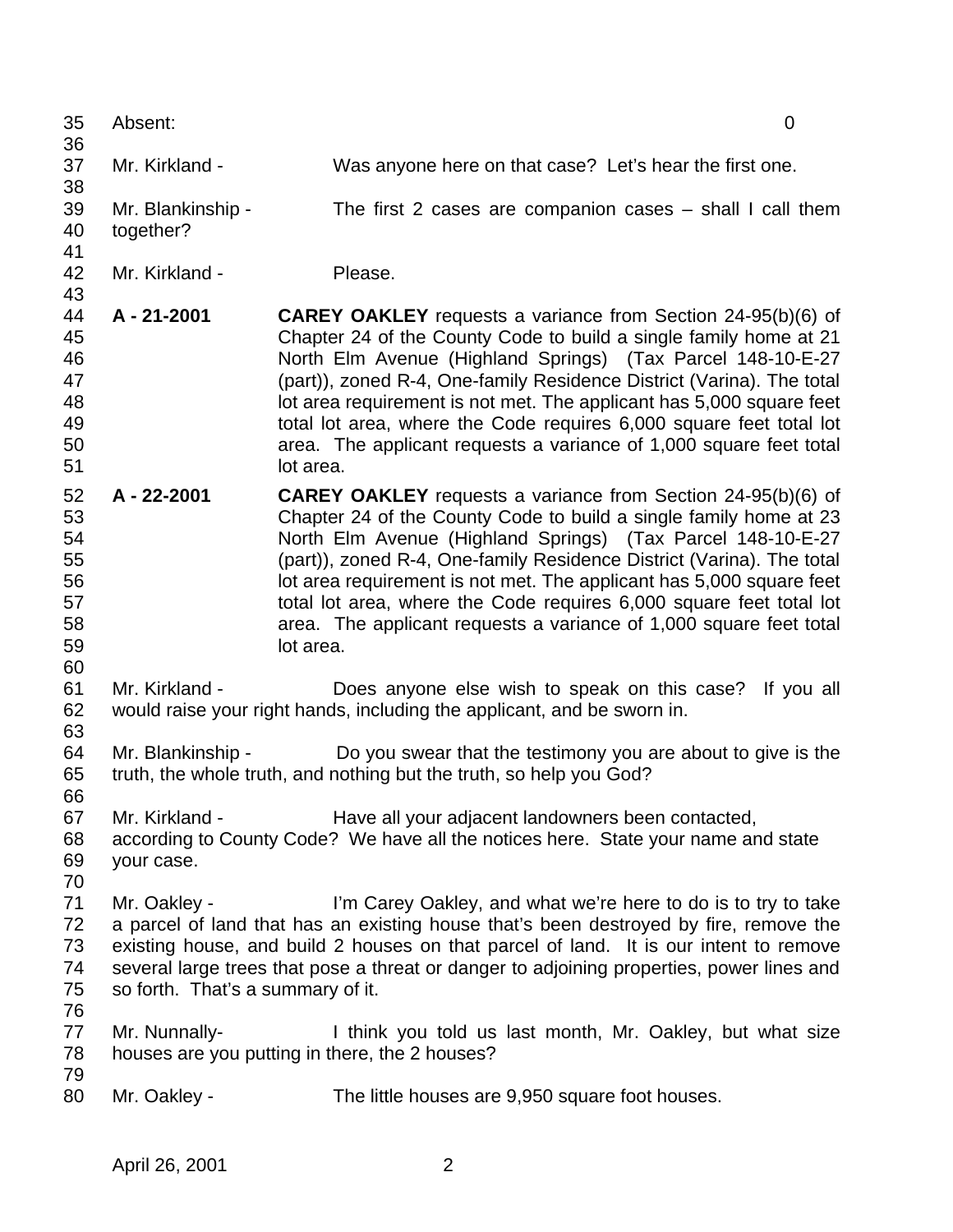| 81         |                                                  |                                                                                             |
|------------|--------------------------------------------------|---------------------------------------------------------------------------------------------|
| 82         | Mr. Kirkland -                                   | Say that again.                                                                             |
| 83         |                                                  |                                                                                             |
| 84         | Mr. McKinney-                                    | 9,000 square foot houses?                                                                   |
| 85         |                                                  |                                                                                             |
| 86         | Mr. Oakley -                                     | I'm sorry, 950 square foot. They're small, 3-bedroom, 1-bath                                |
| 87         | houses, typical of the area in Highland Springs. |                                                                                             |
| 88         |                                                  |                                                                                             |
| 89         | Mr. McKinney--                                   | So you're putting the minimum of what the code requires?                                    |
| 90         |                                                  |                                                                                             |
| 91         | Mr. Oakley -                                     | Yes sir, we're putting in what we can, what the Code                                        |
| 92         | requires.                                        |                                                                                             |
| 93         |                                                  |                                                                                             |
| 94         | Mr. McKinney-                                    | What's around you, Mr. Oakley, what size are the homes?                                     |
| 95         |                                                  |                                                                                             |
| 96         | Mr. Oakley -                                     | Directly across the street there are 3 houses similar in size to                            |
| 97         |                                                  | the ones that I propose to build. In the past 10 years, there have been 7 new homes         |
| 98         |                                                  | built on North Elm Street. Of these 7, all of them were built on 50 x 100 foot lots. All of |
| 99         |                                                  | them are the same square footage as the houses that I propose to build. The house           |
| 100        |                                                  | directly next door is a nice 2-story frame house, nice side yard. The house directly        |
| 101        |                                                  | across the street is a real nice brick, older home, nice home. The 3 houses directly next   |
| 102<br>103 |                                                  | door to that one are of the type and size that I propose to build here.                     |
| 104        | Mr. McKinney-                                    | The house next door you say is a 2-story. How many square                                   |
| 105        |                                                  | feet is it, roughly? How about the brick rancher across the street?                         |
| 106        |                                                  |                                                                                             |
| 107        | Mr. Oakley -                                     | I don't know. Mr. Willis? One-and-a-half-story cape.                                        |
| 108        |                                                  |                                                                                             |
| 109        | Mr. McKinney-                                    | Are you planning on building yours out of brick?                                            |
| 110        |                                                  |                                                                                             |
| 111        | Mr. Oakley -                                     | No sir, it's going to be conventional framing, vinyl siding,                                |
| 112        |                                                  | brick foundation all the way around. It will have a front covered stoop; it'll have a deck  |
| 113        | on the back.                                     |                                                                                             |
| 114        |                                                  |                                                                                             |
| 115        | Mr. Balfour--                                    | What are the sizes of the homes on the other 2 corners?                                     |
| 116        |                                                  |                                                                                             |
| 117        | Mr. Oakley -                                     | The other 2 corners, on Vine and Elm, are older homes. My                                   |
| 118        |                                                  | guess would be that they were 1,000 to 1200 square foot homes.                              |
| 119        |                                                  |                                                                                             |
| 120        | Mr. Balfour-                                     | Old Victorian homes, it looks like from the diagram that we                                 |
| 121        | have? Are they 2-story or 1-story?               |                                                                                             |
| 122        |                                                  |                                                                                             |
| 123        | Mr. Oakley -                                     | Oh no, they're just 1-story homes.                                                          |
| 124        |                                                  |                                                                                             |
| 125        | Mr. McKinney-                                    | So you said that your home was going to be the smallest                                     |
| 126        | home in this neighborhood?                       |                                                                                             |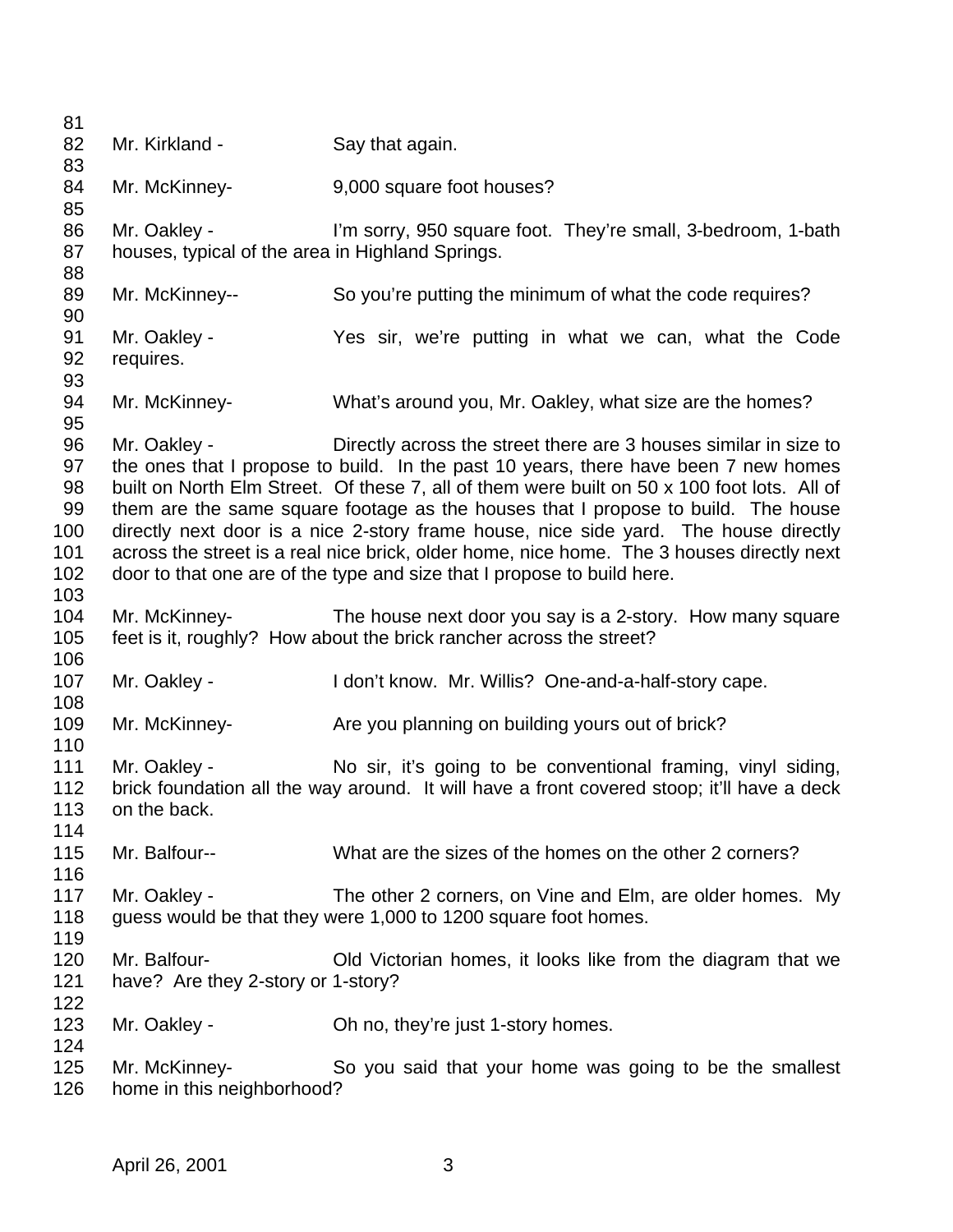128 Mr. Oakley - No sir, it'll be of the same size as the construction of the 3 houses directly across the street from it. There are probably some other homes on the other side of the 2-story home that are of the same size etc. 132 Mr. Balfour- **Are you already the owner**, or do you have it on contingency? 135 Mr. Oakley - It's contingency to buy it, yes sir? Mr. Balfour- You economically decided you can do better with 2 homes this size, than 1 nicer home, I gather, is that right? Mr. Oakley - Yes sir, I think it would be in my best interest. Mr. McKinney- Mr. Oakley, what type foundation are you planning on putting in? 145 Mr. Oakley - It will be a concrete footing, brick and block foundation. Mr. McKinney- So these foundations will be exposed brick? Mr. Oakley - Yes sir, all the way around. It won't be just a brick front and cinderblock sides; it'll be brick all the way around. Mr. McKinney- Just guessing, but these homes will sell for about \$82 to \$85,000? 155 Mr. Oakley - Just guessing, yes sir. Mr. Kirkland - Any other questions of Board members? Mr. Nunnally- I think you have about 4 more houses down the street towards Nine Mile Road, that are about the same size as you're talking about building, right? Mr. Oakley - Yes sir, that's true. I went back and looked up the records, and in the past 10 years, there have been 7 of these houses built, all of them approximately the same square footage as what I'm planning to build. In the first block alone, I believe there are 7 houses that are approximately the same size. Mr. Wright- Were all those built on 50-foot lots? 170 Mr. Oakley - Yes sir, they were. 172 Mr. McKinney- **According to your plan, you've got 980 square feet.**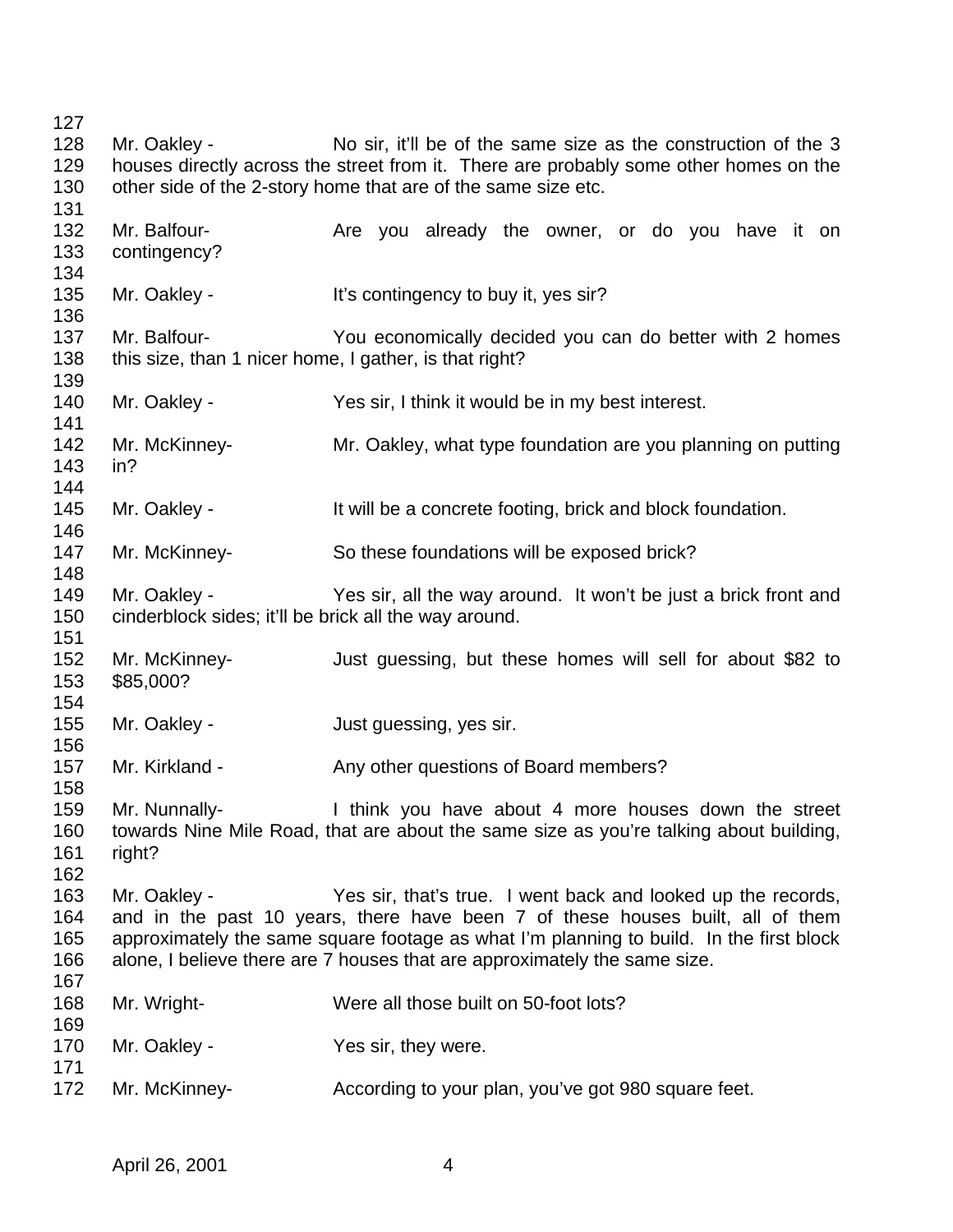174 Mr. Kirkland - Any other questions by Board members? We'll hear from the opposition now. Would you like to speak sir? Come on down front. If you would, state your name for the record please. 

178 Mr. Willis - My name is Jeffrey L. Willis. I live in the brick house directly across from this property, across Elm. My main concern is that it's located on the corner, and that's one of the busier streets in Highland Springs, and we've already seen the effects of what it would be like with 2 households living there. There were major parking problems; the stop sign is located on that side. I've sat out in the yard on numerous occasions and seen people run through the stop sign because they couldn't see it. I think it really poses a significant hazard to the children playing in the street. Of all 4 corners I think we have 9 children between everybody. I also have a concern about what it would do to my property value. All of the houses on that corner are on 100 by 100-foot lots, everything surrounding this property that Mr. Oakley is talking about. My house was built in 1943, and the neighborhood is built down around me, and I'm concerned for my property value. There have been several accidents on that corner, and there was actually a little girl who got hit on a bicycle. I would say some of them were attributable to the stop sign being blocked. I realize when they build these new houses, they will have to have driveways, but every house has multiple cars, 2, most cases 3 cars, so some of those are going to be parking on the street. I know for a fact that it is a hazard with blocked view of the stop signs.

- Mr. Balfour- What is your home assessed for? 198 Mr. Willis - \$75,000. 200 Mr. Balfour- **And how long have you lived there?**  202 Mr. Willis - Ten years, May  $1<sup>st</sup>$ . 204 Mr. Balfour- **Are you speaking for any other neighbors**, or just yourself at
- this point?

207 Mr. Willis - I think we all have pretty much the same concerns although there may be some added concerns, so they may have something to add. I know myself, if I weren't living in the house, and I was looking at it, it would be something of a deterrent. I have a brick home, and there's going to be 2 smaller frame homes right across the street from me, so I think it would really hurt my resale. It is true that there are 3 frame houses next door to me, in succession, on 50 by 100-foot lots, but they're not rental. They are buying, and to me, it is a little different from being on a busy street corner. Every house on Elm, and then on Fern, on the corners, are on 100 by 100-foot lots, and I think Daisy may be too. I also think that if Mr. Oakley is allowed to build these houses, at a time when he chooses to sell them, I think they may possibly be destined to be lifelong rental homes. I think if he had a single-family dwelling on a 100 by 100-foot lot, it would be much more attractive for a sale than 2 houses jammed in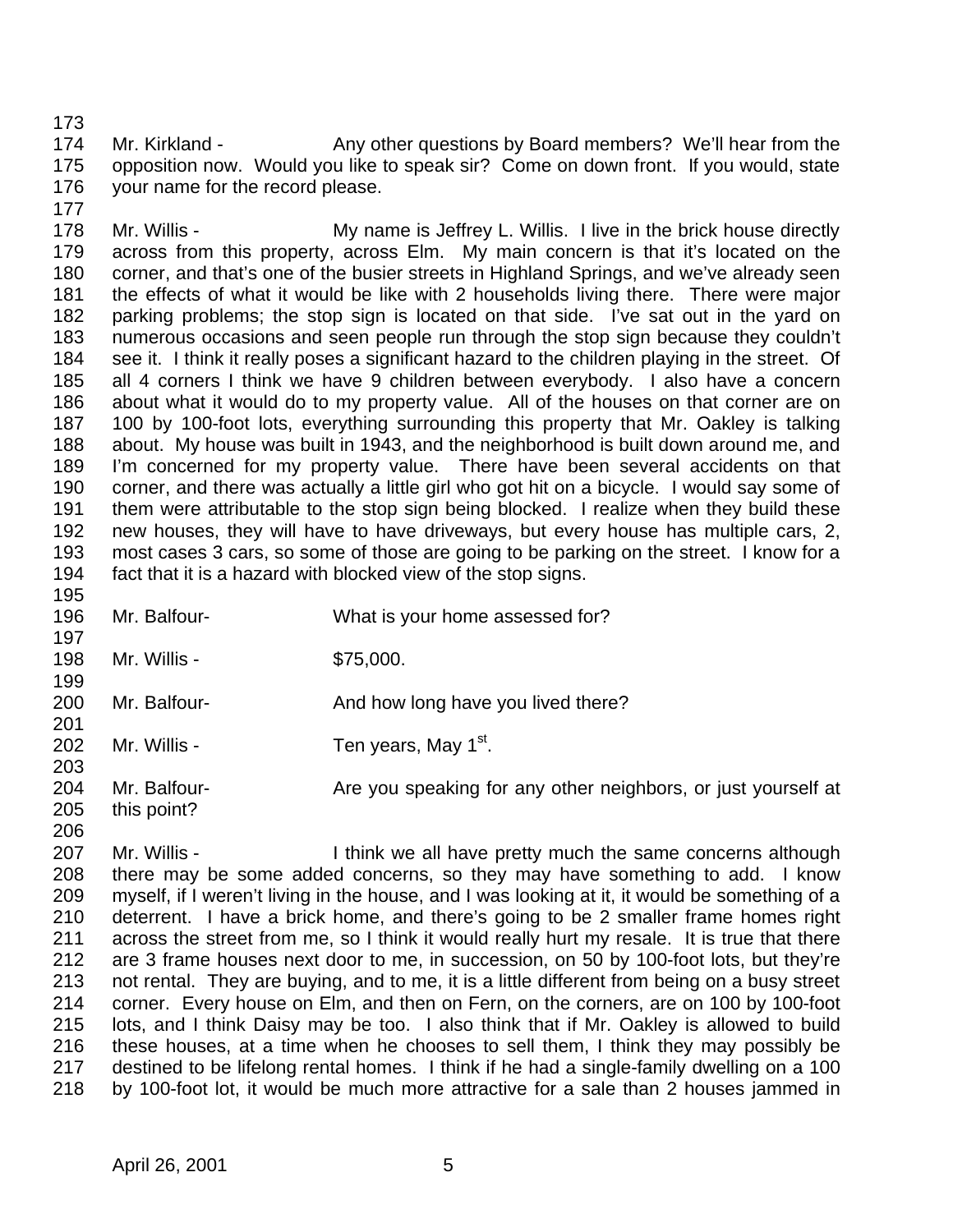together. I'm afraid that I would have lifelong rental properties across from me. Even after he sold them, maybe a realtor would buy them, and they would continue to be rented. Mr. McKinney- Mr. Willis, how many automobiles do you have? Do you park on the street? 226 Mr. Willis - Three. No. But when you have people come over and visit – 227 my driveway is entering from Vine, not Elm, so there have been occasions when they have parked on the street, but the concern I have with parking on the street over there, is the stop sign is located on that side. All of the people here today, they have witnessed from time to time, vehicles running the stop sign, and you can see their heads snap back where they've seen it right at the last minute, and it's too late. They're in the intersection, and there's just too many kids around there, and it's an invitation for disaster. That's pretty much all of the concerns that I have. Mr. Kirkland- Mr. Secretary, what's the pavement width through there at Elm Street? Mr. Blankinship - I do not know, Mr. Chairman. It did not look unusual when we visited the site in the field. Put the photograph back up there. I think I'm standing across Elm Street, holding the camera, so you get some idea of what the pavement looks like there. Mr. Kirkland - What's that, about a 50-foot right-of-way area, and then it's 244 got 17 feet of pavement, something like that? Mr. Blankinship - I can't even say that definitively. Mr. Wright- It looks like that stop sign is in the bushes. 250 Mr. Blankinship - There's nothing unusual about the pavement there that I noticed when we were in the field. 253 Mr. Kirkland - I just wanted to make sure it wasn't real narrow. 255 Mr. Blankinship - And you can see that it's not in particularly bad condition either. Mr. Kirkland - Yes ma'am, state your name. Ms. Sullivan - My name is Lucia Sullivan. I live at 17 North Elm. My property's adjacent to this one. In January they reassessed all of our property; we're paying more taxes, and we really had a traumatic experience for two years with rental property. We're opposed to 2 houses; we'll go along with 1, but I think 2 in that amount

of space is too much.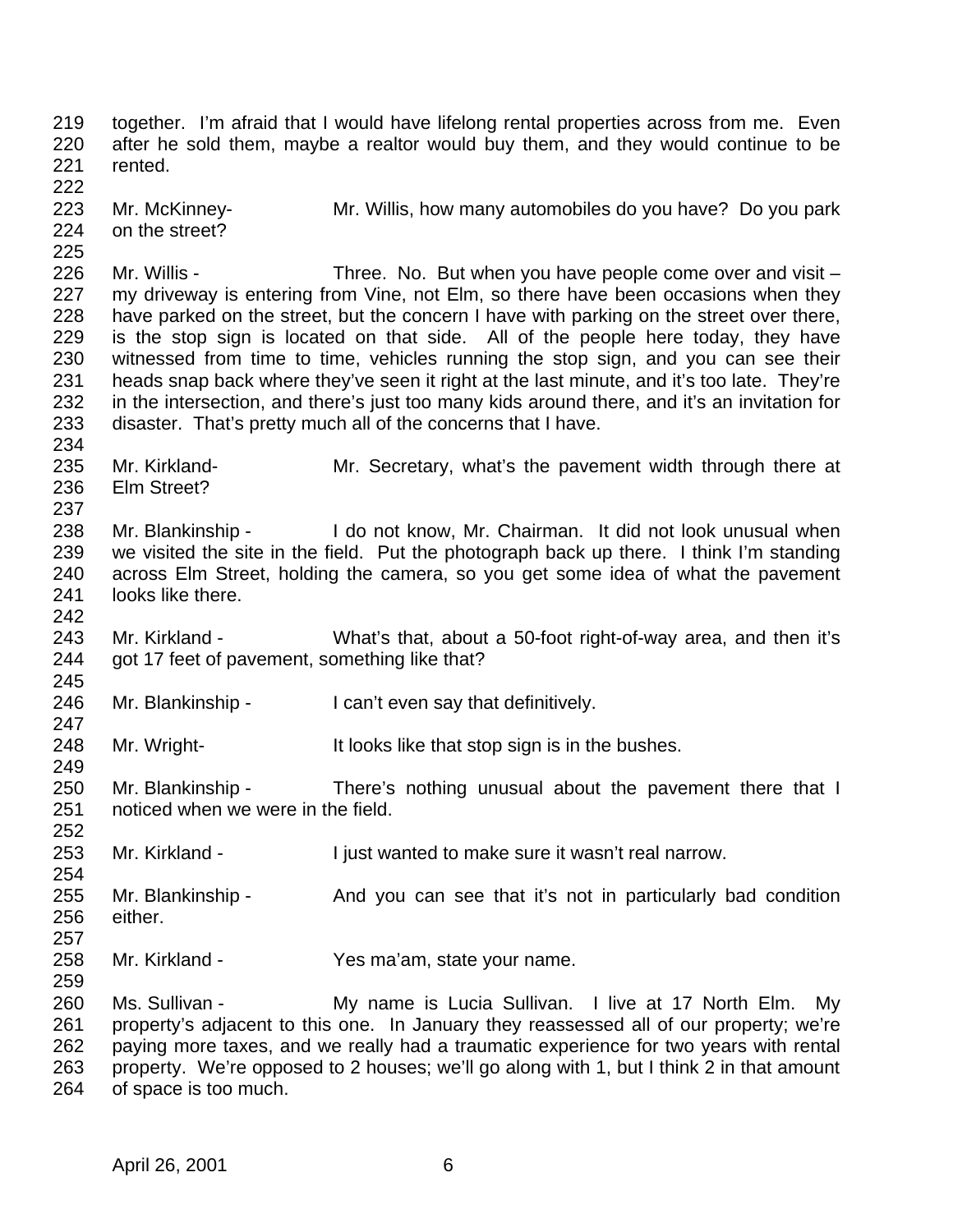266 Mr. Kirkland- **And your home is on what size lot?**  Ms. Sullivan - One hundred foot – 100 by 100. 270 Mr. Kirkland - Any Board members have any questions? Yes ma'am, state your name for the record. 273 Ms. Leper - Lorraine Leper. I live at 15 North Elm Avenue, adjacent to Ms. Lucy Sullivan. I'm also on a 100 by 100-foot lot. I'm a 1-story frame house; I have 275 1800 square feet of living space, not counting the actual square footage of the house. I too disagree with having the 2 homes on the corner. My house is assessed right now at over \$100,000, and I do not wish to have my property value deflated by having 2 rental properties on the corner. Mr. Wright- Where do you live? Where is your house? Ms. Leper - Mine's 15 North Elm, adjacent to Ms. Lucy's, in the middle of the block. Mr. Wright- So you're also on a 100-foot lot? Ms. Leper - Yes I am, and it's a 1-story frame house, with 1800 square feet of living space. It's a 4-bedroom. My driveway can hold about 6 cars. Mr. Nunnally- Behind you, you have 2 houses on 50-foot lots? Ms. Leper - Behind me? They're about the same size property as mine. 294 Mr. Blankinship - But 2 of them are on the same amount that you have? Ms. Leper - Behind me? It's not really. It kind of crosses over. Mine sits like this, but one kind of meets halfway and extends past mine. The other one just meets halfway and extends over. 300 Mr. Kirkland - Any other questions? Anyone else wish to speak in opposition? All right, Mr. Oakley, you have anything to say about their concerns? Mr. Oakley - If you would flip back to the picture of the house. You notice where the stop sign is partially obstructed by the hedges. The tree also provides a diversion to the stop sign. All of that will be removed. There's a crepe myrtle bush there, and there's a small dogwood tree in front of the house that we want to keep. One of the neighbors expressed an interest, and she'd like to see that stay. Mr. Balfour- The other 2 trees are going to go?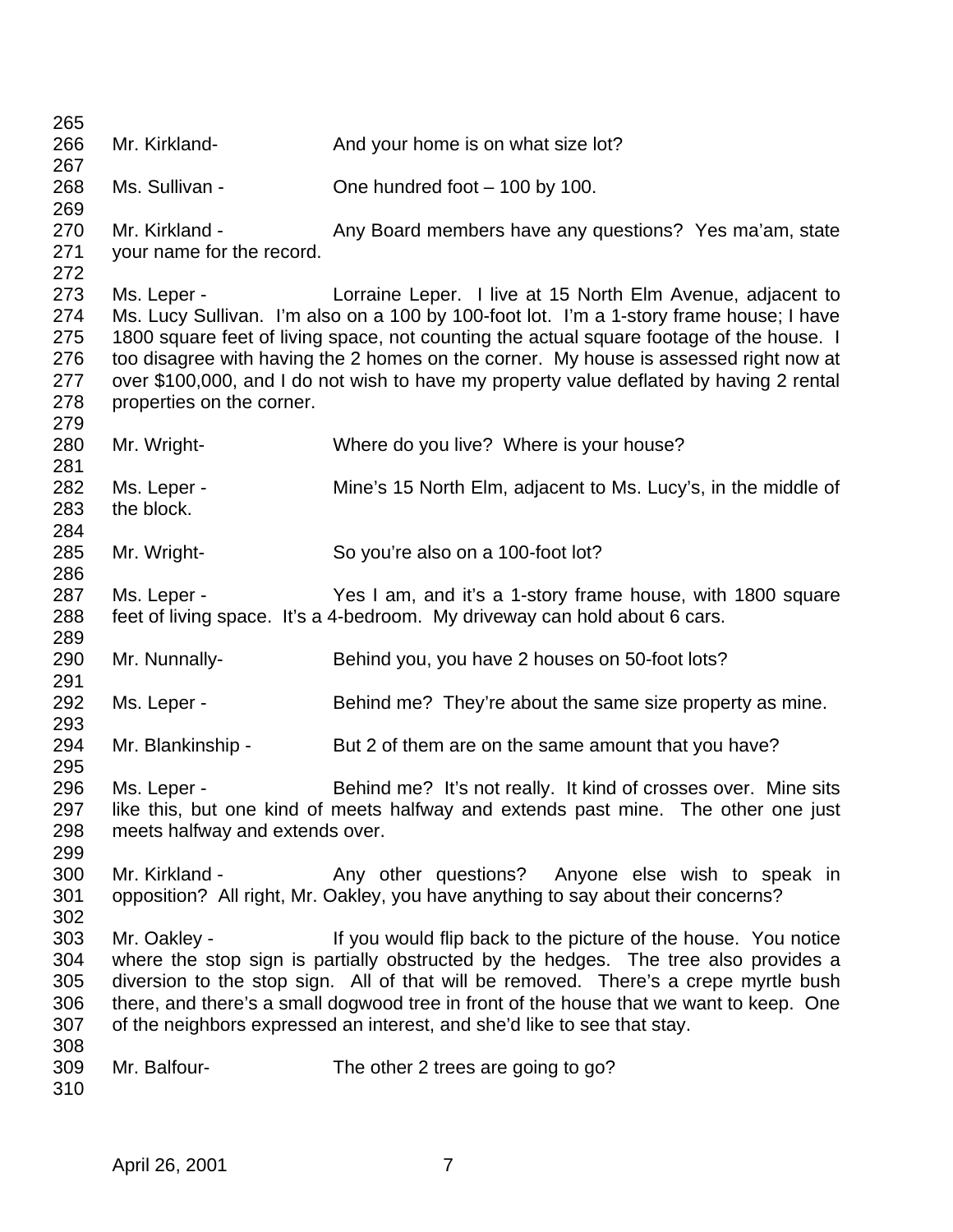Mr. Oakley - Yes sir. All the large trees on the property will go. They are what I consider a threat to the power lines, to the adjacent properties, to Ms. Sullivan's property in particular. They could pose a threat to traffic, should we have another ice storm. I think it would be in the best interest to remove all those trees. The shrubbery will be removed across the front of the property. Like I said, the only thing we want to save is a small dogwood tree and a crepe myrtle bush. Everything else will be removed off the lot, providing clear access to the stop sign. Each one of these houses will have a driveway capable of holding at least 2 automobiles. The houses will be respectable; they will be neat and orderly. When we do rent them, the leases are for 1 year, and 1 year only. During that time, we have clauses in there where we are allowed to visit the houses, and should they not be kept up to the way I'd want to live in it, then we have the right to evict these people. We've put a "no pets" clause in our rental agreements. I'm trying to do everything I can to be as cooperative in this venture as humanly possible. Mr. Balfour- You're definitely not going to put them up for sale? 327 Mr. Oakley - No sir. It is not our intent to sell them any time in the near future. Later on down the road, when I turn 65 and it's time to retire or something like that, yes I may indeed sell them. But no, I do not see it right now, barring any financial hardships, or anything like that. Mr. McKinney- Let me ask the Secretary a question. This property is zoned R-4. I thought R-4 minimum square feet is 1,000 square feet; R-4A is 950. Mr. Blankinship - It is 1,000. There is a note on that, says 1-floor dwellings can go down to 900, let me check. "Finished floor area for 1-story dwellings may be 900 square feet." So you can't build two 400 square foot floors, but you could build one 900. Mr. Oakley - I'd like to address one other issue too, that Mr. Willis brought up. It's about the two families living in this one house. At the time that Mr. Willis experienced the majority of their problems with it, there were 2 families living in this one house, from what I understand from the neighbors. That will not be the case with anything that I put up there. I can't see for the life of me, how we're going to hurt property values, when we have something like this across the road from it now. I can only see improving the property values and the area in Highland Springs. 

- 348 Mr. Kirkland Any other questions by Board members? Anyone else wish to speak? Last call. That concludes the cases. Thank you sir.
- 

 After an advertised public hearing and on a motion by Mr. Nunnally, seconded by Mr. McKinney, the Board **granted** the application **A-21-2001** for a variance to build a single family home at 21 North Elm Avenue (Highland Springs) (Tax Parcel 148-10-E-27 (part)). The Board granted the variance subject to the following condition: 

April 26, 2001 8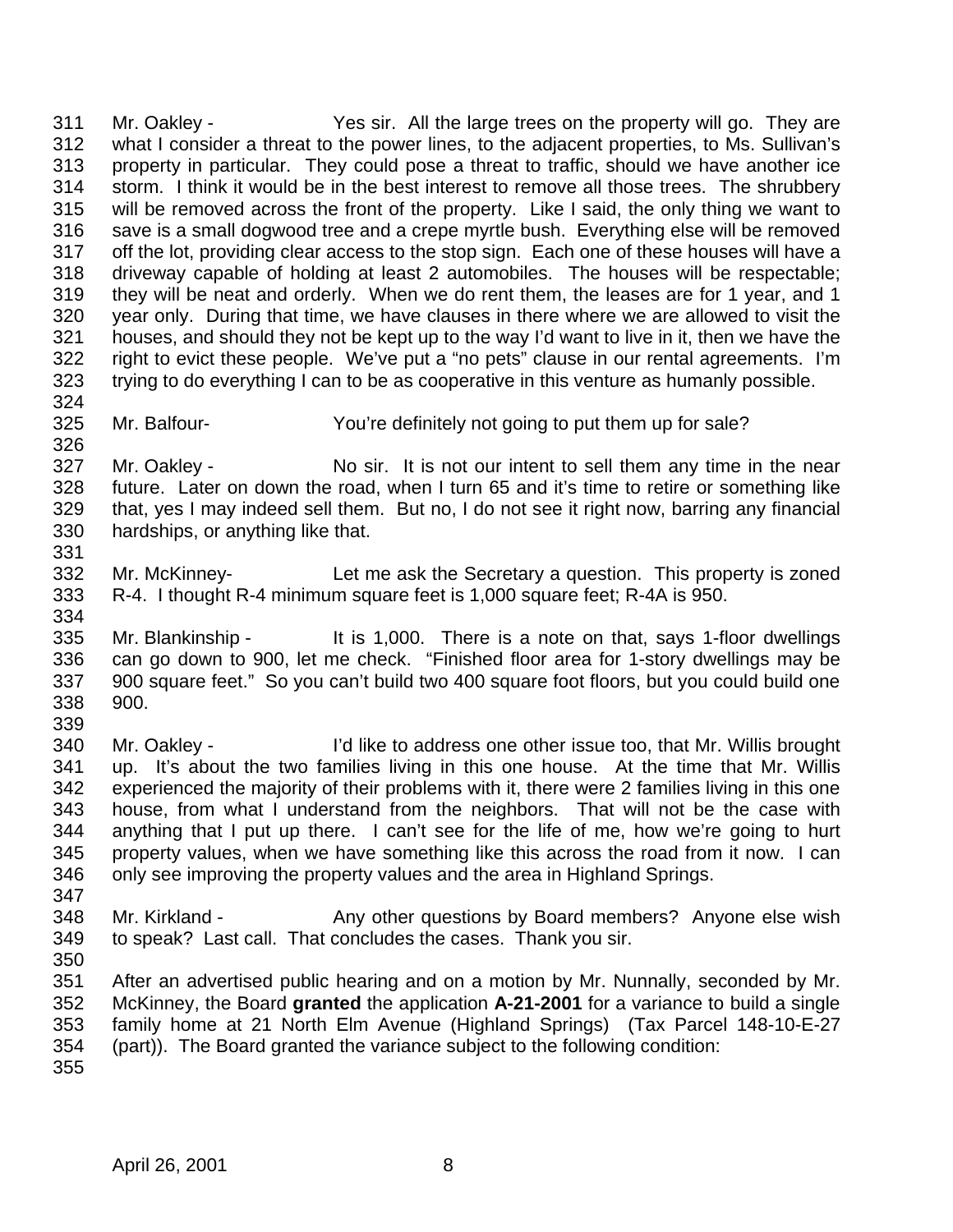1. Only the improvements shown on the plan filed with the application may be constructed pursuant to this approval. Any additional improvements shall comply with the applicable regulations of the County Code.

 

| --  |              |                                               |  |
|-----|--------------|-----------------------------------------------|--|
| 361 | Affirmative: | Balfour, Kirkland, McKinney, Nunnally, Wright |  |
| 362 | Negative:    |                                               |  |
| 363 | Absent:      |                                               |  |

 The Board granted this request, as it found from the evidence presented that, due to the unique circumstances of the subject property, strict application of the County Code would produce undue hardship not generally shared by other properties in the area, and authorizing this variance will neither cause a substantial detriment to adjacent property nor materially impair the purpose of the zoning regulations.

 After an advertised public hearing and on a motion by Mr. Nunnally, seconded by Mr. McKinney, the Board **granted** the application **A-22-2001** for a variance to build a single family home at 23 North Elm Avenue (Highland Springs) (Tax Parcel 148-10-E-27 (part))). The Board granted the variance subject to the following condition: 

 1. Only the improvements shown on the plan filed with the application may be constructed pursuant to this approval. Any additional improvements shall comply with the applicable regulations of the County Code.

| 380 | Affirmative: | Balfour, Kirkland, McKinney, Nunnally, Wright | 5 |  |
|-----|--------------|-----------------------------------------------|---|--|
| 381 | Negative:    |                                               |   |  |
| 382 | Absent:      |                                               |   |  |
| 383 |              |                                               |   |  |

 The Board granted this request, as it found from the evidence presented that, due to the unique circumstances of the subject property, strict application of the County Code would produce undue hardship not generally shared by other properties in the area, and authorizing this variance will neither cause a substantial detriment to adjacent property nor materially impair the purpose of the zoning regulations.

- Mr. Kirkland OK, Mr. Blankinship.
- **A 41-2001 DUNCAN FUNG** requests a variance from Section 24-95(i)(2)(f) of Chapter 24 of the County Code to build an in-ground pool at 611 Walsing Drive (Mooreland Landing) (Tax Parcel 124-6-A-10), zoned R-1, One-family Residence District (Tuckahoe). The accessory structure location requirement is not met. The applicant wishes to locate an in-ground pool in the side yard, where the Code allows a pool in the rear yard. The applicant requests a variance to build the pool in side yard.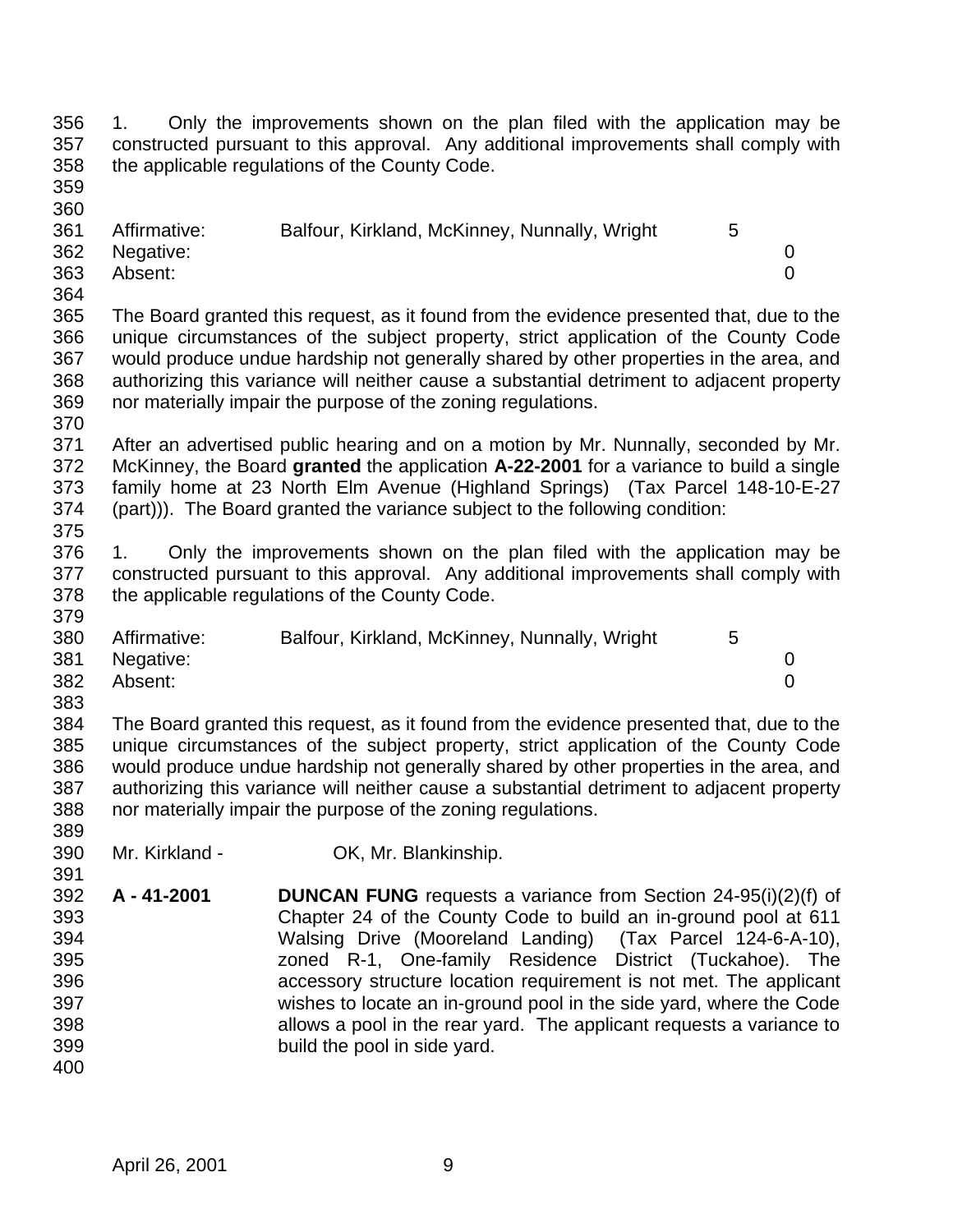- Mr. Blankinship Mr. Chairman, I noted that you had received new sketches of 402 this property on the table when you came in this morning. It's very similar to the sketch in your package, but it shows the location and approximate shape of the pool.
- Mr. Kirkland Does anyone else wish to speak on this case? If you would sir, raise your right hand and be sworn in.
- Mr. Blankinship Do you swear that the testimony you are about to give is the truth, the whole truth, and nothing but the truth, so help you God?
- 

- Mr. Kirkland Would you state your name for the record please? Have all your notices been turned in? We've got them in the file. State your case.
- Mr. White I do. Luther White. I am the President of Richmond PoolWorks, and I hope to be building a pool for Mr. Fung at his new residence if you will act favorably on the request. There's been some confusion about this particular piece of property from his neighbors, who have expressed concern to Mr. Fung, because of the notice that went to them. That has to do with the definition of side and rear property, according to Henrico County. What we propose to do, what Mr. Fung wants to do, is in fact build the pool in his back yard, which is where most pools are, obviously. Unfortunately, because of the definition of side and rear yards in a property lot, the County has designated the Forest Ridge Court Road to be the front yard. Therefore, his back yard is actually Henrico County's side yard. An in-ground pool is prohibited in a side yard. Granted, it's a small area, but Mr. Fung would much prefer to have a small pool in his own back yard, than a larger pool in the side yard, which would be exposed to his driveway, and neighbors driving past the front of his house. This house does in fact face Walsing Drive. We think this is a fairly simple request, and we hope that you will grant that request.
- 
- Mr. Balfour What kind of screening are you going to put on the side that faces Forest Ridge Court?
- 

433 Mr. White - By Code, there must be a 4-foot minimum fence around it, and I would suggest that Mr. Fung will put some kind of privacy fence around that area. If he does not, I don't know what he'll put. It'll be some kind of fence with mason screening, in terms of trees and bushes, etc. 

- Mr. Balfour You said there was some concern on the part of his neighbors. Has he since shown this new design to his neighbors?
- 441 Mr. White He has spoken to them, and told them in fact, that he did want to put the pool in the back yard. Because of the notice that they got, that says in 443 fact, he wants to place the pool in the side yard ..............
- 445 Mr. Balfour I understand the distinction, but do they understand now ………….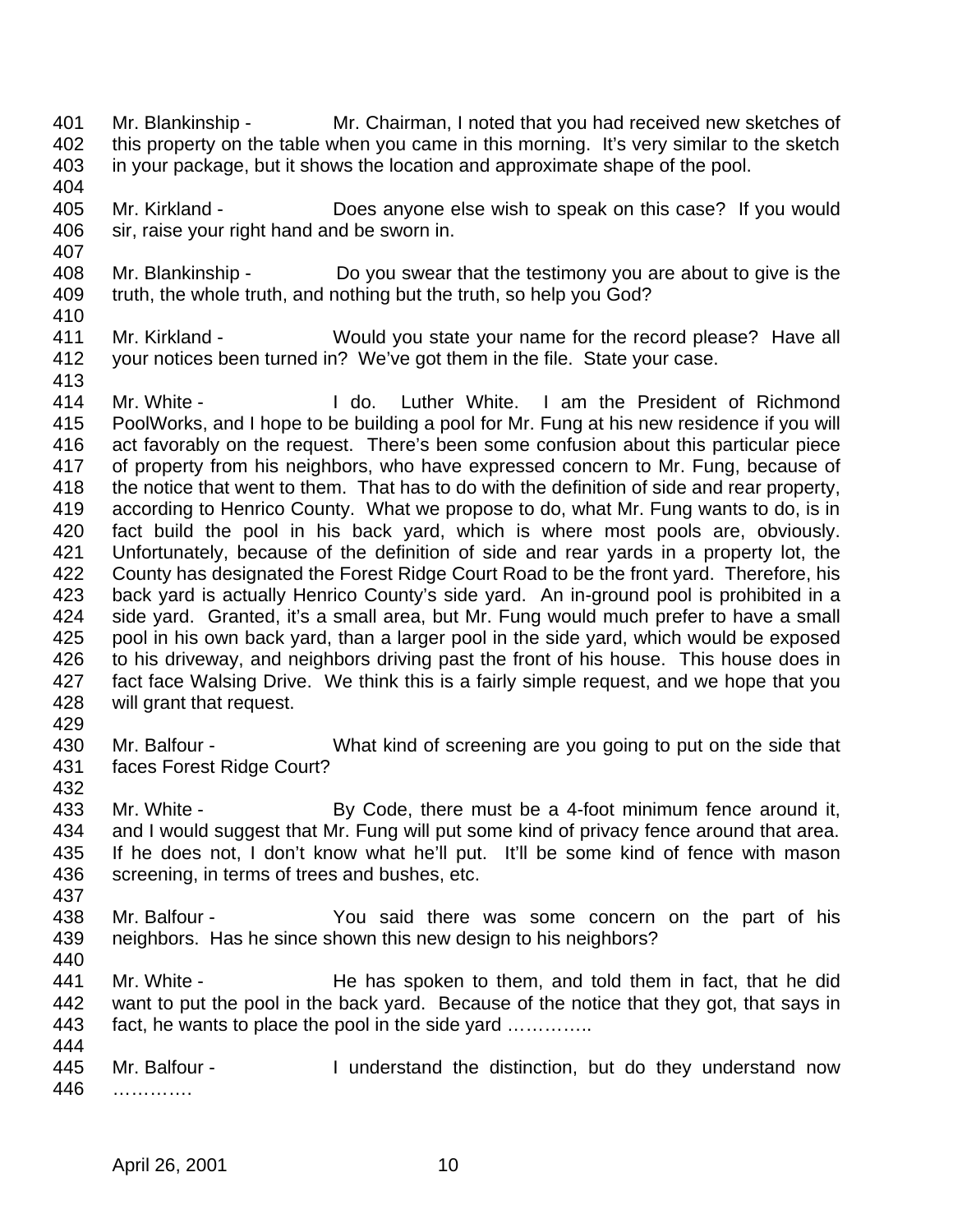| 447 |                                    |                                                                                             |
|-----|------------------------------------|---------------------------------------------------------------------------------------------|
| 448 | Mr. White -                        | Apparently so, because no one is here to dispute that.                                      |
| 449 |                                    |                                                                                             |
| 450 | Mr. Blankinship -                  | I spoke to 2 of them on the phone, and explained what the                                   |
| 451 | words meant.                       |                                                                                             |
| 452 |                                    |                                                                                             |
| 453 | Mr. Kirkland -                     | Any other questions of Board members?                                                       |
| 454 |                                    |                                                                                             |
| 455 | Mr. Wright-                        | What's the size of the pool?                                                                |
| 456 |                                    |                                                                                             |
| 457 | Mr. White -                        | It's a fairly small pool, roughly in the neighborhood of 500                                |
| 458 |                                    | square feet, free form shape, similar to what's shown on the addendum you have that         |
| 459 | was passed out today.              |                                                                                             |
| 460 |                                    |                                                                                             |
| 461 | Mr. Balfour-                       | Sort of a liver shape, kidney?                                                              |
| 462 |                                    |                                                                                             |
| 463 | Mr. White -                        | Lagoon, kidney, something like that. We can't fit a                                         |
| 464 |                                    | rectangular pool in there because of the  By the way, we must, of course, abide             |
| 465 |                                    | by these setbacks, and not a rear setback, we have to abide by the side yard setback,       |
| 466 |                                    | which is 10 feet, as opposed to rear, which is less than that, so we fully realize that we  |
| 467 |                                    | must abide by that, and also the 10-foot setback off the house itself. There is actually a  |
| 468 |                                    | veranda in the back, that's going to be partially enclosed, but I've spoken with the        |
| 469 |                                    | County, and we still must stay 10 feet off of that, as opposed to 6 feet, which you would   |
| 470 |                                    | on a porch or something like that. We're well aware of the restrictions that we have        |
| 471 |                                    | there, and have designed a pool that will fit into that area without crossing those setback |
| 472 |                                    | lines. The house, by the way, is under construction, and is getting pretty close to         |
| 473 | completion.                        |                                                                                             |
| 474 |                                    |                                                                                             |
| 475 | Mr. Balfour-                       | Ben, I noticed you said the Code regulates in-ground                                        |
| 476 |                                    | swimming pools as accessory structures - we don't have anything about above-ground          |
| 477 | pools?                             |                                                                                             |
| 478 |                                    |                                                                                             |
| 479 | Mr. Blankinship -                  | Above ground also, but they're a little different regulation.                               |
| 480 |                                    |                                                                                             |
| 481 | Mr. Balfour-                       | What's the different regulation?                                                            |
| 482 |                                    |                                                                                             |
| 483 | Mr. Blankinship -                  | I know there's a difference when you put them in the flood                                  |
| 484 | plain.                             |                                                                                             |
| 485 |                                    |                                                                                             |
| 486 | Mr. Kirkland -                     | There's a fence difference too. One's a 42 vs. a 48.                                        |
| 487 |                                    |                                                                                             |
| 488 | Mr. White -                        | I don't believe above-ground pools are allowed by the                                       |
| 489 |                                    | homeowners association in this particular neighborhood anyway.                              |
| 490 |                                    |                                                                                             |
| 491 | Mr. Kirkland -                     | Any other questions? Anyone else wish to speak?<br>That                                     |
| 492 | concludes the case. Thank you sir. |                                                                                             |
|     |                                    |                                                                                             |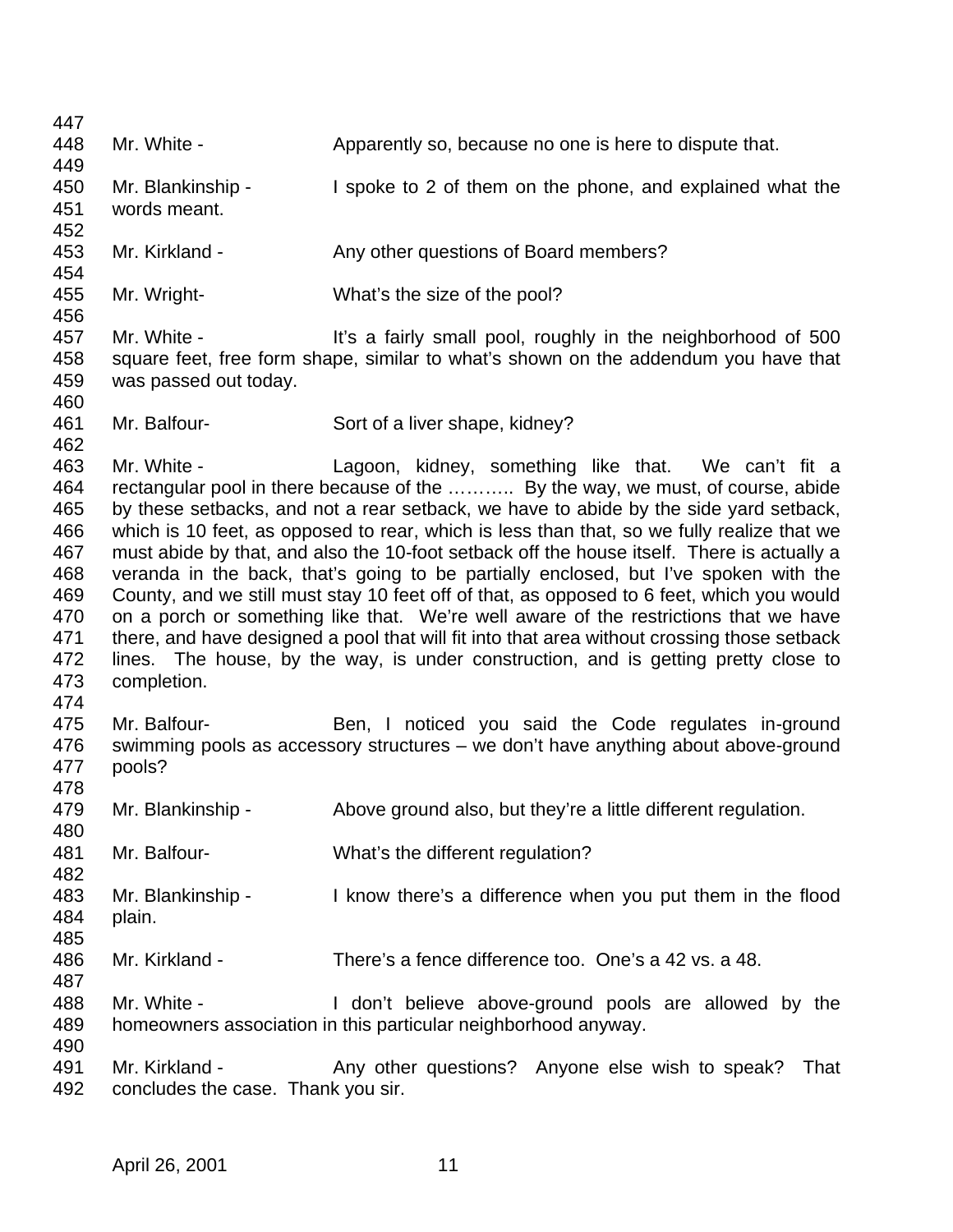After an advertised public hearing and on a motion by Mr. Balfour, seconded by Mr. Wright, the Board **granted** the application **A-41-2001** for a variance to build an in- ground pool at 611 Walsing Drive (Mooreland Landing) (Tax Parcel 124-6-A-10). The Board granted the variance subject to the following condition: 499 1. Only the pool described in the application may be constructed pursuant to this approval. No substantial changes or additions to the layout may be made without the approval of the Board of Zoning Appeals. Any additional improvements shall comply with the applicable regulations of the County Code. Affirmative: Balfour, Kirkland, McKinney, Nunnally, Wright 5 Negative: 0 Absent: 0 The Board granted this request, as it found from the evidence presented that, due to the unique circumstances of the subject property, strict application of the County Code would produce undue hardship not generally shared by other properties in the area, and authorizing this variance will neither cause a substantial detriment to adjacent property nor materially impair the purpose of the zoning regulations. Mr. Kirkland - Next one. Mr. Blankinship - **A-43-2001** has been deferred. **A - 44-2001 HAZEL JINNETTE** requests a variance from Section 24-9 of Chapter 24 of the County Code to build a single family dwelling at 6055 Hines Road (Tax Parcel 231-A-29 (part)), zoned A-1, Agricultural District (Varina). The public street frontage requirement 522 is not met. The applicant has 0 feet public street frontage, where the Code requires 50 feet public street frontage. The applicant requests a variance of 50 feet public street frontage. Mr. Kirkland - Does anyone else wish to speak on this case? Okay, Mr. Secretary. If you would, ma'am, raise your right hand and be sworn in. Mr. Blankinship - Do you swear that the testimony you are about to give is the truth, the whole truth, and nothing but the truth, so help you God? 532 Mr. Kirkland - If you would, state your name for the record. Have all your notices been turned in, according to the County Code? We have them in the file. State your case. Ms. Jinnette - Yes sir. I'm Hazel Jinnette. I live at 6067 Hines Road. I would like to give my daughter 2 acres of land, right behind my property. I need a variance for her for a road. I have been on disability for probably 12-14 years. I am a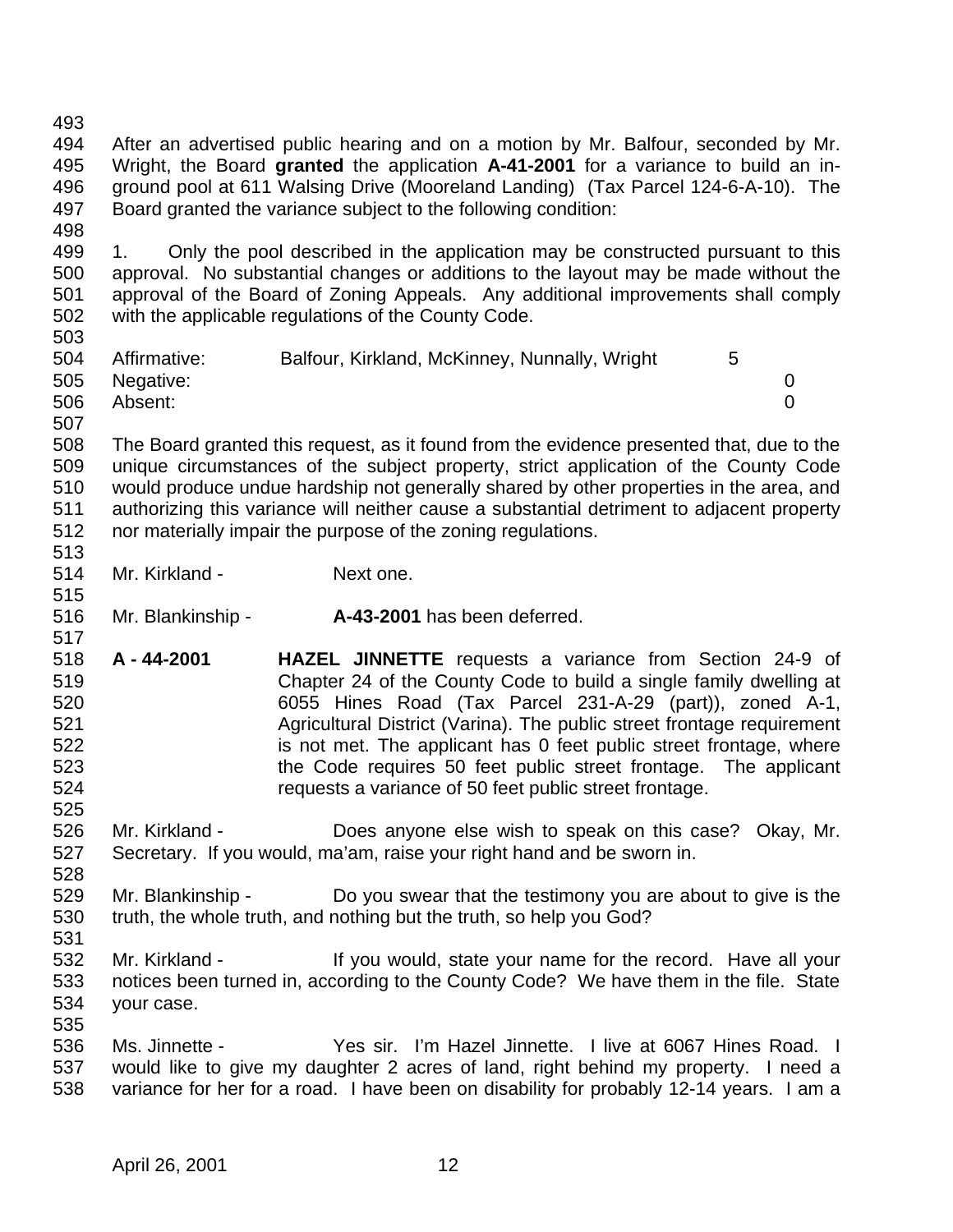widow. There are times when I'm not able to do certain things for myself, that I depend on Charlotte an awful lot for. It's true, my son lives next door to me, but there are a lot of things that you don't want to ask your son to do for you, where you feel more comfortable with your daughter. Basically, that's what I would like to do. 544 Mr. Wright- **How would your daughter access the property, Ms. Jinnette?**  Ms. Jinnette - She would have a road, on the other side of my son's property, it would go to the back 549 Mr. Wright- **And I believe the plat shows that would be a 50-foot right-of-** way. 552 Ms. Jinnette - It's surveyed 50 feet. Mr. Blankinship - It's different on the sketch, 20 feet. So the 50 feet is accurate? Ms. Jinnette - Yes sir. Mr. Wright- She realizes that she would have the responsibility of maintaining that access? Ms. Jinnette - Yes sir, she does. 564 Mr. Kirkland - Any other questions? Okay. Yes ma'am, would you like to speak? Ms. Reynolds - I am Charlotte Reynolds, Ms. Jinnette's daughter. Our intentions would be to put about an 1800 square foot ranch on that property, enough room where if something would happen to her, I could go and stay at her house, or she can stay at mine, anytime she needs the help. 572 Mr. Kirkland - Anyone else wish to speak? That concludes your case. After an advertised public hearing and on a motion by Mr. Nunnally, seconded by Mr. Wright, the Board **granted** the application **A-44-2001** for a variance to build a single family dwelling at 6055 Hines Road (Tax Parcel 231-A-29 (part)). The Board granted the variance subject to the following conditions: 1. This variance applies only to the public street frontage requirement. Any additional improvements shall comply with the applicable regulations of the County Code. 2. At the time of building permit application, the applicant shall submit the necessary information to the Department of Public Works to ensure compliance with the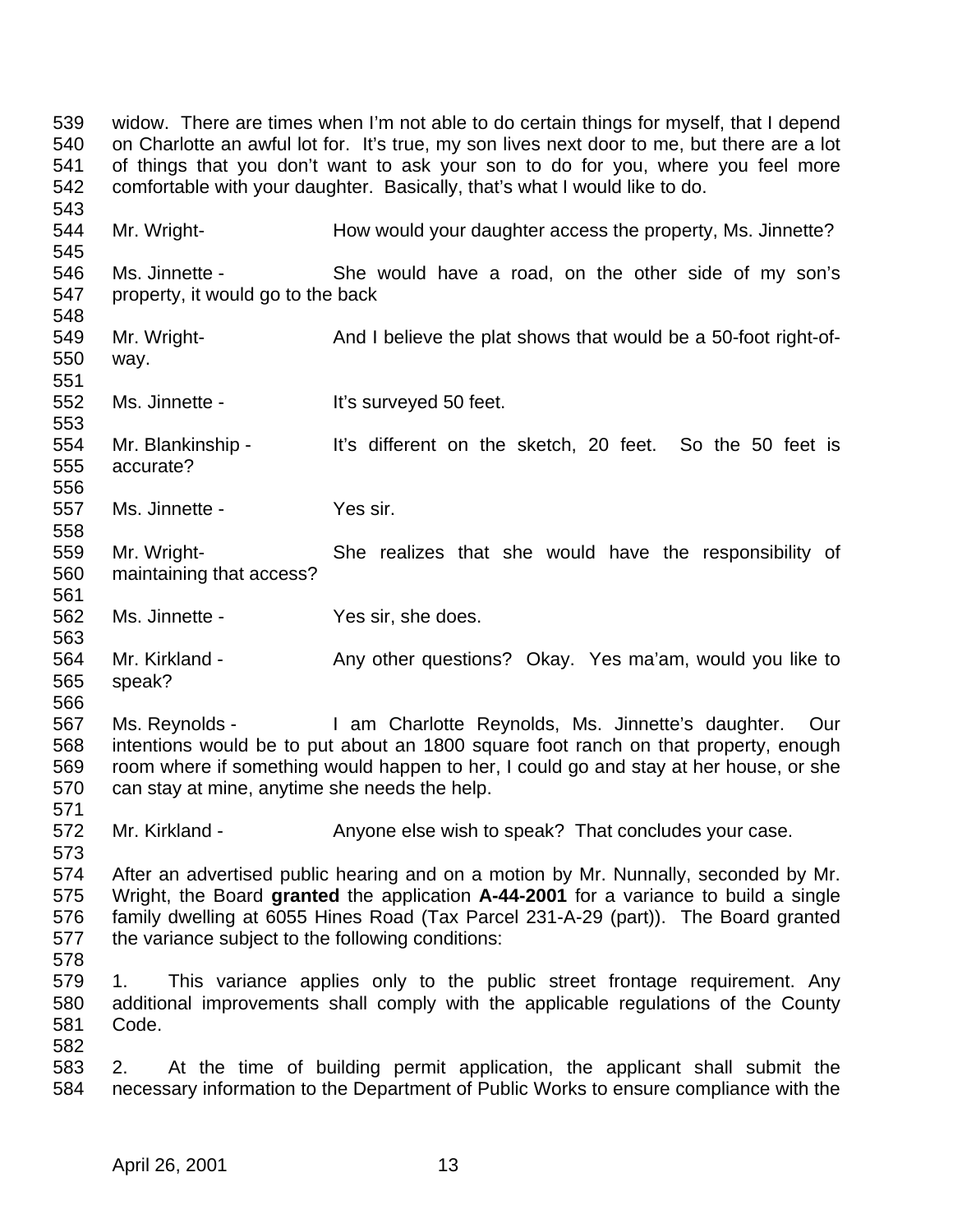requirements of the Chesapeake Bay Preservation Act and the code requirements for water quality standards.

 3. At the time of building permit application, the owner shall demonstrate that the parcel created by this division has been conveyed to members of the immediate family, and the subdivision ordinance has not been circumvented. 

 4. Approval of this request does not imply that a building permit will be issued. Building permit approval is contingent on Health Department requirements, including, but not limited to, soil evaluation for a septic drain field and reserve area, and approval of a well location. 

 5. The applicant shall present proof with the building permit application that a legal access to the property has been obtained. 

 6. The owners of the property, and their heirs or assigns, shall accept responsibility for maintaining access to the property until such a time as the access is improved to County standards and accepted into the County road system for maintenance. 

| 604 | Affirmative:  | Balfour, Kirkland, McKinney, Nunnally, Wright |  |
|-----|---------------|-----------------------------------------------|--|
|     | 605 Negative: |                                               |  |
| 606 | Absent:       |                                               |  |

 The Board granted this request, as it found from the evidence presented that, due to the unique circumstances of the subject property, strict application of the County Code would produce undue hardship not generally shared by other properties in the area, and authorizing this variance will neither cause a substantial detriment to adjacent property nor materially impair the purpose of the zoning regulations.

Mr. Kirkland - Next one, sir.

- **A 45-2001 JENNIFER DOWDY-PANTEN** requests a variance from Section 24- 9 of Chapter 24 of the County Code to build a single family dwelling at 4212 Darbytown Road (Tax Parcel 240-A-2 (part)), zoned A-1, Agricultural District (Varina). The public street frontage requirement is not met. The applicant has 0 feet public street frontage, where the Code requires 50 feet public street frontage. The applicant requests a variance of 50 feet public street frontage.
- Mr. Kirkland Is the applicant here? Come forward, please. Anyone else wish to speak? If you would, raise your right hand and be sworn in.
- 627 Mr. Blankinship Do you swear that the testimony you are about to give is the truth, the whole truth, and nothing but the truth, so help you God?
- Mr. Kirkland Would you state your name for the record please. Have all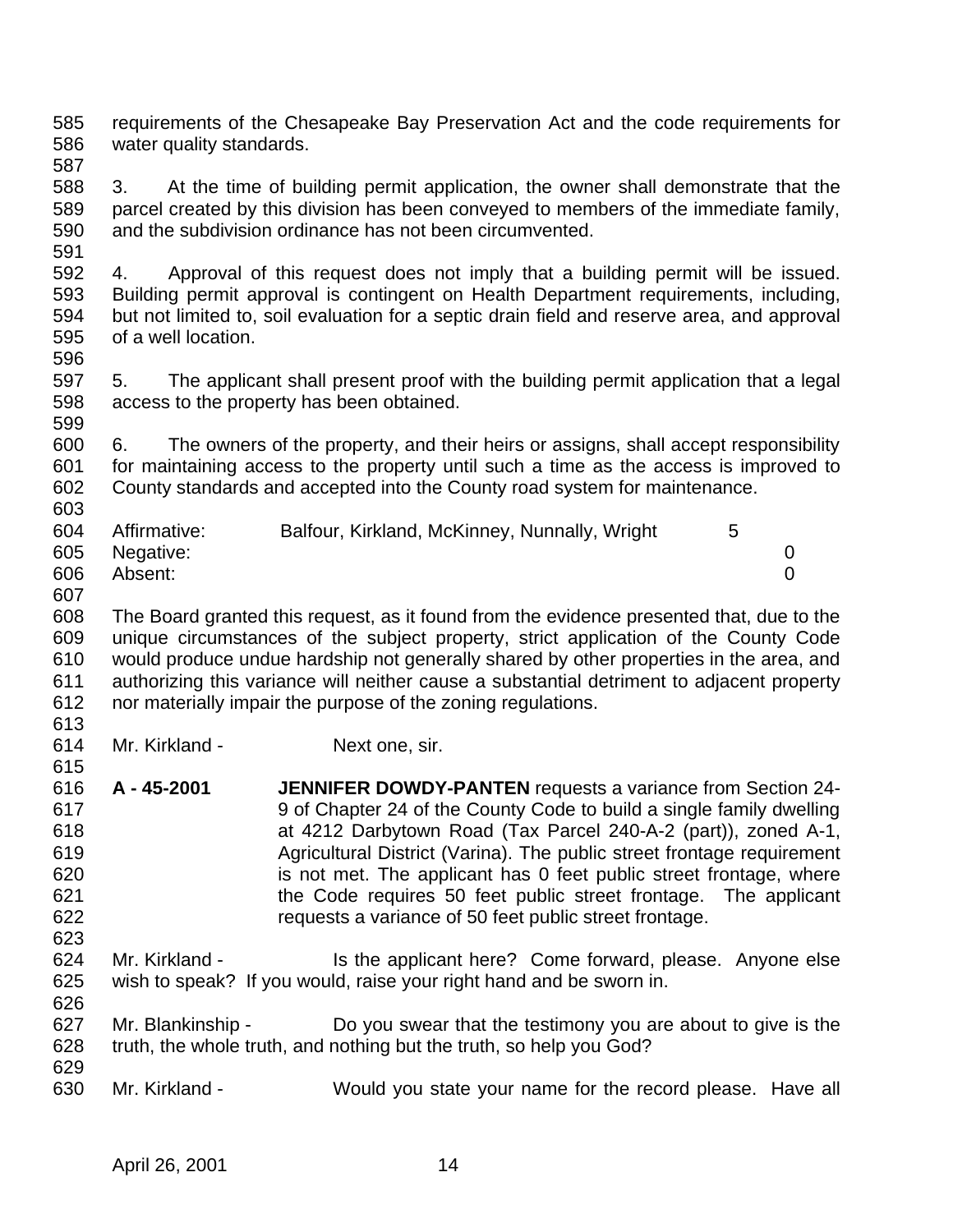your notices been turned in according to the County Code? We have them in the file. Now you can state your case.

 Ms. Dowdy-Panten - I'm Jennifer Dowdy-Panten, and this is my husband Robert Panten, and my father Roy Dowdy. Basically, we're going to build a house on my parents' family farm. We just moved up from Durham, N. Carolina, and all of my life we've been surrounded by my family, and we decided that it would be the best place for my 3 children to grow up, near their grandparents. They do enjoy living and playing on the farm right now, and that's currently where we're living, is with my parents.

- 
- 

Mr. Blankinship- So you're in somewhat of a hurry right now?

 Ms. Dowdy-Panten - Yes, we really are. Actually, my parents having 3 small children under the age of 2 at their house right now, really are in a hurry to get us out. We just wanted to use the drive that my parents have right now, instead of cutting anymore through their land, because we wanted the back parcel. We were offered an up-front parcel of their land, but I did not want to be that close to the road with my 3 small children. I don't think Darbytown Road is such a great place to be playing on anymore. We're right in the middle of that bad curve. The further back they are, the less chance they have of running into the highway. 

652 Mr. Wright- Is there already a driveway in there that you would use?

 Ms. Dowdy-Panten - The beginning part of the drive is from my parents' drive. Then I have an easement going back to the lot.

Mr. Wright- Shows a 25-foot wide easement.

659 Mr. Blankinship - And you see kind of a cleared strip right along the property line there. 

Ms. Dowdy-Panten - Yes, that's where the fence line is for the horse pasture is.

 664 Mr. Kirkland - Any other questions by Board members? You gentlemen wish to add anything?

 Mr. Panten - I'm Robert Panten. As my wife mentioned, with the small children, we prefer the setback off the road. It's a nice area, but we've already had pets killed in that road, and we'd prefer not to have a child go that route. Also, as she mentioned, while it's theoretically possible for us to move closer to the road and have frontage, I think that there will be less of an impact on neighbors by building at the back of the property. We've looked at it, and the house basically would be invisible from her parents' house, and the other neighbors are her brother, and the other neighbors are her brother, and the house is only barely visible there, whereas if we built on Darbytown Road, there would be another house right out front, with clear views of the 4 houses across the street, and also better views of her parents' and her bother's house across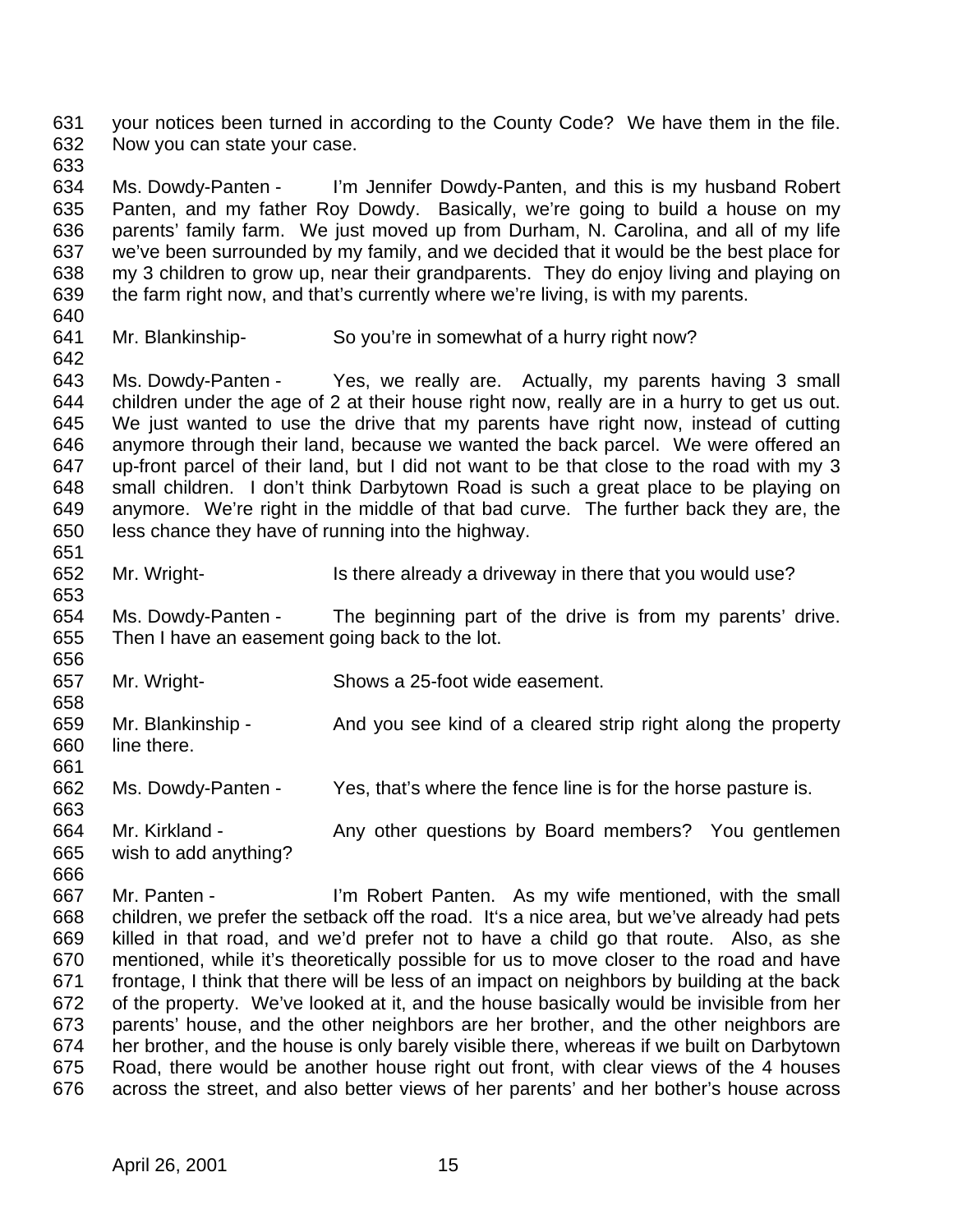clear fields, as opposed to being set in the woods. Mr. Wright- What size house do you propose to build? Mr. Panten - It's 2-story, all brick, 4,000 square feet. It's about the size of the other 2 homes that are existing there. 684 Mr. Kirkland - Any other questions? Anyone else wish to speak? That concludes the case. Thank you. After an advertised public hearing and on a motion by Mr. Nunnally, seconded by Mr. Wright, the Board **granted** the application **A-45-2001** for a variance to build a single family dwelling at 4212 Darbytown Road (Tax Parcel 240-A-2 (part)). The Board granted the variance subject to the following conditions: 692 Affirmative: Balfour, Kirkland, McKinney, Nunnally, Wright 5 Negative: 0 Absent: 0 1. This variance applies only to the public street frontage requirement. Any additional improvements shall comply with the applicable regulations of the County Code. 2. At the time of building permit application, the applicant shall submit the necessary information to the Department of Public Works to ensure compliance with the requirements of the Chesapeake Bay Preservation Act and the code requirements for water quality standards. 3. At the time of building permit application the owner shall demonstrate that the parcel created by this division has been conveyed to members of the immediate family, and the subdivision ordinance has not been circumvented. 4. Approval of this request does not imply that a building permit will be issued. Building permit approval is contingent on Health Department requirements, including, but not limited to, soil evaluation for a septic drainfield and reserve area, and approval of a well location. 5. The applicant shall present proof with the building permit application that a legal access to the property has been obtained. The Board granted this request, as it found from the evidence presented that, due to the unique circumstances of the subject property, strict application of the County Code would produce undue hardship not generally shared by other properties in the area, and authorizing this variance will neither cause a substantial detriment to adjacent property nor materially impair the purpose of the zoning regulations.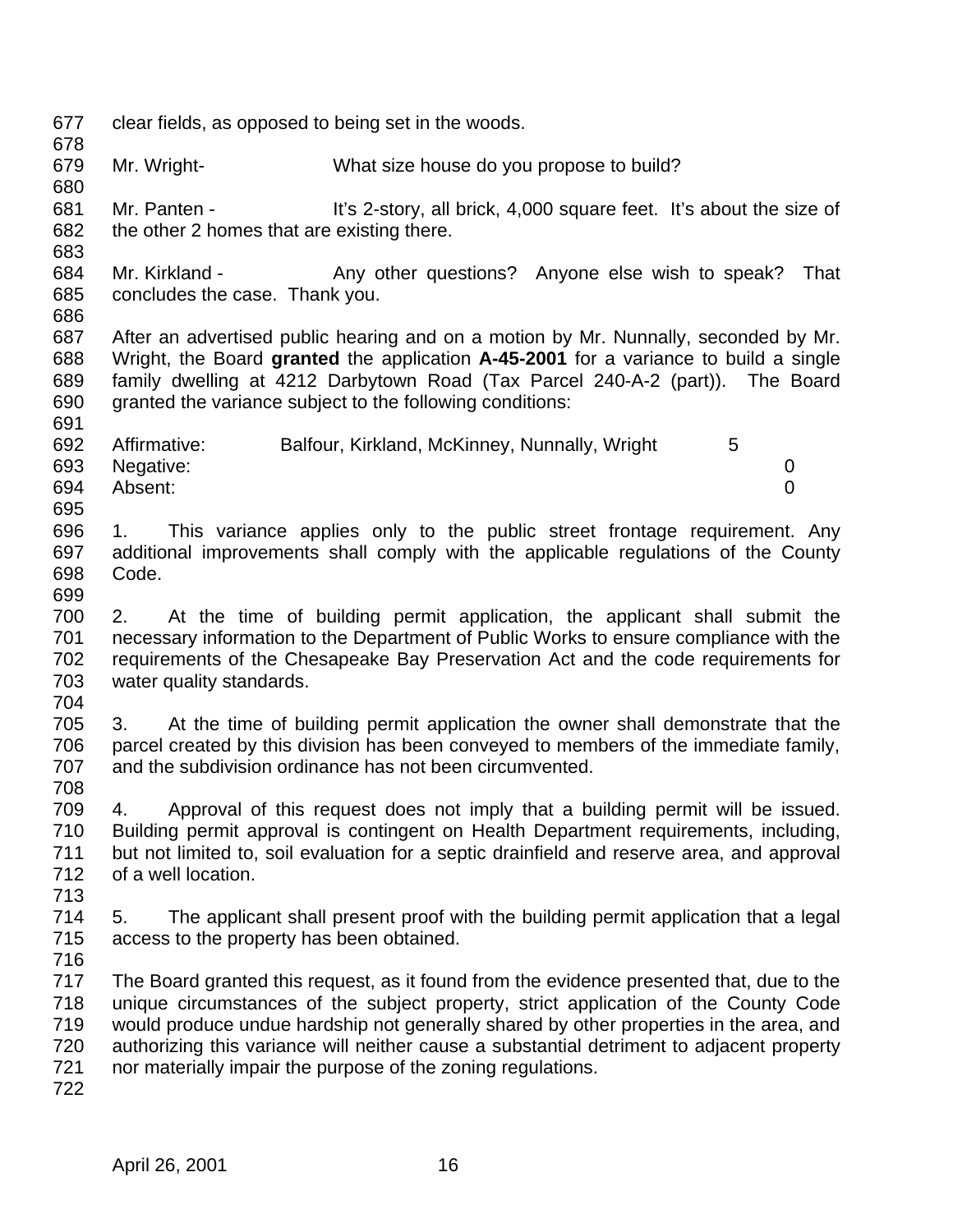**A - 46-2001 DEANNA LYNN WADE** requests a variance from Sections 24-95(k) and (c)1 of Chapter 24 of the County Code to build a single-family dwelling at 5200 Randall Avenue (National Heights) (Tax Parcel 171-5-D-1), zoned R-4, One-family Residence District (Varina). The minimum side yard setback and total side yard setback are not met. The applicant has 8 feet minimum side yard setback and 15 total side yard, where the Code requires 10 feet minimum side yard setback and 17 feet total side yard. The applicant requests a variance of 2 feet minimum side yard setback and total side yard setback. 

735 Mr. Kirkland - Anyone else wish to speak on this case? Sir, if you would 736 raise your right hand and be sworn in. 

 Mr. Blankinship - Do you swear that the testimony you are about to give is the truth, the whole truth, and nothing but the truth, so help you God? 

 Mr. Kirkland - Would you state your name for the record. Have all adjacent landowners been contacted? We have them in the file. Okay, if you would, state your case. 

 Mr. Jenness - Frank Jenness. Yes sir, they have. This is an area that has been in existence since World War II. I was raised on Randall Avenue; my parents still reside there. Most of the homes here have been built 50-60 years ago, but there's a small parcel of several lots, adjacent to the lot that we're attempting to buy here, and our lot, that have recently been constructed within the last 5 or 10 years. What we're trying to do, is we're trying to keep a house that is in continuity with the, adjacent houses; there are 2 houses across from Lundie that are ranchers, and they look just about identical to the plans that we want to build. They are 950 square feet ranchers, and we're trying to just keep continuity in the direction that the house is facing, the square footage, and you can see by the picture that there's another rancher that's been built, probably about 10 years ago. There are about 3 or 4 homes right in our immediate area, that are basically ranchers, they are facing Randall Avenue, and we're 757 trying to keep that sort of continuity with the house that we're building. We've looked at various plans, and we've cut this down as small as we can possibly get it and still have it facing the front. You have a wide front elevation, and a narrow side elevation. We're trying to keep that and keep the continuity of the area. Unfortunately, we do not have 761 the 2 feet that we need to fulfill the zoning restrictions.

763 Mr. Balfour- Is there a vacant lot between where you want to build and the next one down?

 Mr. Jeness - No, that house, I believe, was built on 2 parcels of land, and it's not buildable, so there's a substantial amount of space between this house that we're talking about building, and the next-door neighbor. Also, across the street, and I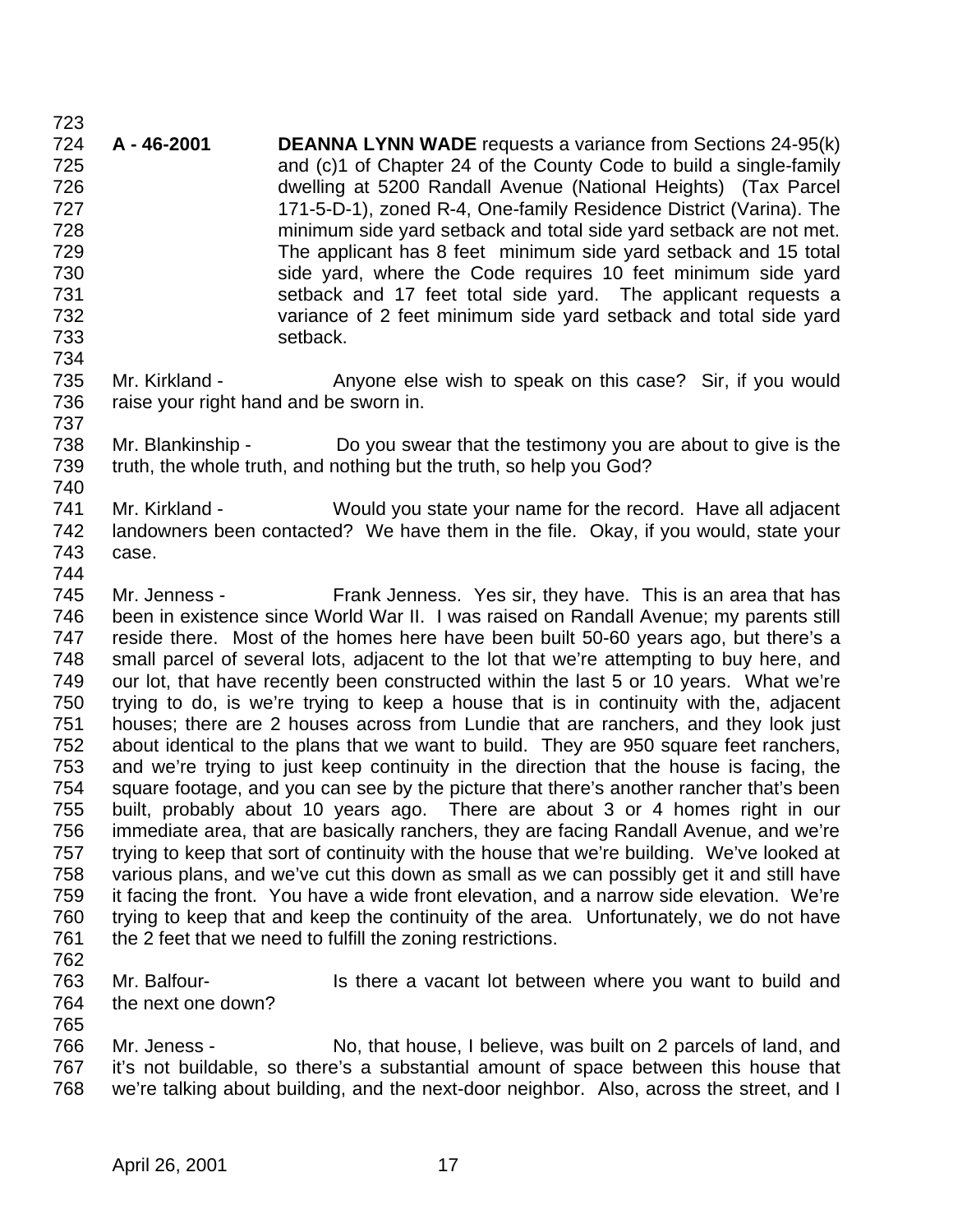didn't see any pictures on that, but down the street on Randall across from Lundie, there are 2 homes, and they look identical to the plans that we have. I think if we could get this accepted, it would surely keep continuity, the setbacks would be the same, they could sit on the back steps and the houses would be in a line, and I don't think we'd have any problems with the neighbors as far as building it this way.

- Mr. Nunnally- What size house do you propose building?
- Mr. Jeness - 950. It's basically identical to the 2 houses that are across from us, across from Lundie. There's also a rancher beside us that's on 2 lots, which is a little bit longer than the 35 feet that we want to build. If we could cut the house down at all, we would, but one foot would take away, if you could only cut it through the bathroom or the kitchen. If you cut it through the bathroom, you'd have to do away with the commode or sink. If you cut it in the kitchen, you'd have to do away with the washer or drier. Unfortunately, neither one of those are very acceptable alternatives. It would be hard to sell.
- 786 Mr. Kirkland And you're building this to sell, correct? Any other questions by Board members? If not, that concludes the case.
- After an advertised public hearing and on a motion by Mr. Nunnally, seconded by Mr. Wright, the Board **granted** your application **A-46-2001** for a variance to build a single- family dwelling at 5200 Randall Avenue (National Heights) (Tax Parcel 171-5-D-1). The Board granted the variance subject to the following condition:
- 1. The property shall be developed in substantial conformance with the plan filed with the application. No substantial changes or additions to the layout may be made without the approval of the Board of Zoning Appeals. Any additional improvements on the property shall comply with applicable regulations of the County Code.
- 799 Affirmative: Balfour, Kirkland, McKinney, Nunnally, Wright 5 Negative: 0 Absent: 0
- The Board granted this request, as it found from the evidence presented that, due to the unique circumstances of the subject property, strict application of the County Code would produce undue hardship not generally shared by other properties in the area, and authorizing this variance will neither cause a substantial detriment to adjacent property nor materially impair the purpose of the zoning regulations.
- 

- 809 Mr. Kirkland Next case.
- **A 47-2001 THOMAS R. AND PATRICIA B. GUINAN** request a variance from Section 24-94 of Chapter 24 of the County Code to build a screened porch at 6005 Glen Abbey Drive (Glen Abbey at Wyndham) (Tax Parcel 4-15-B-6), zoned R-3C, One-family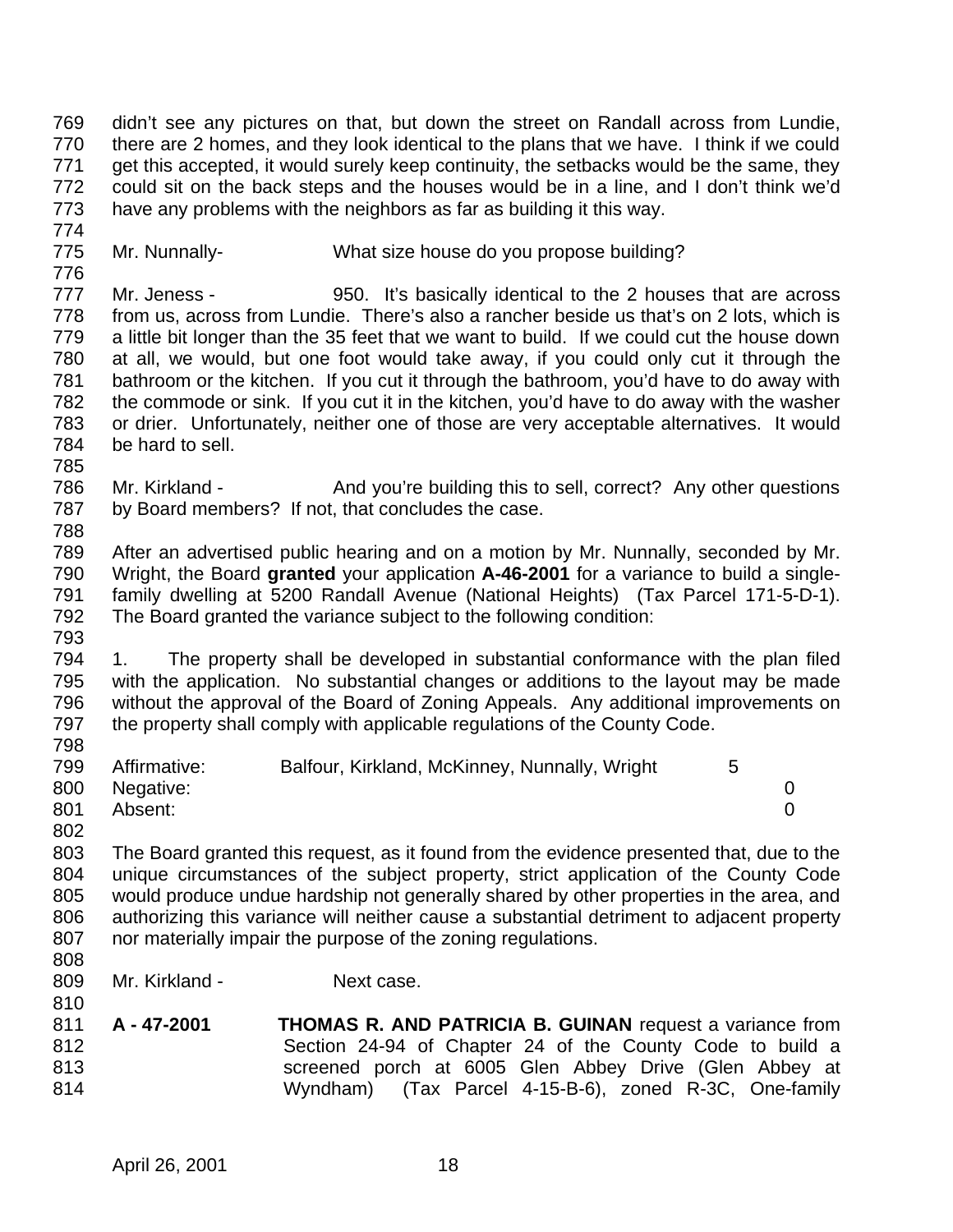Residence District (Conditional) (Three Chopt). The minimum side yard setback and rear yard setback are not met. The applicant has 10 feet minimum side yard setback and 38 feet rear yard setback, where the Code requires 12 feet minimum side yard setback and 40 feet rear yard setback. The applicant requests a variance of 2 feet minimum side yard setback and 2 feet rear yard setback. 822 Mr. Kirkland - Does anyone else wish to speak on this case? Raise your right hand and be sworn in. 825 Mr. Blankinship - Do you swear that the testimony you are about to give is the 826 truth, the whole truth, and nothing but the truth, so help you God? Mr. Kirkland - State your name for the record. If you would ma'am, state your name too. Have all your notices been turned in, according to the County Code. We have them in the file. Okay, state your case. 832 Mr. Guinan - I do. Thomas R. Guinan. 834 Ms. Guinan - Patricia B. Guinan. Mr. Guinan - We'd like to put a screened in porch on the existing desk that we have located on the north side of the home. The reason that considerations weren't for the south side of the home, was due to the fact that there's air conditioning units there, and it would be a re-work, so there was a monetary aspect. Also, there is availability from the house, out to the deck. We would then have to construct through 841 the bathroom part of the home, to be able to put it on the south side of the house. 843 Mr. Wright- Is the bathroom in the area where that little circular …… Mr. Guinan - To the left of that sir. That window there, that's the bathroom. 848 Mr. Wright- Describe the shape of your lot. 850 Mr. Guinan - It's irregular, and it runs back from the front side to the back side, with a reduction in footage, so what we would like to do again, is get the variance onto the right side and the back side of the lot, to be able to square off the aspect right here, to be able to square that off, and so it's asking for the variance of 2 feet on both sides of that. It's open to the neighbors adjacent to the right, and there's no other obstructions or any hindrance there. Mr. Wright- Seems that the irregular shape of the lot is what's causing your problems. 860 Mr. Guinan - That's correct, sir.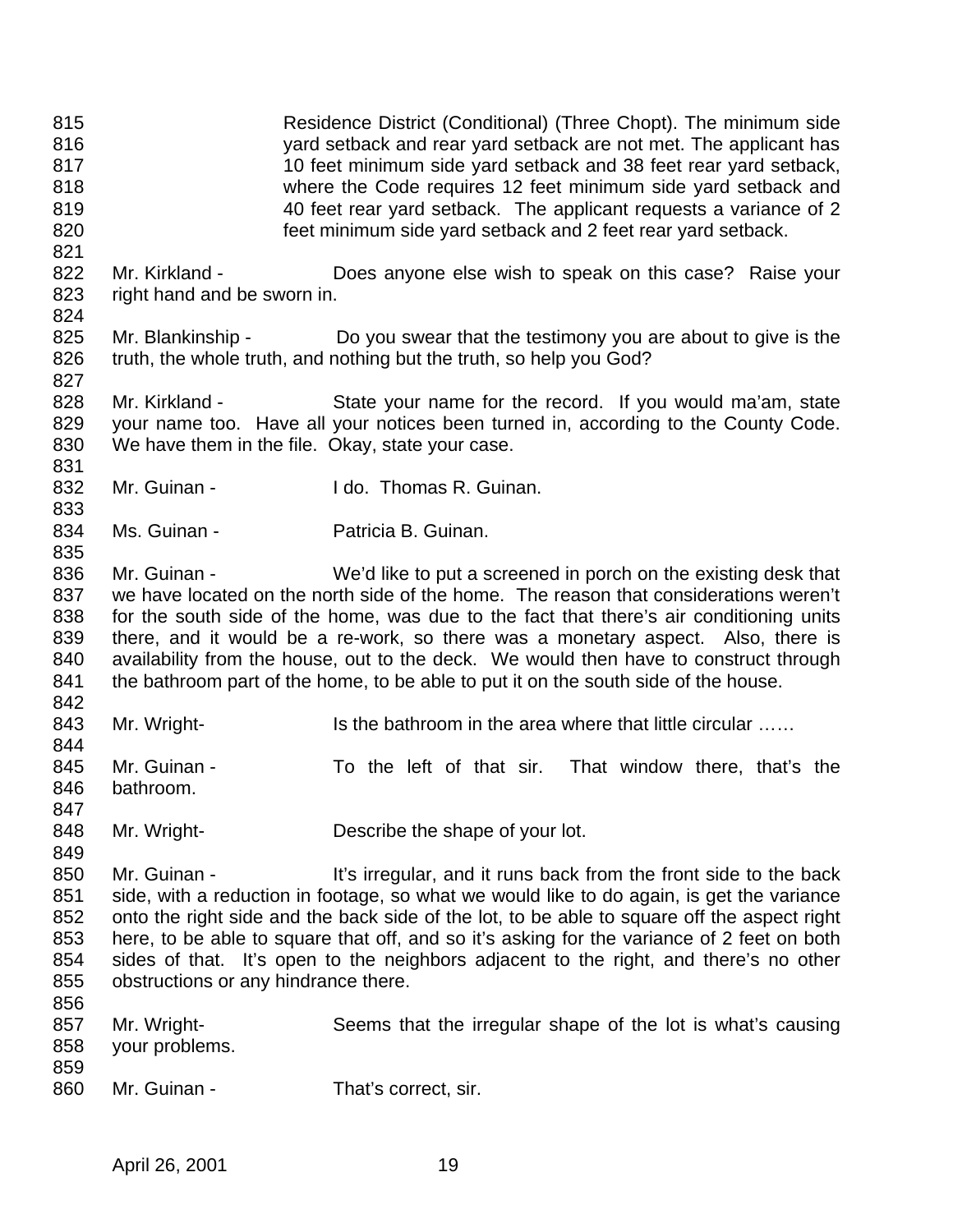- 862 Mr. Kirkland Any other questions of the Board members? Would you like to add anything ma'am?
- 865 Ms. Guinan - I just wanted to state that our neighbors have called us, and no one has had any complaints. They've all encouraged us and wished us luck today.
- 868 Mr. Kirkland Anyone else wish to speak? That concludes the case.
- After an advertised public hearing and on a motion by Mr. Wright, seconded by Mr. McKinney, the Board **granted** your application **A-47-2001** for a variance to build a screened porch at 6005 Glen Abbey Drive (Glen Abbey at Wyndham) (Tax Parcel 4-15- B-6). The Board granted the variance subject to the following condition:
- 875 1. Only the improvements described in the application may be constructed pursuant to this approval. No substantial changes or additions to the layout may be made without the approval of the Board of Zoning Appeals. Any additional improvements shall 878 comply with the applicable regulations of the County Code.

| 880 | Affirmative: | Balfour, Kirkland, McKinney, Nunnally, Wright |  |
|-----|--------------|-----------------------------------------------|--|
| 881 | Negative:    |                                               |  |
| 882 | Absent:      |                                               |  |

- 
- The Board granted this request, as it found from the evidence presented that, due to the unique circumstances of the subject property, strict application of the County Code would produce undue hardship not generally shared by other properties in the area, and authorizing this variance will neither cause a substantial detriment to adjacent property nor materially impair the purpose of the zoning regulations.
- 890 Mr. Kirkland All right, Mr. Blankinship.
- **A 48-2001 DARLENE STRAUSE** requests a variance from Section 24-94 of Chapter 24 of the County Code to build a sunroom and a deck at 12009 Cottage Creek Court (Chapelwood) (Tax Parcel 56-21-A-8), zoned R-4C, One-family Residence District (Conditional) (Three Chopt). The rear yard setback is not met. The applicant has 25 feet **Rear Setback**, where the Code requires 35 feet rear yard setback. The applicant requests a variance of 10 feet rear yard 899 setback.
- 901 Mr. Kirkland Anyone else wish to speak on this case? If you would, sir, raise your right hand and be sworn in.
- Mr. Blankinship Do you swear that the testimony you are about to give is the truth, the whole truth, and nothing but the truth, so help you God?
-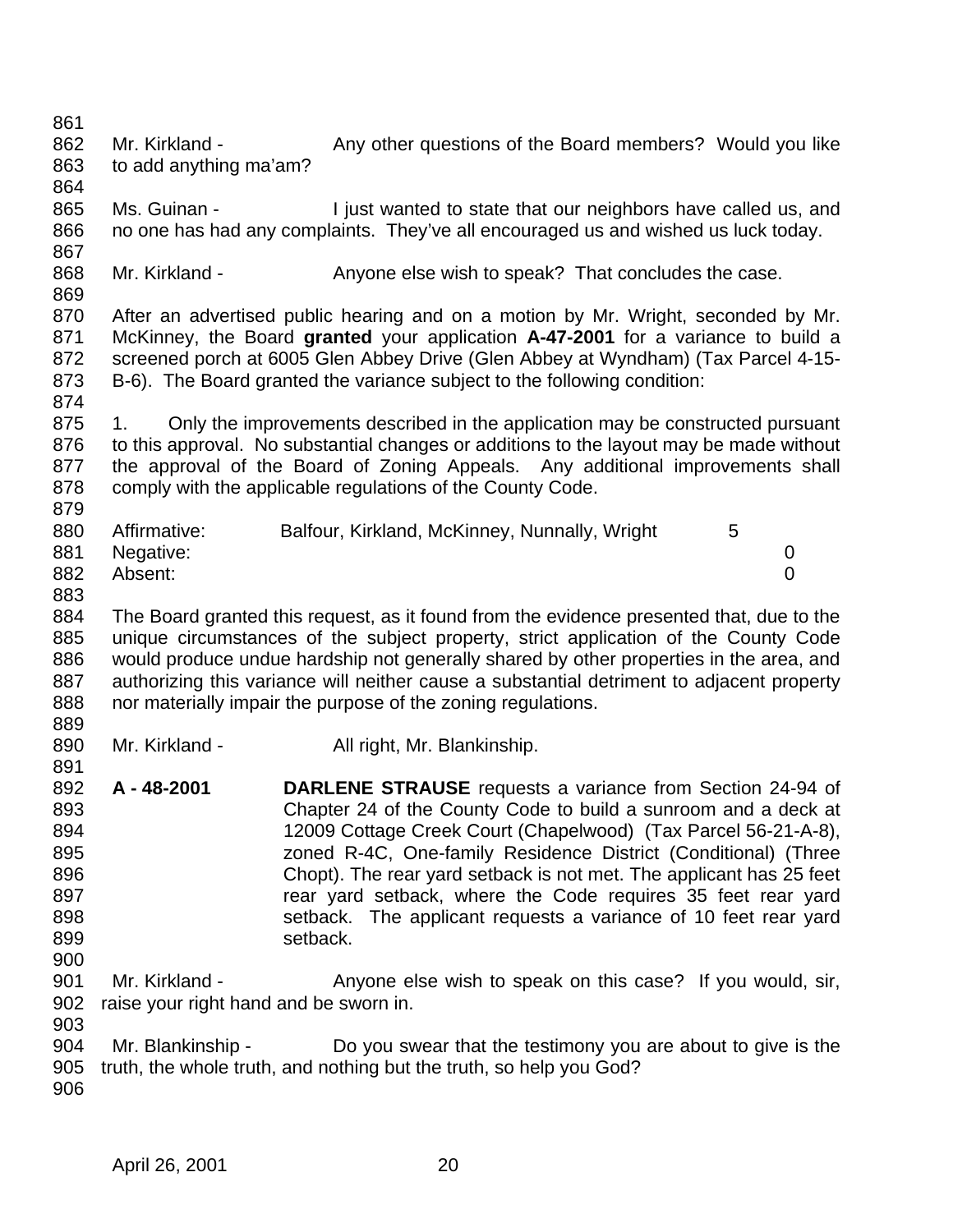907 Mr. Smith - The My name is Larry Smith; I'm with Patio Enclosures, representing Darlene Strause on the situation.

- 
- 
- 910 Mr. Kirkland Have all your notices been turned in according to Code?

 Mr. Smith - Yes sir. First of all, I apologize for Ms. Strause. She truly wanted to be here, but she's on a business trip this week, so she was unable to attend. What we're asking for, this is something that I know you have seen before, adding a sunroom onto the rear of the home, there is an existing deck in place now, which will be torn down. The size of the sunroom will be 14 by 14, with an additional new sun deck off to the side of it. I was looking at the package, and I guess the easiest thing is just to kind of go through that. As far as the variance that's requested, it is 10 feet. I did notice in there that there's a statement about potentially putting it on the other side of the home, which would not require that variance, because of the way that the home is positioned on the lot. The only problem that we have with that, is that that area on that side of the house is a formal dining area. Going with the flow of the home, which is actually Ms. Strauss has been in the home a couple of years, and moved into it brand new, and was looking for something with a sunroom on it to begin with. If we did do it on that side, then we are kind of breaking the flow of that home pretty significantly. She has talked with her neighbors; there is a sort of informal homeowners association present there. This particular project has been signed off or approved by that situation as well. 

- Mr. Wright- Mr. Smith, it looks like the rear property line of this particular lot is on an angle.
- 932 Mr. Smith - It is. We're running into this more and more, just as the gentleman just said, it is kind of an irregular line. The neighborhood's pretty interesting. When you run into cul-de-sacs, you run into that problem.
- 
- Mr. Wright- The cul-de-sac causes the problem of where you have to locate the house back on the lot.
- 

 Mr. Smith - Which sometimes, as you know, can be somewhat limiting as 940 far as doing anything to those homes. The area directly behind the house, I don't actually have the lot number in front of me, but the one directly behind them, is vacant, and I don't see any way that anything would ever be built there. It is owned, I guess by the builder, that originally worked in the neighborhood.

945 Mr. Wright- So there is no house directly behind this lot? 

 Mr. Smith - No sir. As a matter of fact, I don't have a photograph of it, but it's an extremely steep hill, and then kind of like just a common area back there for the people who live in the area. 

- 951 Mr. Wright- Is that area back there wooded?
-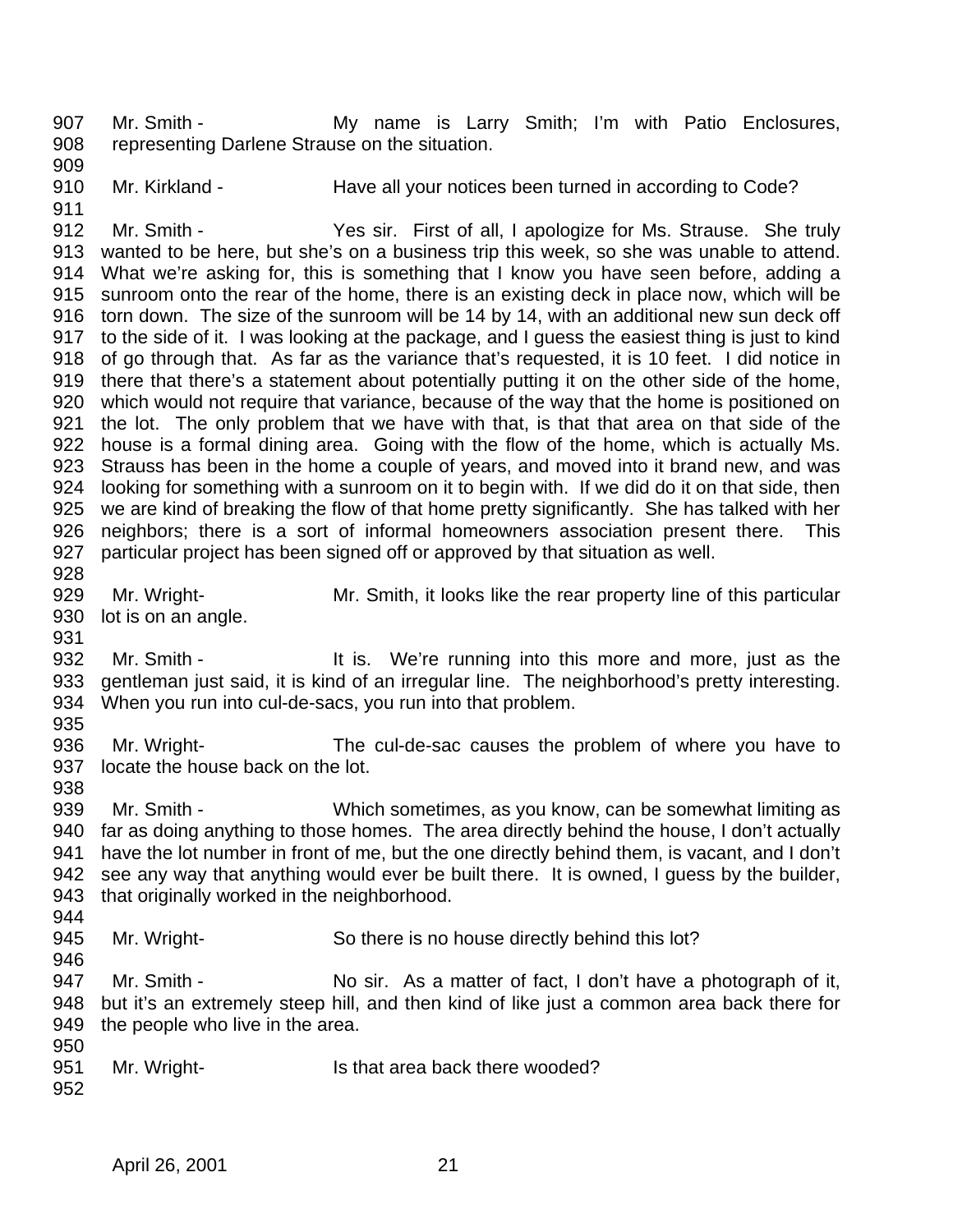Mr. Smith - Directly behind it, it is grass, but it's only maybe 25 to 30 feet of grass area, and then it is wooded, and it comes down a hill. Actually, I think the Strauses actually take care of that part. From what I understand, they take good care of it. Mr. Blankinship - It is well maintained. 960 Mr. Kirkland - Any other questions by Board members? Anyone else wish to speak? That concludes the case. After an advertised public hearing and on a motion by Mr. Wright, seconded by Mr. Balfour, the Board **granted** your application **A-48-2001** for a variance to build a sunroom and a deck at 12009 Cottage Creek Court (Chapelwood) (Tax Parcel 56-21-A- 8), The Board granted the variance subject to the following condition: 1. Only the improvements shown in the materials filed with the application may be

 constructed pursuant to this approval. No substantial changes or additions to the layout may be made without the approval of the Board of Zoning Appeals. Any additional improvements shall comply with the applicable regulations of the County Code. 

| 973 | Affirmative:  | Balfour, Kirkland, McKinney, Nunnally, Wright |  |
|-----|---------------|-----------------------------------------------|--|
|     | 974 Negative: |                                               |  |
| 975 | Absent:       |                                               |  |

 The Board granted this request, as it found from the evidence presented that, due to the unique circumstances of the subject property, strict application of the County Code would produce undue hardship not generally shared by other properties in the area, and authorizing this variance will neither cause a substantial detriment to adjacent property nor materially impair the purpose of the zoning regulations. 

- **UP- 10-2001** CHARLENE E. ELLIOTT requests a conditional use permit pursuant to Section 24-50.7(b) of Chapter 24 of the County Code to operate a radio station at 6000 Wilkinson Road (Tax Parcel 74-A-14), zoned O-2C, Office District (Conditional) (Fairfield).
- 988 Mr. Kirkland Anyone else wish to speak on this case? If you would, raise your right hand and be sworn in. Would you state your name for the record?
- Mr. Blankinship Do you swear that the testimony you are about to give is the truth, the whole truth, and nothing but the truth, so help you God?
- 994 Ms. Elliott I do. I'm Charlene Elliott.
- Mr. Kirkland - Have all adjacent landowners been contacted according to the Code.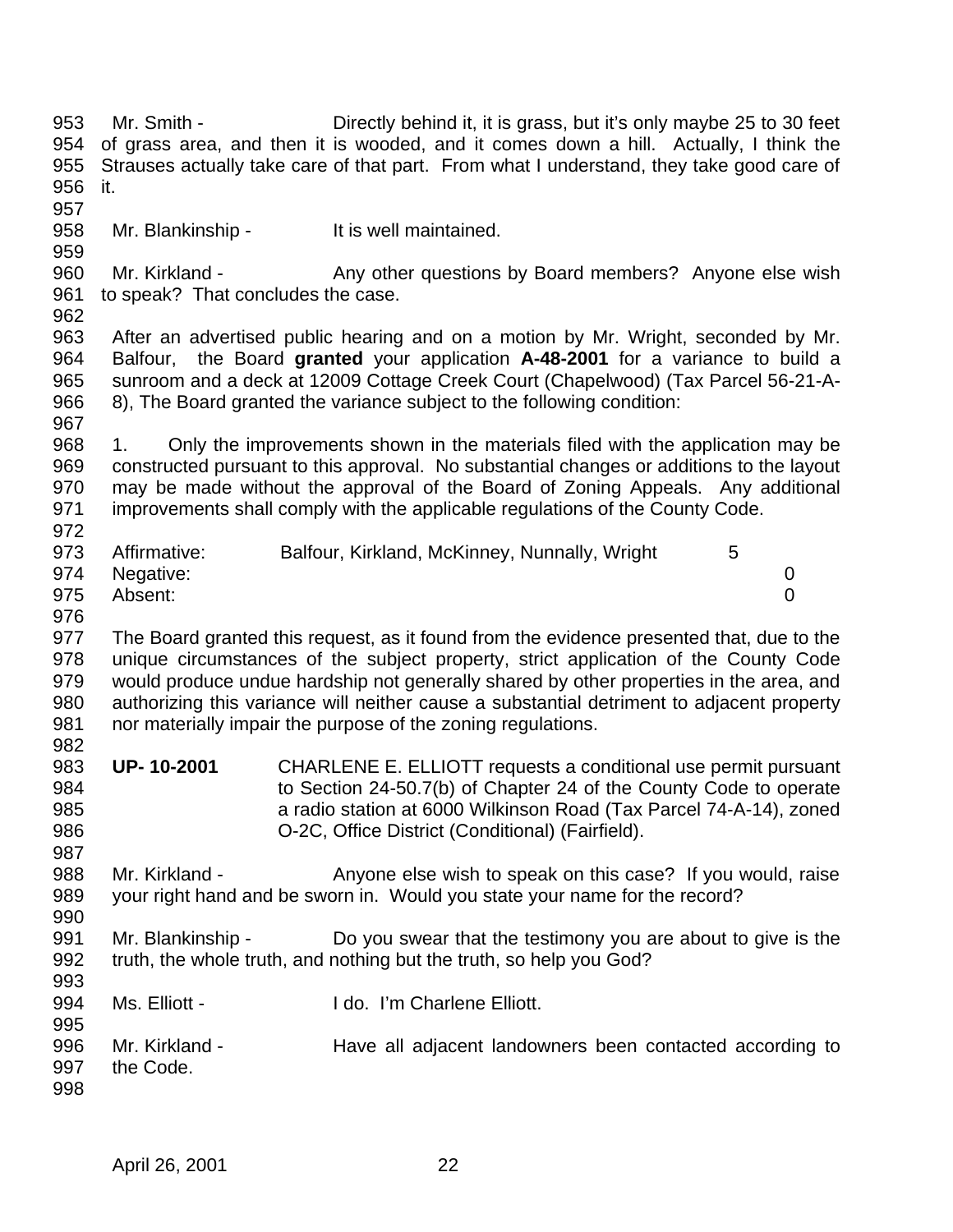Mr. Blankinship - I need the originals of your receipts. 1001 Mr. Elliott - I did. I mailed them to you. Mr. Kirkland - We've got the originals in the file. OK, state your case. Ms. Elliott - This was originally built as a radio station back in 1937. It is a historic landmark. It is one of the oldest, still standing, radio stations in the state of Virginia. I didn't know that when I bought it. I received a letter from the County congratulating me on owning the oldest one. However, it was shut down back in 1988, and it sat abandoned. My husband and I purchases the property; we renovated it, and we would like to turn it into a radio station again. In the time that it was closed down, back in '88 till now, the County rezoned the area around me, which caused my inconvenience. If it had never been rezoned, I wouldn't be here today. I would just be allowed to reopen it as is. The building is already built as a radio station, with sound rooms; the tower is already there, and has been there. So all I need is permission to use that tower and the property again. But there is also a radio station directly across the street. Two towers are already directly across the street. I have been complimented by numerous neighbors because it sat abandoned for so long, and it was so overgrown and such an eyesore, that I feel like it's going to continue to be a benefit 1019 to the community, so all I need is your blessings. Mr. McKinney- You've done a nice job, Ms. Elliott; I've seen it. 1023 Mr. Wright- Have you reviewed the suggested conditions for the case? Ms. Elliott - When you say the suggested conditions I'm not sure…………… 1028 Mr. Blankinship - The last page of the staff report ............ 1030 Ms. Elliott - Are you talking about on this thing? Mr. Blankinship - That would be the agenda. We should have mailed you …….. Ms. Elliott - All I received from the staff was this piece of paper here, it was a little half sheet ……………. Mr. Blankinship - Notice letter? Instructions? 1040 Ms. Elliott - It was just a little half sheet. I just was looking at it because I wanted to make sure I did everything. This little sheet that told me to send this to everybody, and I did that. But that's all I received. Mr. Wright- If you'll take a look at the suggested conditions. If it's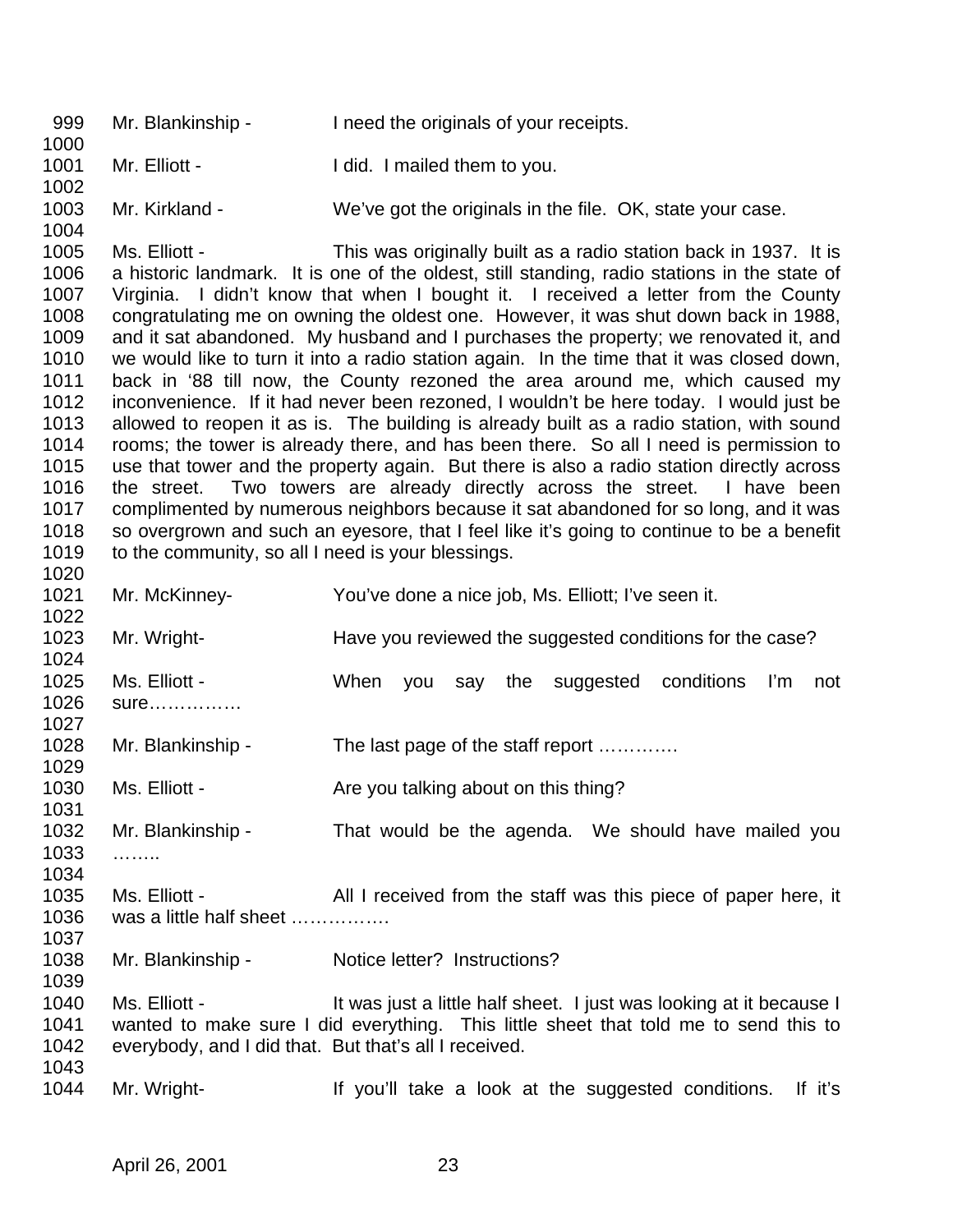approved, you'll have to comply with these suggested conditions. 

1047 Ms. Elliott - Inever received anything.

Mr. Kirkland- We're going to show them to you, right now.

 Ms. Elliott\_ Prior to the rezoning case, I had to meet with all Public Works and the zoning people that require ………………… bear with me, I've got to think of the names of all these people that I met with. I know the building inspectors had to give me approval, the landscape people had to give me approval, the people who decide whether or not I need lighting, they had to give me approval, and they all came out and told me that the property was fine the way it is. That was prior to the rezoning to office use. But I've never seen this for this meeting at all. I literally came to the County, I didn't (just) make phone calls, and basically knocked on the doors of the people I had to meet with, to ask them to come out and look at the property. Mr. Hackett, I believe, who is the environmental people; I can't think of the man's name who is the building inspector who had to tell me whether or not I needed bathrooms or sidewalks or bathrooms, but he says no, but everybody said it was fine the way it was, as long as I didn't build anything new, that I could still continue to plant bushes and grass, and I'm not allowed to use, I can't show you on there, but you see where that O- 2C is on that thing, south of there I'm not allowed to touch that, and I have no intention of touching it, there's literally water there. 

 Mr. Balfour- What kind of station is it going to be – AM, FM. 

 Ms. Elliott - It's an FM, 89.7 American Family Radio. He's the station manager, Mr. Fowler. 

1073 Mr. Wright- I just wanted to make sure, because I didn't know what all<br>1074 this meant either. Mr. Blankinship may want to address these conditions. If you have this meant either. Mr. Blankinship may want to address these conditions. If you have any questions about them , if we approve this and these are put on, I want to make sure you're comfortable with them, if it requires additional types of plans.

 Ms. Elliott - I'm not sure what you're asking me. You mean, if this is going to be added additional to the conditional use?

1081 Mr. Kirkland - I assume she's close to the flood plain.

1083 Mr. Blankinship - Right.

- Ms. Elliott There is a 100-year flood plain, right where the O-2C is, and 1086 that's why we're not allowed ..............
- Mr. Kirkland- Yes, that's why you can't tamper with that part, I understand.
- Mr. Wright- Yes, but tampering is one thing, but submitting all these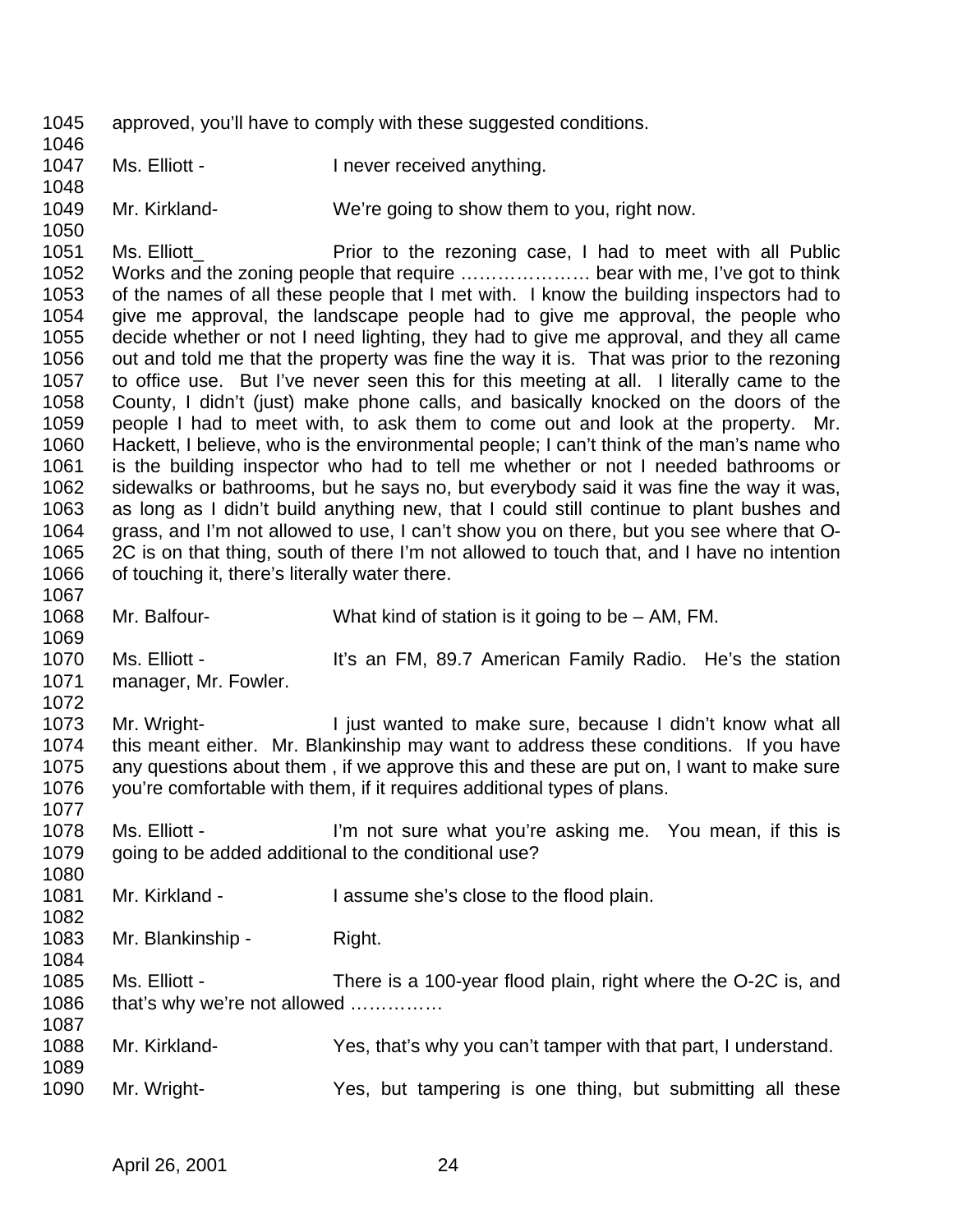- plans is something else. I just want to make sure we understood that these are necessary.
- Mr. Blankinship - That's one of our standard conditions for use permits of this type. Mr. Wright- What kind of landscaping and lighting plan would you be talking about?
- 1100 Ms. Elliott I was told I didn't need any more.
- Mr. Wright- She said she's got all she needs.
- Ms. Elliott That's what I was told when I met with Mr. Silber & Lee Householder and Susan Blackburn, and I spoke with Mr. Hackett, Environmental, I can't think of the other man's name. I was told because of the condition that it was before, what I've done so far to date, right now I have to say the front looks bad, only because the well went bad, and we had to have the County come out and dig up the whole front and connect to water. So where we had landscaped and had boxwoods all around the front, they were ripped up, and it killed the 2 bushes on the sides, so right now I have to replant all that out front. Even the mulch and stuff is a mixture of rock and dirt, only because that just happened.
- 1114 Mr. Wright- I think that's probably what you're talking about.
- Mr. Blankinship That may be all we need to see.
- Mr. Wright- Just something that would replace that, and I take it that you're not going to disturb the land any further.
- Ms. Elliott The only disturbing that I want to do, well I'm not going to own it any more, American Family is, but what I desired to do was to plant shrubs and bushes to beautify the place even more. That's all I wanted to do. As far as the building itself and the tower itself, we're not going to add anything to it or add any additions. We're just going to use it as is for what it was originally intended.
- Mr. McKinney- Mr. Blankinship, isn't she asking just for a use permit to operate a radio station? She's not asking us to do anything to the property. If she does anything to the property, she's got to go through the right procedures, whether it be building inspections or planning and zoning or whatever. All we're listening to is to grant her or deny her permission to operate a radio station.
- Mr. Blankinship Yes sir, that's correct. The Department of Public Works contacted us and asked for the third condition, specifically because their normal threshold is 2500 square feet. If you disturb less than that, you don't normally have to go through E & S Control, but on this particular property they were concerned with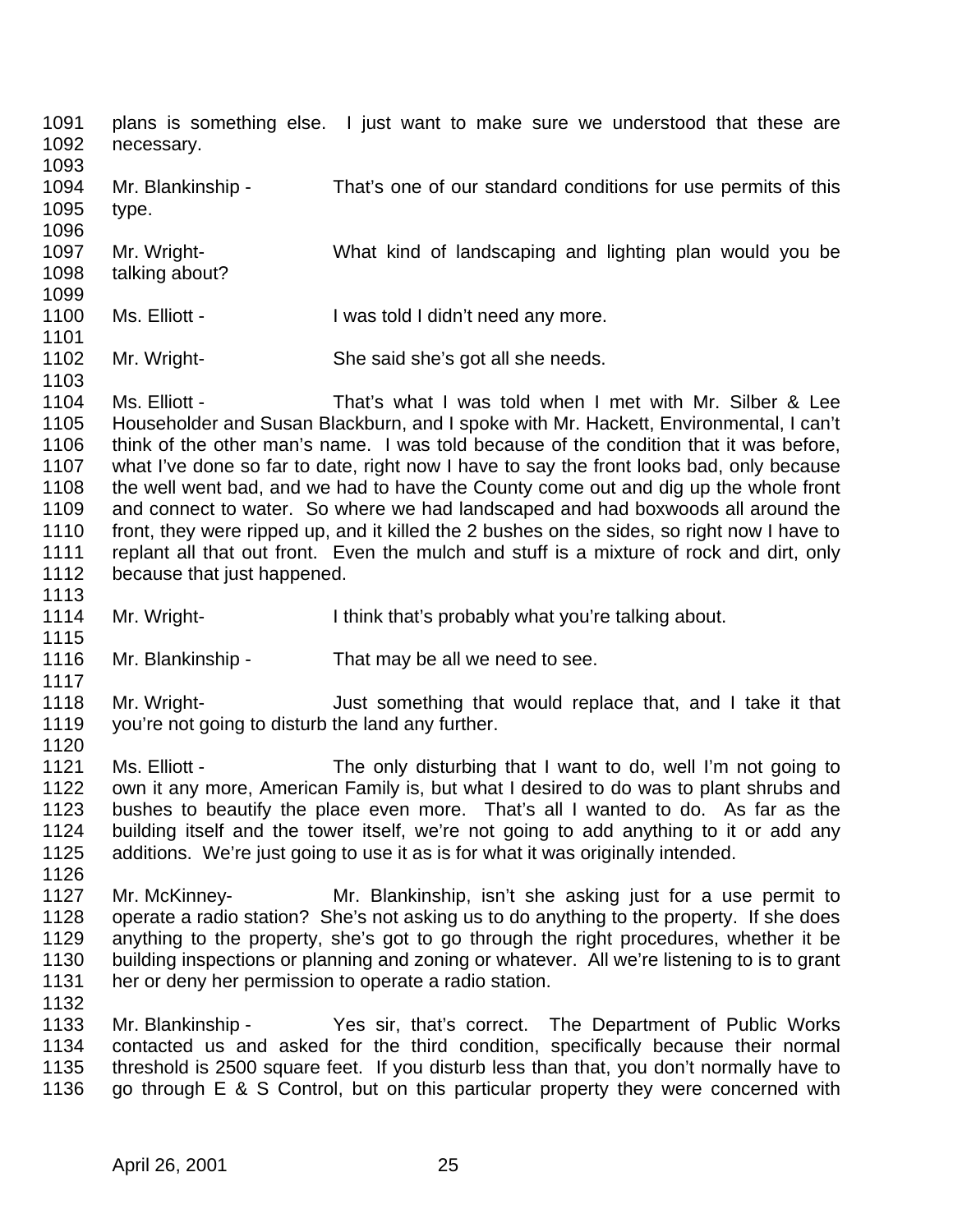- perhaps a disturbance of 2,000 square feet could cause ……………
- Mr. McKinney- She's not asking us to do that.

 Mr. Blankinship - Well I'm just stating that if changes were made in the future that were below 2500 square feet, without this condition there would be no need for ENS control. With this condition they would have to meet the ENS control regulations, even if it were less than 2500 square feet.

 Ms. Elliott - May I say something? When we first purchased the property back in May of '99, well we got access to the property in May of '99, we didn't own it then, we were granted permission by the owner, who is Mr. Drubner, in Connecticut, to go in and clean it up, even though we didn't own it. We did not know, my husband and 1150 I, Randall and Charlene Elliott did not know we needed permission to bush hog all the<br>1151 veeds. The weeds were about this tall. and Mr. Hackett came out, who is an weeds. The weeds were about this tall, and Mr. Hackett came out, who is an environmental engineer, and gave us a "stop work order." At that time we believed we satisfied all the needs of the County, and we spoke to Mr. Hackett, and since the rezoning, we have spoken to Mr. Hackett again. We had to have the Army Corps of Engineers come out because we bush hogged the weeds, and we had to have a Balzer Associates do a survey of disturbance of the land, and they did that. We had to make sure that we put sufficient drainage in because of the wetlands, and it came back that we actually did over and not less. Even though we didn't know what we were doing, we actually did over and above the drainage areas, and not less. So those areas back in '99 were satisfied with the environmental engineers, so we had to meet with three of them. They gave us a "stop work order," we had to come in and meet with 3 of them, my husband and I did and they told us what we needed to do. That's when we hired Balzer and Associates to go out and do a survey of how the wetlands were touched. We had to contact the Army Corps of Engineers to see if there was any environmental issues, and there was none. Everything that we had done, even though we did cut over the minimum square footage that you're allowed without a permit, we didn't know that. 1167 It was the front of the building that faces the road, the weeds had grown up so high that literally poison ivy was growing over the building, into the building, into the windows, we cut it down. I didn't know that you weren't allowed to cut it down without a permit, and we were reprimanded, and we had to do a "stop work order," and we had to do surveys, but that was back in 1999, but all that was satisfied. Then when we went to open the building as a radio station, which just happened this past October, we contacted the County right away, and that's when they told us that even though it was built as a radio station, because it was closed for over 2 years, we had to get it rezoned. So in order to get it rezoned, we had to meet these requirements. Everybody came out, they reviewed it, and it passed. So this is the first time I'm seeing it for this meeting, because I was told it had already passed. The only reason I would not have an issue at all, and I would not have to be here, except you see where it says R-2A on Sausiluta Drive and Wilkinson Road, that used to be A-1. If that still remained A-1 this day, I wouldn't be here. I would already have the approval. The County went ahead and changed it while the tower and while the radio station were there. Because it stayed closed for 2 years, that's where the opposition came. That's nothing but a wooded area, and it's a park.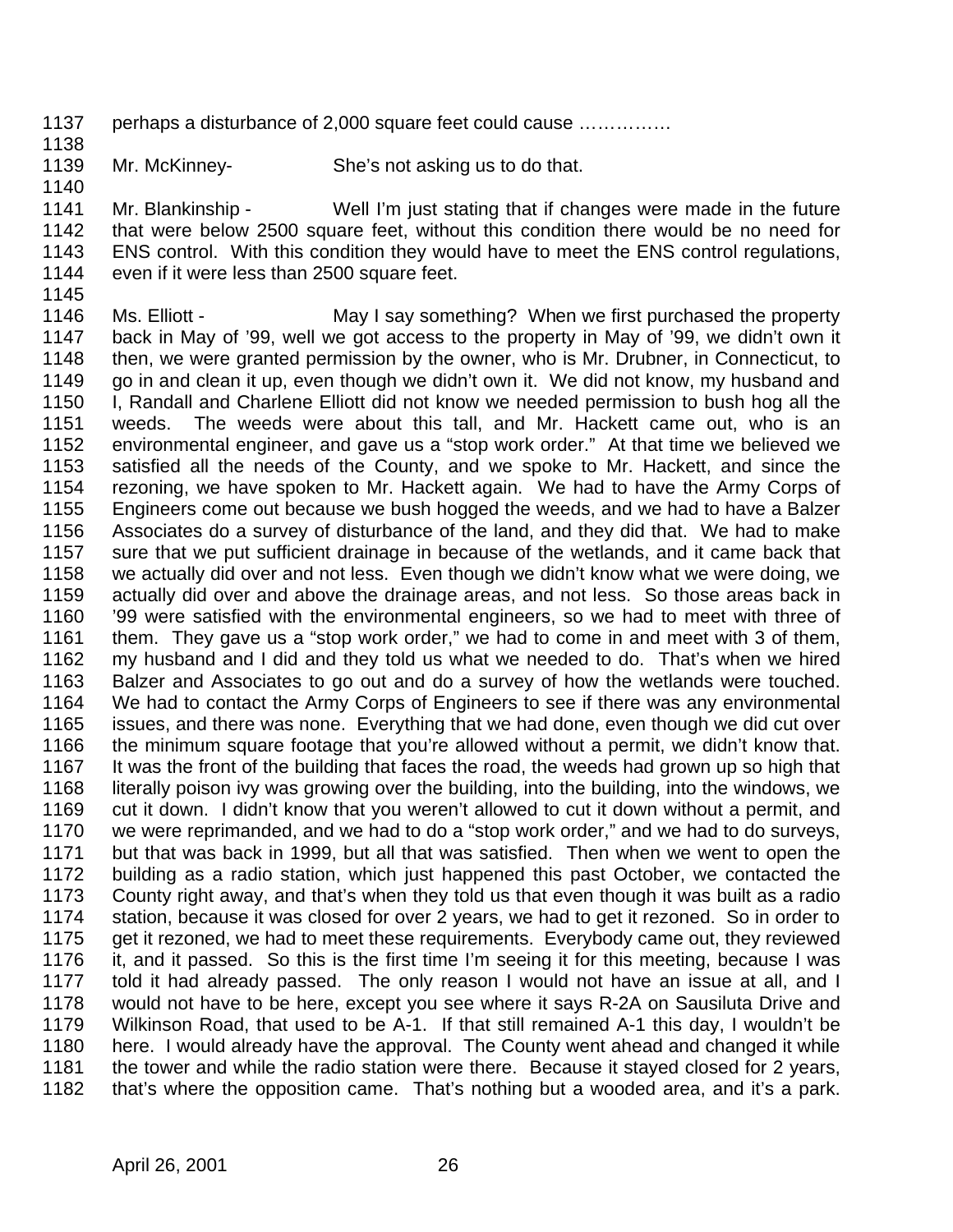Homes aren't going to be built there, unless the County sells it, but that's Three Lakes Park. 1186 Mr. Wright- I just wanted to make sure we do whatever .......... 1188 Ms. Elliott - I do know I have Frank Thornton's blessings, and I also have Mr. Archer's blessings. Evidently number 3 would cause no problem unless she were going to disturb the land, which she's not going to do. But number 2, what is a detailed landscaping and lighting plan, what kind of lighting …………… 1193 Ms. Elliott - I was told by the County that the lighting that's there is sufficient already, because they don't want commercial lighting, they want residential. When I moved there, because I literally lived there for a while, I had hired Virginia Power to come out and put lighting there. They were going to put commercial lighting, and I told them no, I didn't want commercial, I wanted residential because there was a residential community across the street. Even without knowing that you would not want a bright light there, I had done that already, and when the County went out and looked 1200 at it, they said that it was sufficient. Mr. McKinney- You had this property rezoned, correct. Went before the Planning Commission, before the Board of Supervisors. Did the Planning Commission request you to have it landscaped and lighting plan (unintelligible). Ms. Elliott - They went out and looked at it and said it was fine the way it was. Mr. McKinney- It was handled administratively? 1211 Ms. Elliott - Yes. Mr. McKinney- So they gave you their blessings on the lighting and landscape plan that you had? So this is really moot? This has been done? Mr. Blankinship - If there is no need for any new landscaping or lighting, then there is no need for a new plan. We're certainly not requiring that they install any 1218 lighting that they don't want. Mr. Wright- Yes, but you said "shall be submitted." Mr. McKinney- Looks like to me it's already been done, at the time of rezoning. Mr. Kirkland- It's been submitted already, I assume. Mr. Wright- That's my question, do we need that or don't we?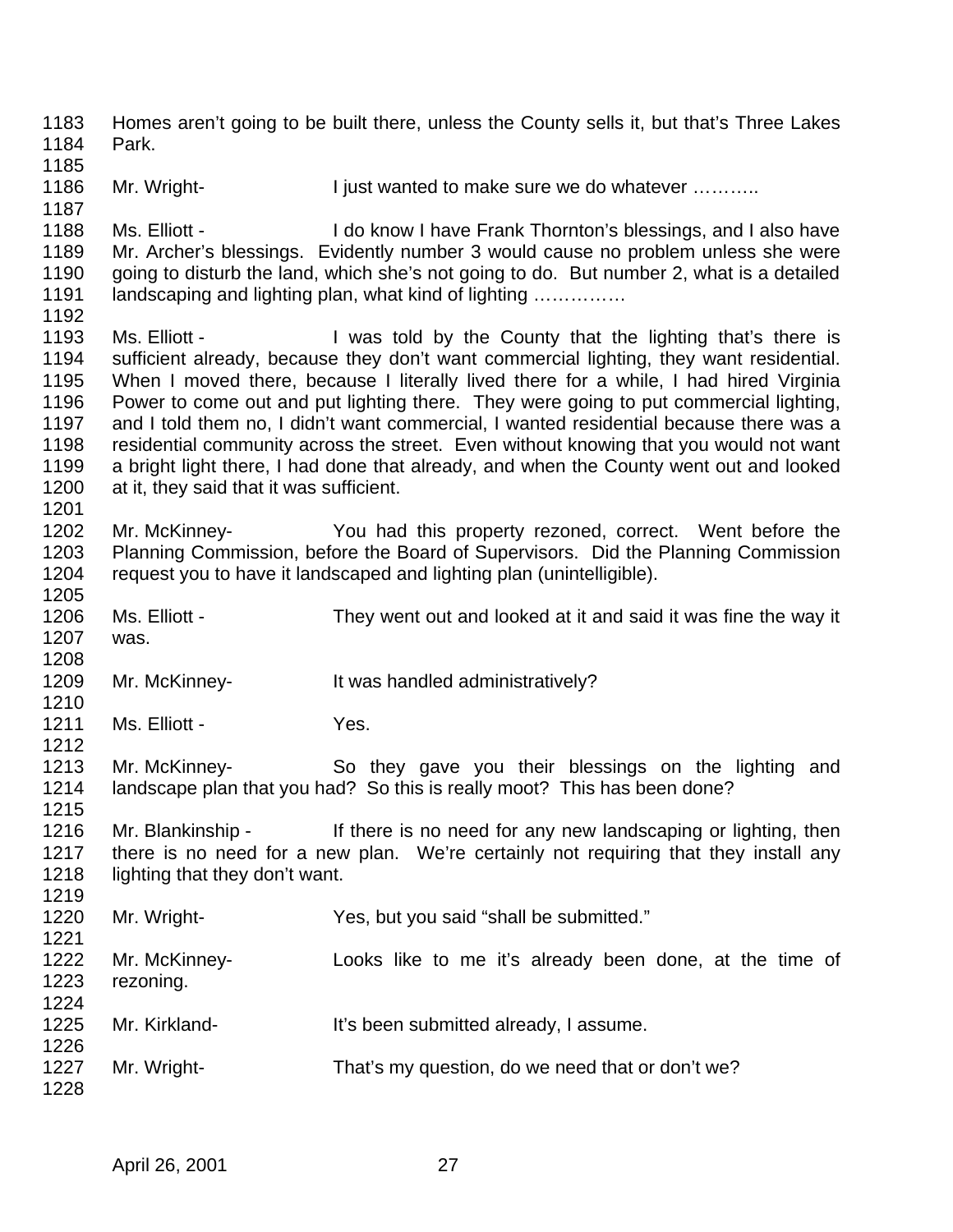Mr. McKinney- We don't need it in my opinion. 1231 Mr. Wright-<br>
I just want to make sure. Mr. Balfour-- I move we amend it. Mr. Kirkland - Mr. Wright, do you want to take out number 2, is that what you're saying? Mr. McKinney - I'd like to take out number 2. Mr. Balfour- We can do that when we vote on it. 1242 Mr. Wright- Number 1 and number 3 shouldn't present any problem. Mr. Kirkland - Okay, we'll do that when we vote on it then. Okay, any other questions by Board members? Anyone else wish to speak? You'd like to say something sir? 1248 Mr. Fowler - I'd just like to take the opportunity to accommodate and recommend that the Elliotts have done just a tremendous job with the renovation of the 1250 property, both the building itself ............ Mr. Kirkland- Could I ask you to excuse us, I'm sorry, could I have your name please. Mr. Fowler - Oh certainly, I apologize. Emmett Fowler, I'm with American Family Radio. The Elliotts have done a superb job of renovating that building and the property itself. The building itself was in extreme disrepair, both interior and exteriorly, and the property itself, as Mrs. Elliott already stated, was overgrown, and they've done a superb job of getting the property prepared and ready to once again operate as a radio station. I'd also like to commend them for the fact that they have kept the integrity of the historical aspect of the property intact. Mr. Kirkland - Thank you sir. No other questions, no other opposition. That 1264 concludes the case. All right, if you would, before we start the 10 o'clock agenda, we're pretty close to schedule. We'll take about a ten-minute break. After an advertised public hearing and on a motion by Mr. McKinney, seconded by Mr. Wright, the Board **granted** your application **UP-10-2001** for a conditional use permit to operate a radio station at 6000 Wilkinson Road (Tax Parcel 74-A-14). The Board granted the conditional use permit subject to the following conditions: 1. The property shall be used in substantial conformance with the plan filed with the application. No substantial changes or additions to the layout may be made without the approval of the Board of Zoning Appeals.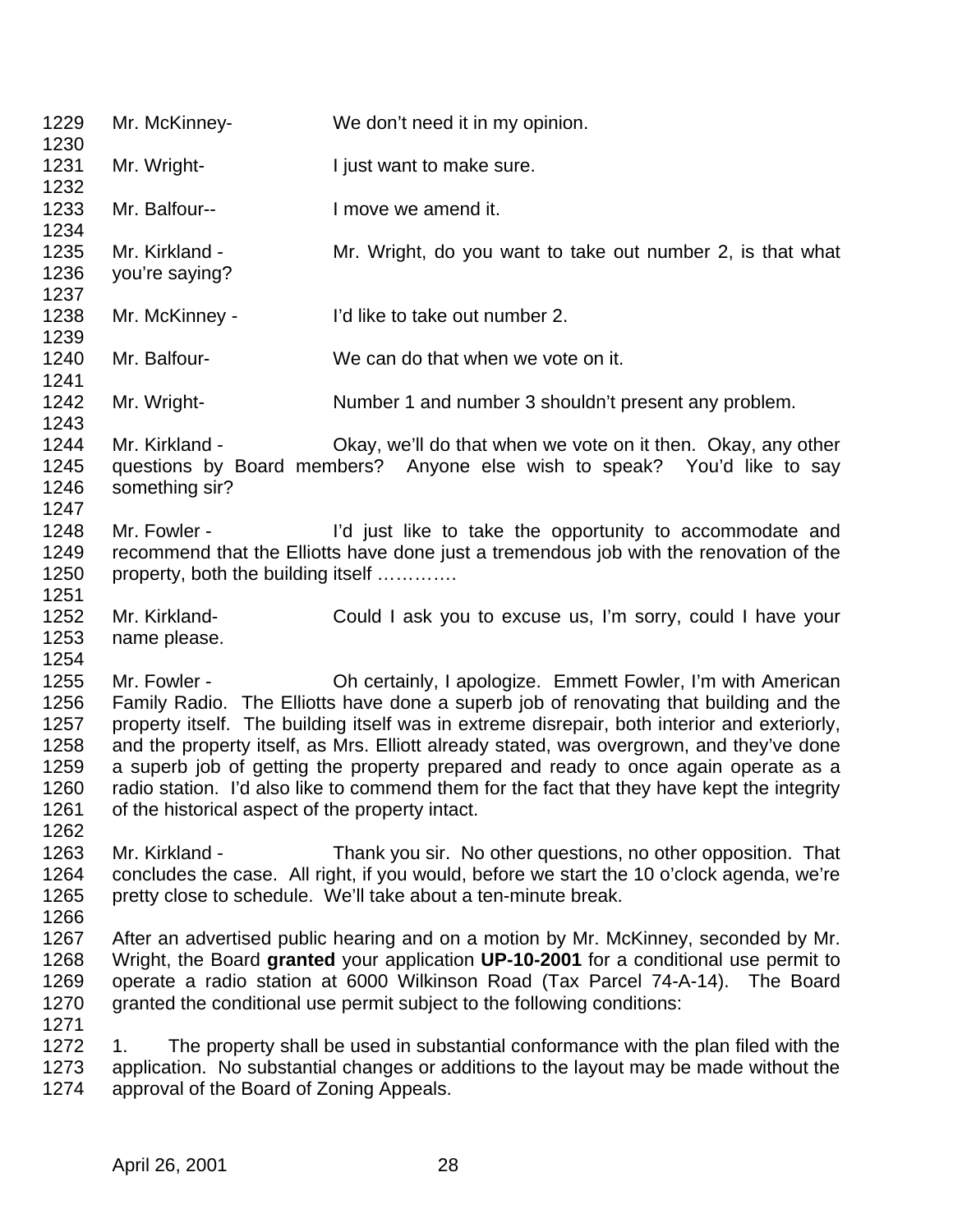| 1275 |                                                                                 |  |                                                                                            |  |   |                |
|------|---------------------------------------------------------------------------------|--|--------------------------------------------------------------------------------------------|--|---|----------------|
| 1276 | 2.                                                                              |  | There shall be no further land disturbance unless and until an erosion and                 |  |   |                |
| 1277 | sedimentation control plan has been approved by the Department of Public Works. |  |                                                                                            |  |   |                |
| 1278 |                                                                                 |  |                                                                                            |  |   |                |
| 1279 | Affirmative:                                                                    |  | Balfour, Kirkland, McKinney, Nunnally, Wright                                              |  | 5 |                |
| 1280 | Negative:                                                                       |  |                                                                                            |  |   | 0              |
| 1281 | Absent:                                                                         |  |                                                                                            |  |   | $\overline{0}$ |
| 1282 |                                                                                 |  |                                                                                            |  |   |                |
| 1283 |                                                                                 |  | The Board granted the request because it found the proposed use will be in substantial     |  |   |                |
| 1284 |                                                                                 |  | accordance with the general purpose and objectives of Chapter 24 of the County Code.       |  |   |                |
| 1285 |                                                                                 |  |                                                                                            |  |   |                |
| 1286 | Mr. Kirkland -                                                                  |  | Okay, 10 o'clock agenda.                                                                   |  |   |                |
| 1287 |                                                                                 |  |                                                                                            |  |   |                |
| 1288 | Mr. Blankinship -                                                               |  | I believe we have one request for a deferral. Is Garlana Burt                              |  |   |                |
| 1289 |                                                                                 |  | present? A-56-2001, I spoke to Mrs. Burt on the phone yesterday. She has 2 lots; she       |  |   |                |
| 1290 |                                                                                 |  | owns 1, and she was trying to get written authorization from the owners of the other to    |  |   |                |
| 1291 |                                                                                 |  | apply. She was not able to get that written authorization in time, so she's requested      |  |   |                |
| 1292 | deferral to the May meeting.                                                    |  |                                                                                            |  |   |                |
| 1293 |                                                                                 |  |                                                                                            |  |   |                |
| 1294 |                                                                                 |  | Upon a motion by Mr. Nunnally, seconded by Mr. Wright, the Board of Zoning Appeals         |  |   |                |
| 1295 |                                                                                 |  | deferred A-56-2001 application for a variance to build a modular home at 7902              |  |   |                |
| 1296 |                                                                                 |  | Battlefield Park Road (Tax Parcel 236-A-5). The case was deferred for 30 days, at your     |  |   |                |
| 1297 |                                                                                 |  | request, from the April 26, 2001, until the May 24, 2001, meeting.                         |  |   |                |
| 1298 |                                                                                 |  |                                                                                            |  |   |                |
| 1299 | Affirmative:                                                                    |  | Balfour, Kirkland, McKinney, Nunnally, Wright                                              |  | 5 |                |
| 1300 | Negative:                                                                       |  |                                                                                            |  |   | 0              |
| 1301 | Absent:                                                                         |  |                                                                                            |  |   | 0              |
| 1302 |                                                                                 |  |                                                                                            |  |   |                |
| 1303 | Mr. Kirkland -                                                                  |  | It has been deferred for 30 days.                                                          |  |   |                |
| 1304 |                                                                                 |  |                                                                                            |  |   |                |
| 1305 | Mr. McKinney-                                                                   |  | Do you have to read the instructions again for the 10 o'clock                              |  |   |                |
| 1306 | people?                                                                         |  |                                                                                            |  |   |                |
| 1307 |                                                                                 |  |                                                                                            |  |   |                |
| 1308 | Mr. Blankinship -                                                               |  | Yes, would you like me to?                                                                 |  |   |                |
| 1309 |                                                                                 |  |                                                                                            |  |   |                |
| 1310 | Mr. Kirkland -                                                                  |  | Yes, read the instructions.                                                                |  |   |                |
| 1311 |                                                                                 |  |                                                                                            |  |   |                |
| 1312 | Mr. Blankinship -                                                               |  | Ladies and gentlemen, the rules for this meeting are as                                    |  |   |                |
| 1313 |                                                                                 |  | follows. The Secretary, myself, will call each case. Then the applicant will come to the   |  |   |                |
| 1314 |                                                                                 |  | podium to present the case. At that time I'll ask all those who intend to speak, in favor  |  |   |                |
| 1315 |                                                                                 |  | or opposition, to stand, and they will be sworn in. The applicants will then present their |  |   |                |
| 1316 |                                                                                 |  | testimony. When the applicant is finished, anyone else will be given an opportunity to     |  |   |                |
| 1317 |                                                                                 |  | speak. After everyone has spoken, the applicant, and only the applicant, will be given     |  |   |                |
| 1318 |                                                                                 |  | the opportunity for rebuttal. After hearing the case, and asking questions, the Board will |  |   |                |

 take the matter under advisement. They will render a decision at the end of the meeting. If you wish to know what their decision is, you may stay until the end of the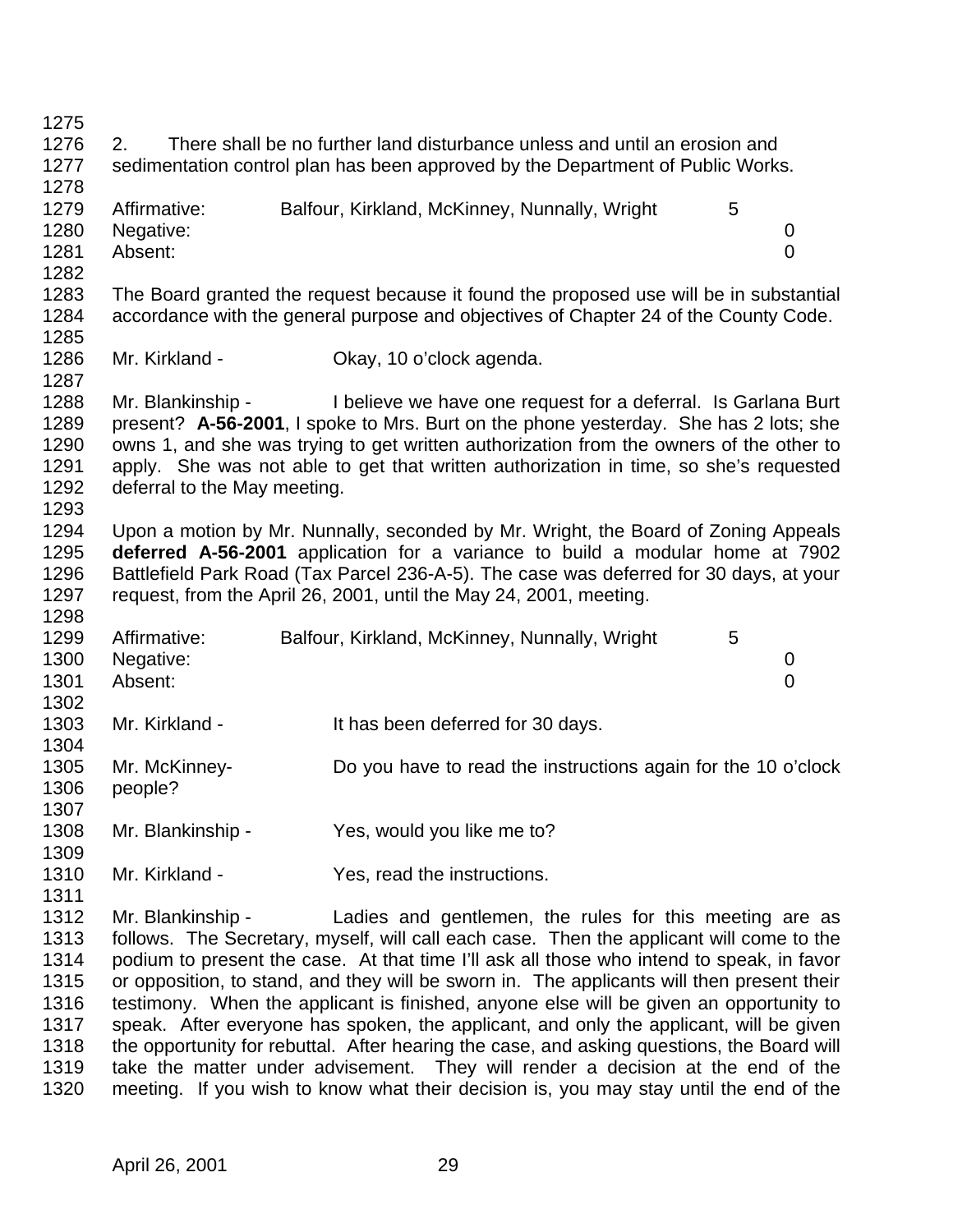meeting, or you may call the Planning Office at the end of the day. This meeting is being tape recorded, so we will ask everyone who speaks, to speak directly into the microphone on the podium, and to state your name for the record. Out in the foyer, there are two binders, which have the staff reports for each case, including the conditions suggested by the staff.

 **UP- 11-2001 SPRINT PCS** requests a temporary conditional use permit pursuant to Section 24-116(c)(1) of Chapter 24 of the County Code to locate a temporary Cell-On-Wheels at 625 Laburnum Ave (Tax Parcel 106-11-F-14), zoned B-1, Business District (Fairfield). 

1332 Mr. Kirkland - Is the applicant here? If you would, come down sir. Does anyone else wish to speak on this case? Would you raise your right hand and be sworn in by the Secretary? 

- Mr. Blankinship Do you swear that the testimony you are about to give is the truth, the whole truth, and nothing but the truth, so help you God?
- Mr. Kirkland State your name sir. Have all your notices been turned in according to the County Code? We have them in the file.
- Mr. McLemore I do. Gil McLemore. Sure. Good morning, Mr. Chairman, Gentlemen of the Board. As introduced, my name is Gil McLemore. I'm a Zoning Coordinator for Sprint PCS. In brief summation of our case, Sprint has filed a temporary use permit application in order to locate a temporary cell-on-wheels, or COW. On this COW is a self-contained base station and antenna. The antenna will extend to a maximum of 100 feet. It will occupy less than a 30-foot by 20-foot portion of land to be leased during the requested permit time frame. The permit requested will allow Sprint PCS to provide needed coverage to the influx of area visitors present for the upcoming race series to be held at Richmond International Raceway. As noted in the BZA case report, ALLTEL was granted a TUP last year and this year for identical use on the same property. It's Sprint's intent to locate immediately adjacent to ALLTEL's COW for the same purpose. As with the approved ALLTEL site, our proposed site will preserve the preexisting character of the lot, its surroundings and use, as well as blend with the existing characteristics of the site to the extent practical. There will be no traffic, noise, smoke, odor, dust, vibration, or electrical disturbance generated by the proposed use, 1357 nor will there be any adverse impact on the neighboring area or the adjacent land during 1358 our hours of operation. With that, Sprint respectfully requests approval of the TUP, and I'll stand by for any questions that you might have.
- 

- 1361 Mr. Kirkland Any questions?
	-
- Mr. Wright- Have you seen the conditions proposed, and you are in accordance with those?
- Mr. McLemore Yes sir.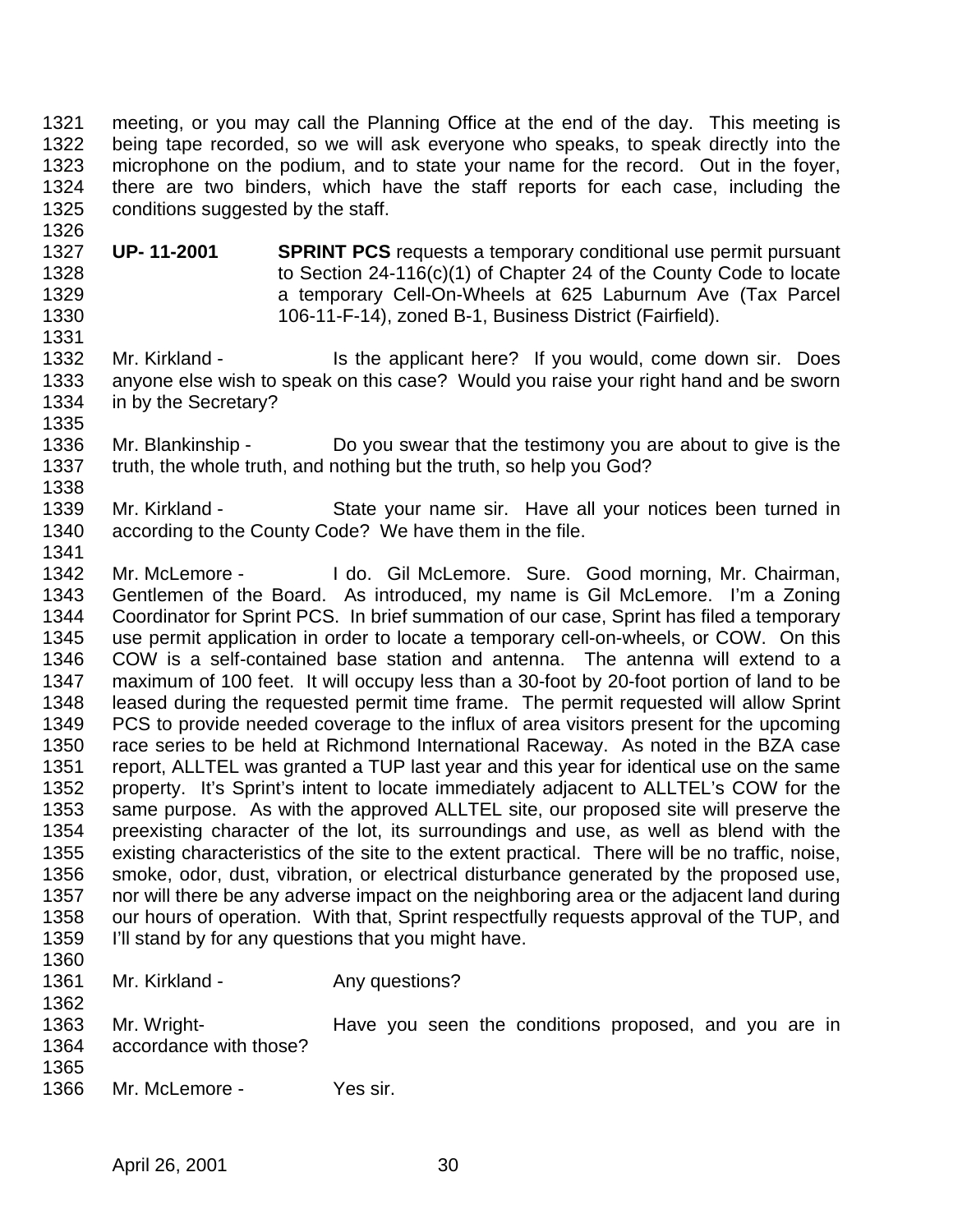1368 Mr. Kirkland - Any other questions? Let me ask you one question. Are you all ever going to come out with a permanent site out there?

 Mr. McLemore - Well, to this point, this is actually the first time that we've made an attempt to provide coverage during such an event. This is the first shot we've had at it. ALLTEL is making a more permanent attempt at covering the area during the periods of time in which more folks will be out there. It actually is our intent in the future to perhaps apply for another TUP for an extended time frame. We actually have a site nearby that has not and is not going to be able to provide the kind of coverage or capacity that we need for these types of events at the racetrack. 

 Mr. McKinney- Mr. Secretary, let me ask you a question. We've had some cases over at this complex at the circuit court, murder trials and whatever, that have gone on for 3, 4, 5, days. Six , eight and twelve, the major networks, have come in with their trucks. In fact we had to run them off the sidewalk one time at the courthouse. They set up and run those towers up in the air. What do we do with them? Anything? 

- 1385 Mr. Blankinship I guess because those are vehicles we can't approach them the same way we do these. These are mobile coming to and from the site, but they're not licensed as motor vehicles, right? And they're set up on the site as a temporary structure. I think what the TV stations use is licensed as a motor vehicle, so we can't regulate that any different from any other vehicle parking.
- Mr. McKinney- Well, it becomes inoperable as a motor vehicle when they put the side things down to stabilize it, and they run the antennas up in the air. Are you saying that if Sprint or these other cell companies had a unit similar to theirs, they wouldn't have to get a variance?
- Mr. Blankinship I think that's correct, yes, if they were just parking in the parking lot, we would address that differently.
- 

1399 Mr. Kirkland - It's no different than a crane being used on a construction site that raises up 200 feet, sits for 2 months. It drives on the road. It's the same difference. They don't need a special permit. 

- Mr. McKinney- Well, it'll give you something to think about.
- 1405 Mr. Blankinship Get some tags on that thing; same some money.
- 1407 Mr. Kirkland Chay, any other questions by Board members? Anyone else? That concludes the case.
- After an advertised public hearing and on a motion by Mr. McKinney, seconded by Mr. Wright, the Board **granted** your application **UP-11-2001** for a conditional use permit to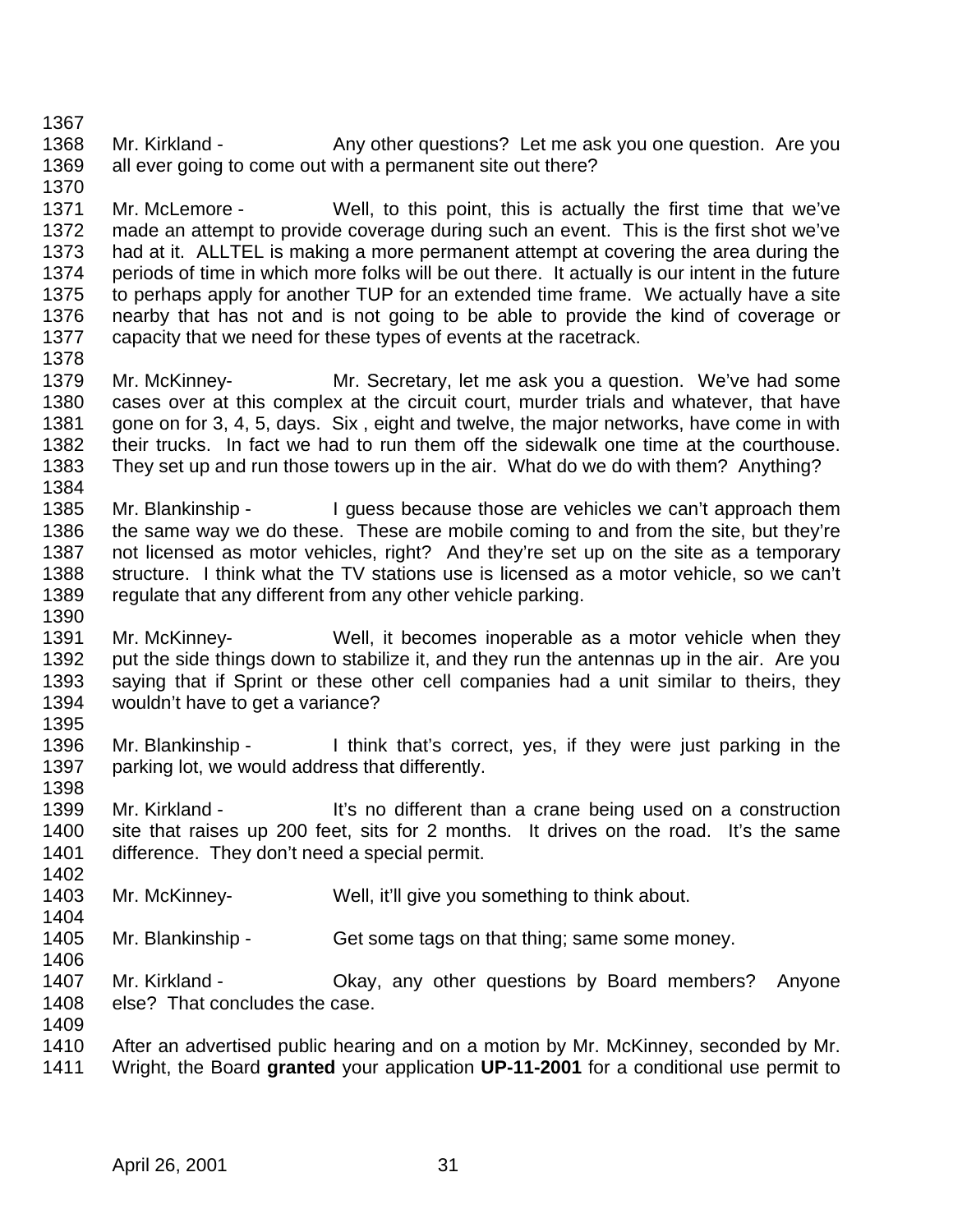- to locate a temporary Cell-On-Wheels at 625 Laburnum Ave (Tax Parcel 106-11-F-14). The Board granted the use permit subject to the following conditions:
- 

- 1415 1. The Cell on Wheels shall not remain on the site longer than fifteen days at any time.
- 2. This permit shall expire on May 9, 2001.
- 1420 Affirmative: Balfour, Kirkland, McKinney, Nunnally, Wright 5 Negative: 0 Absent: 0
- 

- The Board granted the request because it found the proposed use will be in substantial accordance with the general purpose and objectives of Chapter 24 of the County Code.
- 1427 Mr. Kirkland Next case.
- **A 51-2001 JOEL BENNETT** requests a variance from Section 24-94 of Chapter 24 of the County Code to build a screened porch at 3809 French Horn Court (Fox Hall) (Tax Parcel 45-2-A-147), zoned R- 2AC, One-family Residence District (Conditional) (Three Chopt). The rear yard setback is not met. The applicant has 32 feet rear yard setback, where the Code requires 45 feet rear yard setback. The applicant requests a variance of 13 feet rear yard setback.
- 1437 Mr. Kirkland Anyone else wish to speak on this case? If you would, sir, raise your right hand and be sworn in.
- Mr. Blankinship Do you swear that the testimony you are about to give is the truth, the whole truth, and nothing but the truth, so help you God?
- 1443 Mr. Kirkland State your name for the record. Have all adjacent landowners been contacted? We have them in the file. Okay, state your case.
- 1445<br>1446 Mr. Bennett - I do. Joel Bennett. They have. Yes. We'd like to erect a screened room on the back deck behind our home. As it sits now, if we just put the screened room on the deck the way it is, we'd already be in violation of the rear yard setback. So as part of the plans, what we intend to do, actually, is extend that deck six feet further back so that we can get a room of appropriate size for our family's purposes. Basically, we sit right next to Little Tuckahoe Creek and the wetlands, and in summertime, the insect load back there is pretty impressive and basically precludes the use of the back deck for any purposes outside of barbecuing, where the smoke just keeps them away. So we'd like to make that a screened room.
- Mr. Wright- What's located to the rear of your property?
-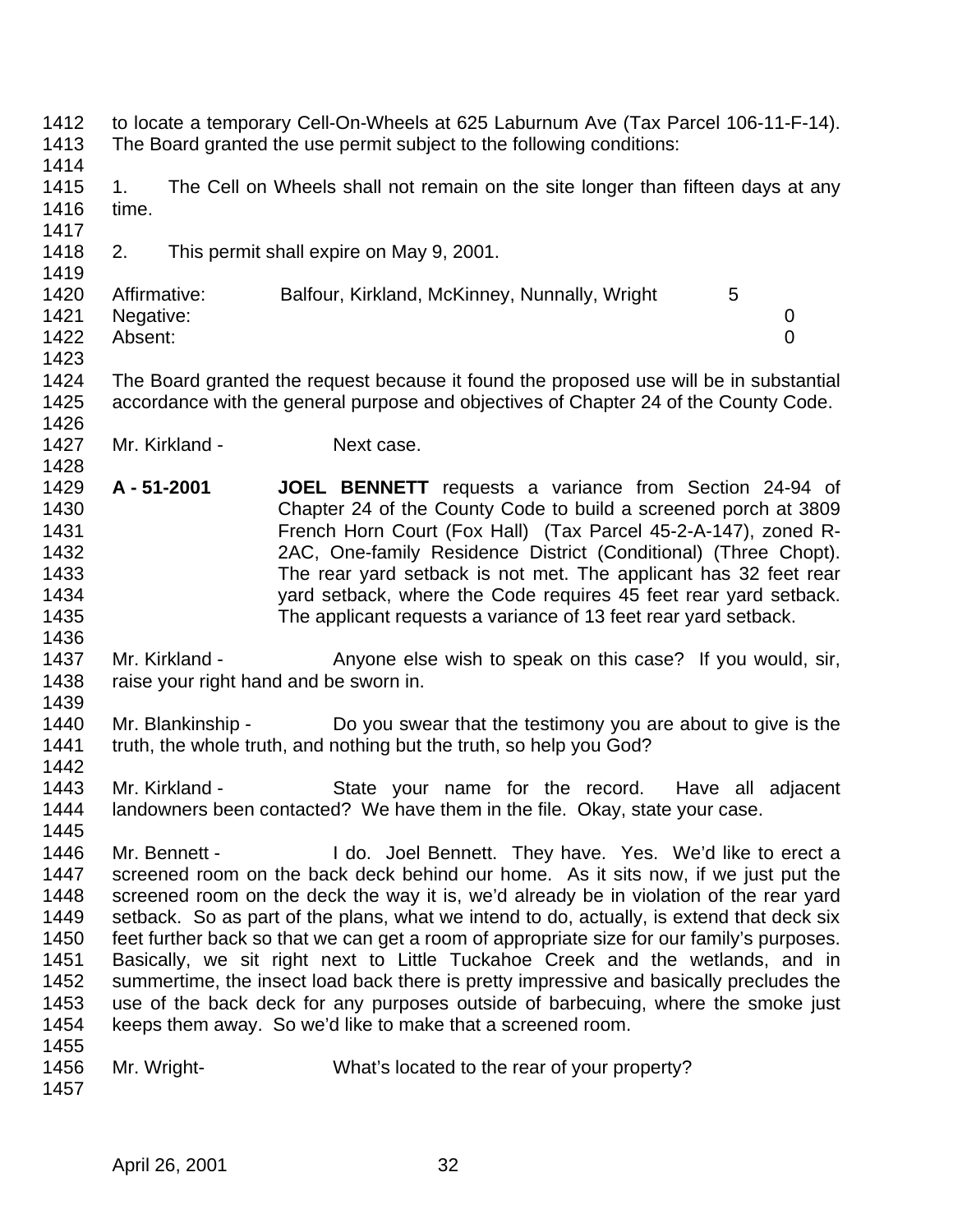Mr. Bennett - It's more property for development, which is owned by the developer, Willie Goode. Right now that's not even subdivided.

- 
- 1461 Mr. Wright- It appears that your rear lot is on an angle to your house, which causes a good deal of the problem for your shortage of rear yard. And you're on a cul-de-sac, which causes your house to be pushed further back on the lot than it ordinarily would. So your lot configuration conspires against you.
- 

- Mr. Bennett That's correct. Right. We reach a narrow point at one point. Basically the way it's set up now, we're right against the setback, and there's nothing more I can do without getting variances.
- 
- 1470 Mr. Kirkland Any other questions by Board members? Anyone else wish to speak? That concludes the case.
- After an advertised public hearing and on a motion by Mr. Wright, seconded by Mr. Nunnally, the Board **granted** your application **A-51-2001** for a variance to build a screened porch at 3809 French Horn Court (Foxhall) (Tax Parcel 45-2-A-147). The Board granted the variance subject to the following condition:
- 1478 1. Only the improvements shown on the plan filed with the application may be constructed pursuant to this approval. No substantial changes or additions 1480 to the layout may be made without the approval of the Board of Zoning Appeals. Any additional improvements shall comply with the applicable 1482 regulations of the County Code.

| 1484 | Affirmative:   | Balfour, Kirkland, McKinney, Nunnally, Wright |  |
|------|----------------|-----------------------------------------------|--|
|      | 1485 Negative: |                                               |  |
| 1486 | Absent:        |                                               |  |

- The Board granted this request, as it found from the evidence presented that, due to the unique circumstances of the subject property, strict application of the County Code would produce undue hardship not generally shared by other properties in the area, and authorizing this variance will neither cause a substantial detriment to adjacent property nor materially impair the purpose of the zoning regulations.
- 1494 Mr. Kirkland Next case.
- **A - 52-2001 MARSHALL G. FOLKES, III** requests a variance from Section 24- 94 of Chapter 24 of the County Code to build a covered front porch at 3841 Houndstooth Court (Foxhall) (Tax Parcel 45-2-A-156), zoned R-2AC, One-family Residence District (Conditional) (Three Chopt). The front yard setback is not met. The applicant has 40 feet front yard setback, where the Code requires 45 feet front yard setback. The applicant requests a variance of 5 feet front yard setback.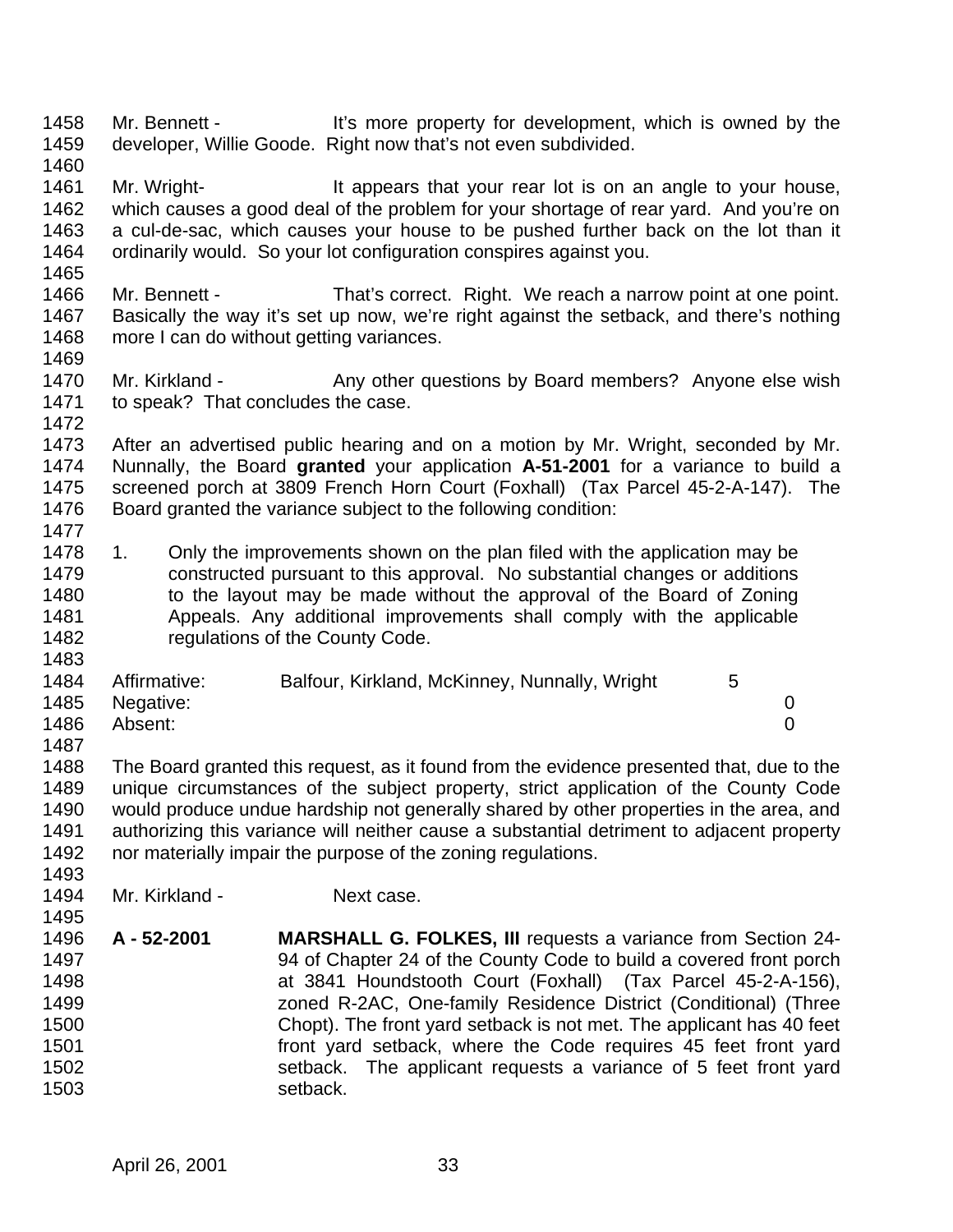1505 Mr. Kirkland - Anyone else wish to speak on this case? Folks, if you'd raise your right hand and be sworn in. Mr. Blankinship - Do you swear that the testimony you are about to give is the truth, the whole truth, and nothing but the truth, so help you God? Mr. Folkes - Yes sir I do. Mr. Kirkland - State your name for the record. Have all your notices been turned in according to the County Code? Now you can state your case. Mr. Folkes - Marshall Grey Folkes, Jr. Yes. I'm here representing my son, Marshall, III, who's on the west coast at a business meeting this morning, or he would be here, I'm sure. It is my understanding that the house was under construction when he contracted to purchase it. It didn't have a front stoop. They are requesting that a 5 foot by 9 foot covered front stoop be added to the front of the house, and I think this is an encroachment of 5 feet on the variance that he's requesting. Mr. Wright- It appears, Mr. Folkes, that this house is built on a cul-de- sac, and the fact that it is causes the house to be closer to the front line than it ordinarily would be if it were a straight line there. Mr. Folkes - Yes sir. Yes. Mr. Wright- That probably causes the 5 foot problem. And this is to be a 5 foot by 9 foot covered porch? 1532 Mr. Folkes - Covered stoop, yes sir. 1534 Mr. Kirkland - Any other questions by Board members? Mr. McKinney- Who's your builder, Mr. Folkes? Your son's builder? Mr. Folkes - I'm really not that familiar with it, quite frankly. That's the house. I really can't imagine a house that size not having a porch cover. 1541 Mr. Kirkland - Any other questions? Anyone else wish to speak? That concludes the case. After an advertised public hearing and on a motion by Mr. Wright, seconded by Mr. Balfour, the Board **granted** your application **A-52-2001** for a variance build a covered front porch at 3841 Houndstooth Court (Foxhall) (Tax Parcel 45-2-A-156). The Board granted the variance subject to the following condition: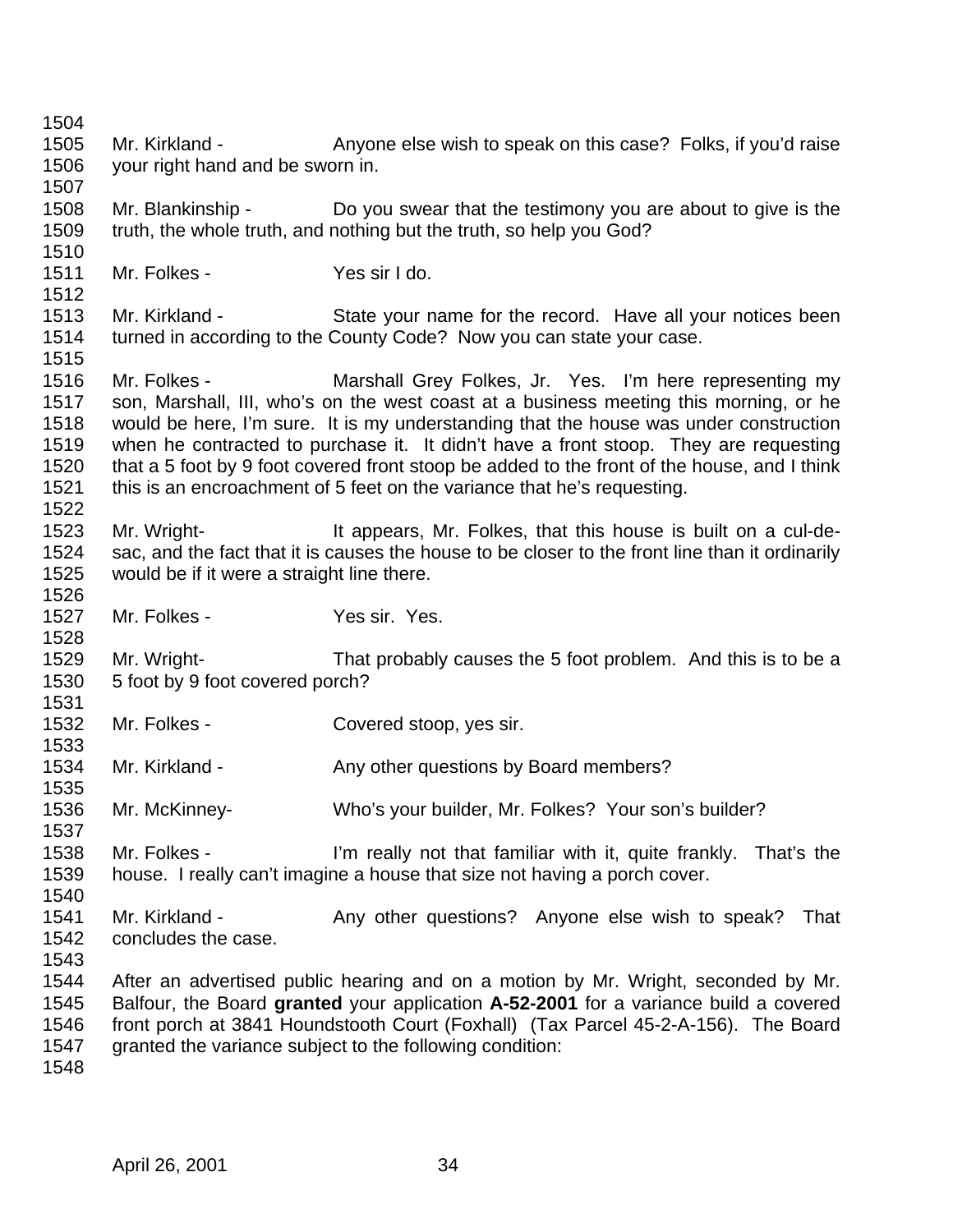1. Only a front porch, as described in the application, may be constructed pursuant to this approval No substantial changes or additions to the layout may be made without the approval of the Board of Zoning Appeals. Any additional improvements shall comply with the applicable regulations of the County Code. 

|      | 1555 Affirmative: | Balfour, Kirkland, McKinney, Nunnally, Wright |  |
|------|-------------------|-----------------------------------------------|--|
|      | 1556 Negative:    |                                               |  |
| 1557 | Absent:           |                                               |  |
| 1558 |                   |                                               |  |

 The Board granted this request, as it found from the evidence presented that, due to the unique circumstances of the subject property, strict application of the County Code would produce undue hardship not generally shared by other properties in the area, and authorizing this variance will neither cause a substantial detriment to adjacent property nor materially impair the purpose of the zoning regulations.

- Mr. Kirkland Next case, sir.
- **A 53-2001 EDWARD C. DOYLE** requests a variance from Section 24- 104(l)(4)(b) of Chapter 24 of the County Code to build a sign above the roof line at 10075 Jeb Stuart Parkway (Tax Parcel 24-A-9B (part)), zoned B-3C, Business District (Conditional) (Fairfield). The 1571 sign height requirement is not met. The applicant proposes placement of its sign above the roofline, where the Code permits signs below the roofline. The applicant requests a variance to allow **the sign above the roofline.**
- Mr. Kirkland Anyone else wish to speak on this case? Gentlemen, if you would raise your right hands and be sworn in.
- Mr. Blankinship Do you swear that the testimony you are about to give is the truth, the whole truth, and nothing but the truth, so help you God?
- Mr. Kirkland Would you state your name for the record. Have all your notices been turned according to the County Code? We have them in the file. Okay, state your case.
- Mr. Doyle I do. Edward C. Doyle.
- 

1588 Mr. Arbuckle - Russell Arbuckle.

 Mr. Doyle - Yes sir. Mr. Chairman, members of the Board, me name is Edward C. Doyle. I'm with Talley Sign Company. I'm here representing Texas Roadhouse, a restaurant chain that's building at new location in Henrico County. We're here to request a variance to allow a sign to go above their roofline. The sign currently is their standard logo for all over the country. They have approximately 80 locations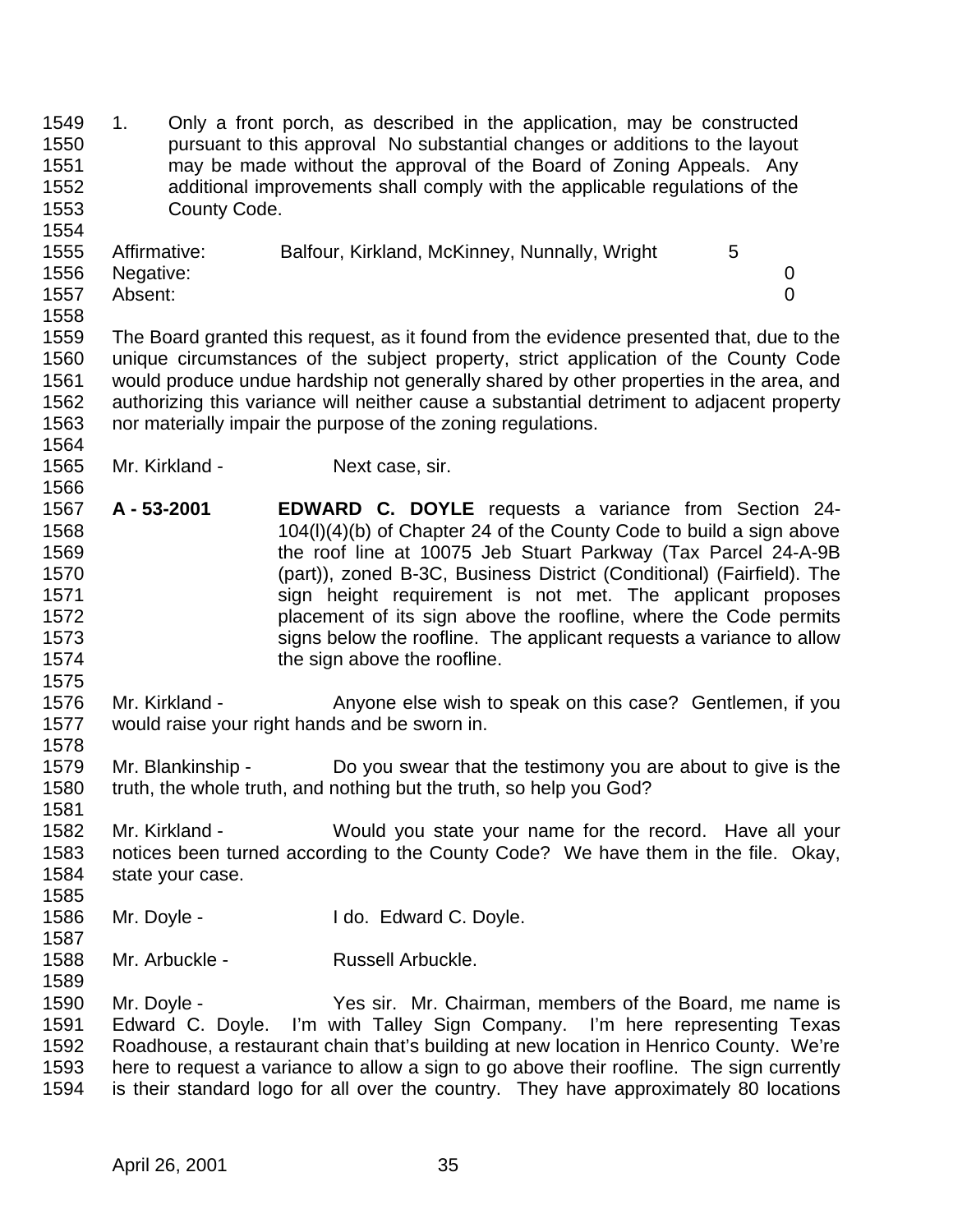right now, all over the country. Mr. Arbuckle here, came in from Louisville to talk about his chain. We're here to ask for a variance to allow the signage. There's basically about 3 foot 10 inches of sign that's above the 40-inch line where the sign can be located, and we're asking for a variance to allow the sign to go the 3 foot 10 inches above. All the signs right now, all the signs for the locations, are in compliance with the allowable square footage that's allowed. 

| 1 UU 1               |                                 |                                                                                                                                                                                   |
|----------------------|---------------------------------|-----------------------------------------------------------------------------------------------------------------------------------------------------------------------------------|
| 1602                 | Mr. Wright-                     | So it looks like it's the hat that's                                                                                                                                              |
| 1603<br>1604<br>1605 | Mr. Doyle -                     | It's just the hat. That's correct, just the hat above                                                                                                                             |
| 1606<br>1607         | Mr. Wright-                     | Take off the hat and you're all right.                                                                                                                                            |
| 1608<br>1609         | Mr. Blankinship -               | From about Lubbock north.                                                                                                                                                         |
| 1610<br>1611         | Mr. Doyle -                     | That's right. So if you did half of Texas, you'd be okay.                                                                                                                         |
| 1612<br>1613         | Mr. Wright-                     | Lose the top of Texas.                                                                                                                                                            |
| 1614<br>1615         | Mr. Doyle -                     | That's right. Maybe we could put Virginia up there.                                                                                                                               |
| 1616<br>1617         | Mr. Balfour-                    | Put a Virginia state flag up there without the Texas flag.                                                                                                                        |
| 1618<br>1619         | Mr. Doyle -                     | I'm going to yield to Arbuckle on that. Any questions.                                                                                                                            |
| 1620<br>1621         | Mr. Wright-                     | How is the roof line established here?                                                                                                                                            |
| 1622<br>1623         | Mr. Blankinship -               | It really shows better on some of the materials in your<br>package there. What they have built, it's sort of a parapet wall that goes above the roof                              |
| 1624<br>1625         |                                 | of the building, and the Code requires that the sign not be higher than the roof. On<br>parapet walls we have interpreted that as allowing some slack above the roof line, but    |
| 1626<br>1627<br>1628 | actual roof of the building is. | we at some point in the past set 40 inches as the maximum amount of give in that rule.<br>If it goes above that, we require the variance. The roofline is determined by where the |
|                      |                                 |                                                                                                                                                                                   |

- 1630 Mr. Wright- Is that it right there?
- Mr. Blankinship Yes sir.
- Mr. Wright- So the whole sign is above the roofline?

 Mr. Blankinship - Yes sir. But if it were only the words "Texas Roadhouse," we would have allowed that. It's only the design that goes above that 40-inch line that caused us to deny the building permit. 

Mr. Wright- You don't give any credit for the roof of that pitched area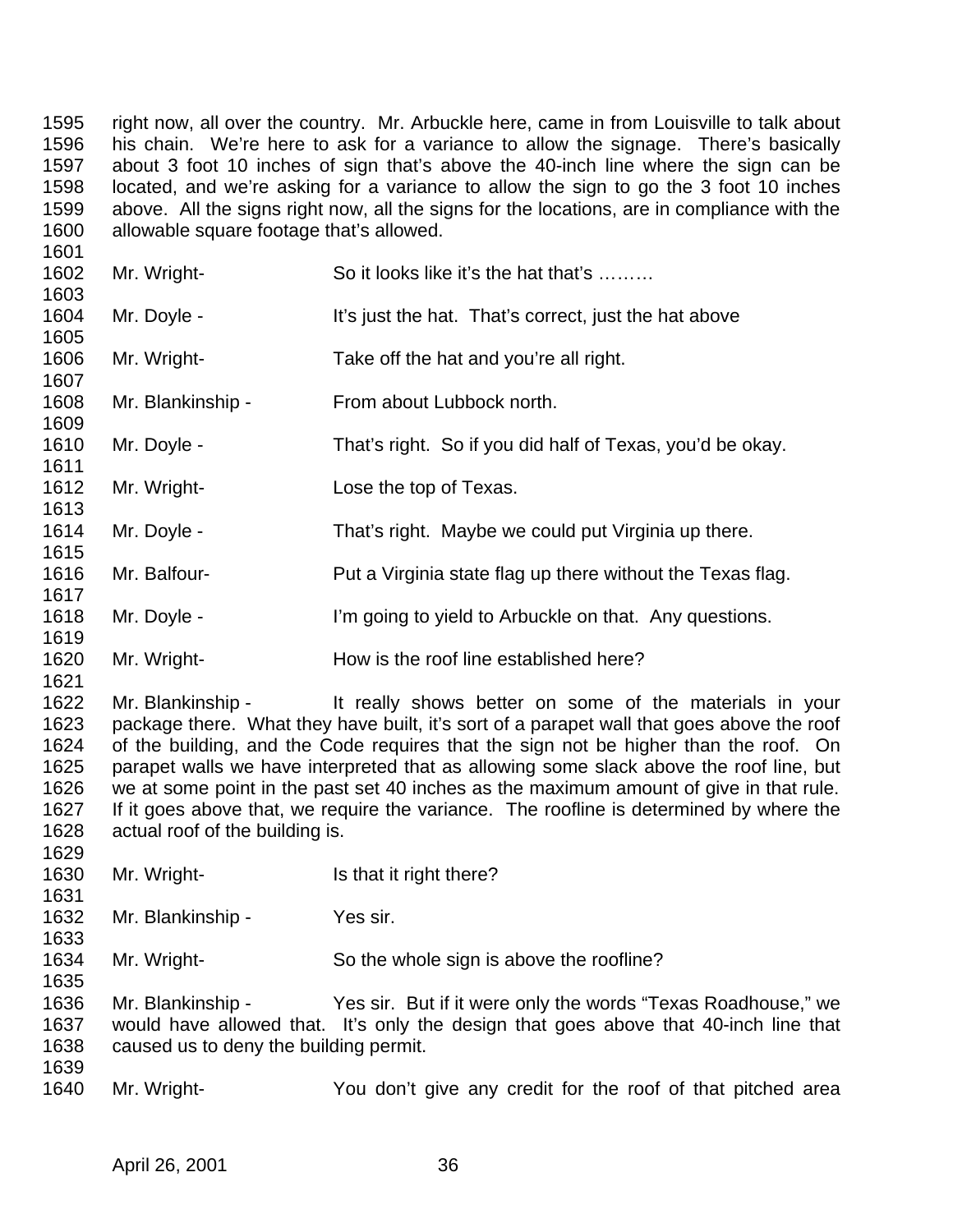there? Mr. Blankinship - Only if there's usable space behind it. Heated and cooled, enclosed space. There have been cases where someone has built sort of an atrium up into a little tower effect. I think that's how Best Buy got their sign up where it is. Their original design was sort of like this. It just had the little peaked façade. We told them we couldn't approve that, so they changed their building design to make some usable space behind that, and then we allowed them to put the sign there. 1650 Mr. Wright- It's hard to see where else the sign could go on this building. Mr. Doyle - Correct. This is their typical design of the building that they've used in 80 other locations in 20 other states, along with their logo in the center. 1655 Mr. Kirkland - Any other questions? 1657 Mr. Balfour- I gather that the little peak actually goes a little above the hat, is that right? 1660 Mr. Doyle - Correct. 1662 Mr. Kirkland - Any other questions by Board members? Anyone else wish to speak on this case? If not sir, that concludes the case. Would you like to say anything real quick? Mr. Balfour- What about that Virginia flag? 1668 Mr. Arbuckle - It's not usually what we do, but maybe we can consider it. Mr. McKinney- Mr. Arbuckle, what's the definition of roadhouse? Mr. Arbuckle - Our definition is great steaks, good food, good family atmosphere, serve really good food there. Mr. Blankinship- Well done. Mr. McKinney- That's your definition, but is there an actual definition of roadhouse? Mr. Arbuckle - There might be, I'm sure there is, but it probably wouldn't be 1681 consistent with what ……… Mr. McKinney- You don't want to get into that, do you. I think I saw one in Nevada. It was a really bad movie. 1686 Mr. Kirkland - All right. If no one else wishes to speak, no more questions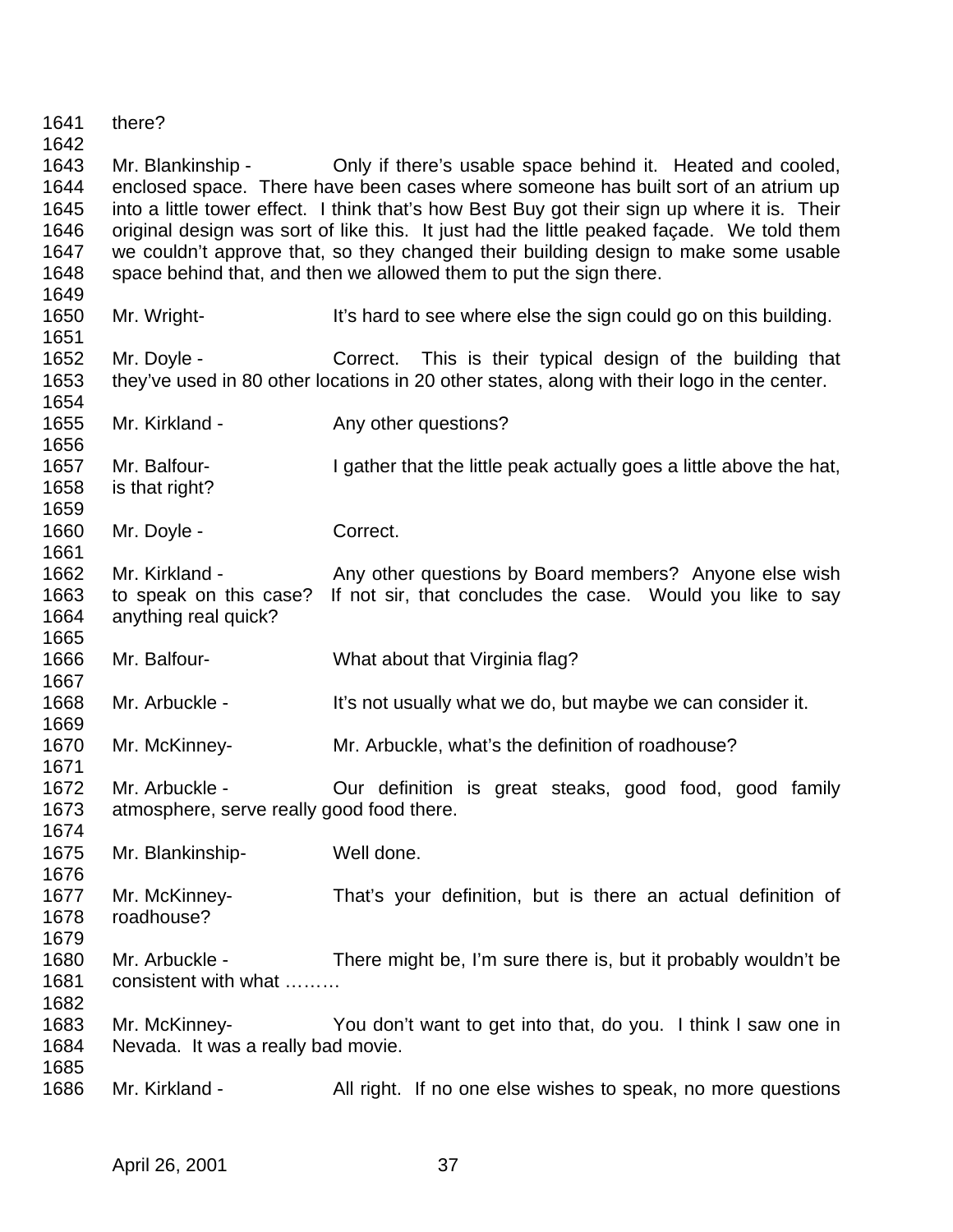- by Board members, that concludes the case.
- 

 After an advertised public hearing and on a motion by Mr. McKinney, seconded by Mr. Wright, the Board **granted** your application **A-53-2001** for a variance to build a sign above the roof line at 10075 Jeb Stuart Parkway (Tax Parcel 24-A-9B (part)). The Board granted the variance subject to the following conditions:

- 1. Only the signs shown on the plan filed with the application may be constructed pursuant to this approval. No substantial changes or additions to the design may be made without the approval of the Board of Zoning Appeals. Any additional 1697 signs shall comply with the applicable regulations of the County Code.
- 2. This approval is subject to all conditions that may be placed on the proposed Plan of Development by the Planning Commission.

| 1702 | Affirmative: | Balfour, Kirkland, McKinney, Nunnally, Wright | 5 |  |
|------|--------------|-----------------------------------------------|---|--|
| 1703 | Negative:    |                                               |   |  |
| 1704 | Absent:      |                                               |   |  |
| 1705 |              |                                               |   |  |

 The Board granted this request, as it found from the evidence presented that, due to the unique circumstances of the subject property, strict application of the County Code would produce undue hardship not generally shared by other properties in the area, and authorizing this variance will neither cause a substantial detriment to adjacent property 1710 nor materially impair the purpose of the zoning regulations. 

- **A 54-2001 KENNETH L. AND ANN H. DICKINSON** request a variance from Section 24-95(c)(1) of Chapter 24 of the County Code to build an addition at 8009 Silverspring Drive (Tax Parcel 113-A-57), zoned R- 3, One-family Residence District (Tuckahoe). The minimum side yard setback and total side yard setback are not met. The applicant has 6.3 feet minimum side yard setback and 15.3 feet total side yard setback, where the Code requires 8.5 feet minimum side yard setback and 28.05 feet total side yard setback. The applicant requests variances of 2.2 feet minimum side yard setback and 9.3 feet total side yard setback.
- Mr. Blankinship Do you swear that the testimony you are about to give is the truth, the whole truth, and nothing but the truth, so help you God?
- Mr. Dickinson - I do, and good morning members and Mr. Chairman. My name is Kenneth Dickinson, and I have sent all my notices, and they should be in the file.
- Mr. Kirkland We have them in the file.
- 1732 Mr. Dickinson In addition, I met with my 2 neighbors on the right and left of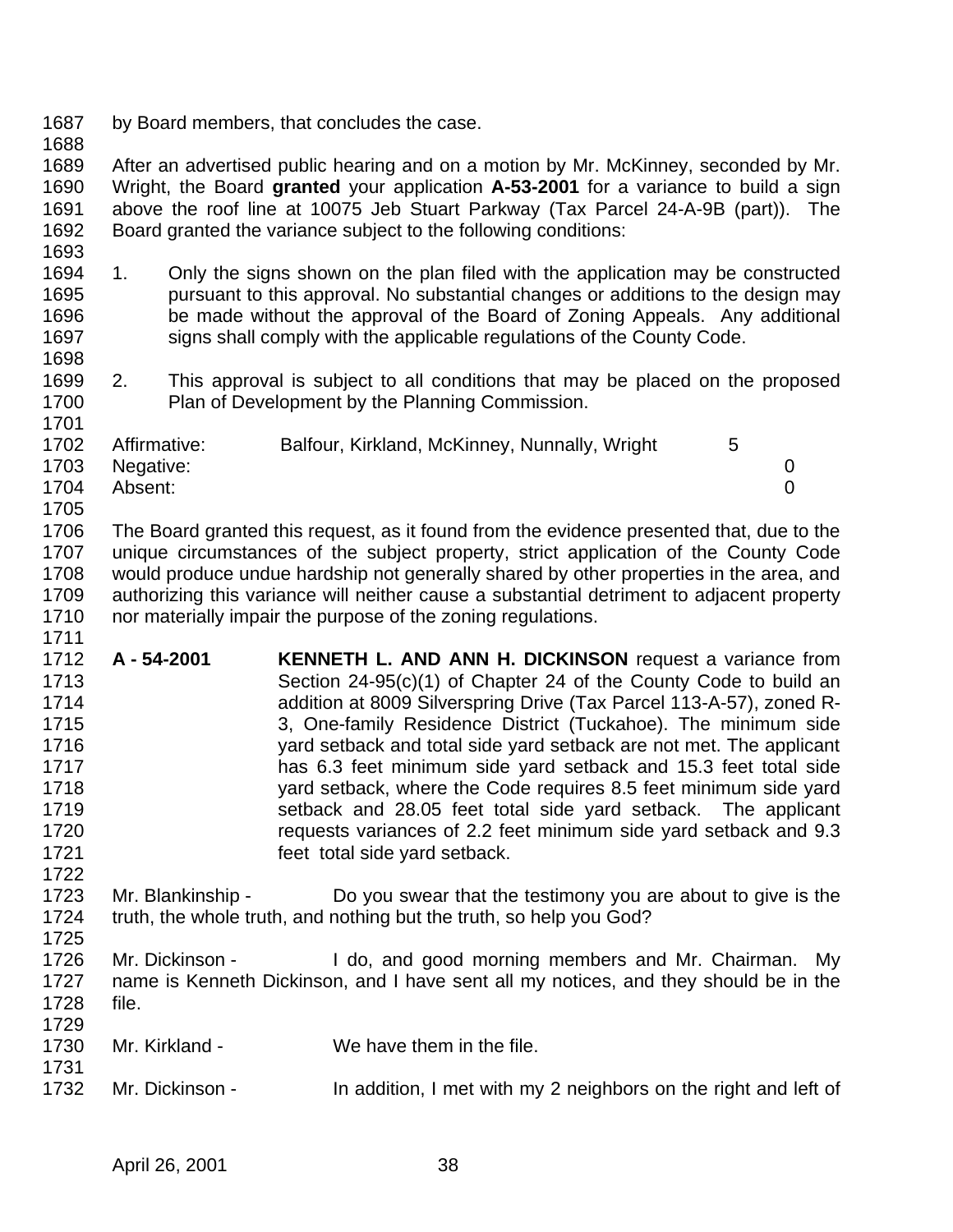my home and showed them the plans and what my wife and I intended to do. What we have, I was interested in reading the report, we have what the report calls a lawful nonconforming structure to begin with. The house was built in 1948. It's at 8009 Silverspring Drive, which is off of Forest Avenue, right across from the Third Presbyterian Church back parking lot. So I only have 2 individual neighbors, Mr. and Mrs. Johnson, who live at 600 Silverspring Drive, and Mr. and Mrs. Hwang, who live at 8007 Silverspring Drive. My neighbor in front of me is the parking lot of Third Presbyterian Church. Our neighbors behind are the West End Community Center and the old Heritage Savings and Loan building, which is now, I think, a brokerage house, along with some dental offices and a real estate office behind us. We have a house built in 1948, the lot as you can see, is a pie-shaped lot in the front, and due to the positioning of the house, the lot lines conspire against the house. We have nowhere to 1745 go with this kitchen to expand it at all. We can't go up because it's a 1-story structure. Behind the kitchen, the kitchen is relatively small to begin with, is a pantry that was added years ago, and behind that is a formal dining room, so we can't go up, and we can't go back without ripping out the whole backside of the house and the dining room and the pantry, which is economically and technically unfeasible to do. The only thing we could do is to come out to the left, toward our neighbor at 8007, and I'd like to add that the neighbor has sent in a letter in support of our case. I've showed them the plans and met with them, which they had no objection to. They would be the only neighbor who would see this addition, unless someone in the church parking lot would see it. Our neighbor on the right-hand side, the Johnsons, wouldn't even see this addition. I submitted a copy of the rough plans that we would like to build and would like to keep with the integrity of the neighborhood. As you can see on the plans, the extension would come out 13 feet. What we intend to do is take off the old mud room, which is approximately five feet wide. If you take off that 5 feet, from the total of 13 feet, in essence we would be coming out 13 feet. There was a picture in the planning staff report, of the property. Where this addition would plan to extend is, you see the brick 1761 walkway there, about 34 of the way out on that brick walk is where the addition would stop. As I estimate, it should be approximately 9 to 10 feet to the property line. There's a little bit more space behind the fence there to the property line. It would extend 13 feet out. What we're going to do is knock that small mud room off there and put it on the back end.

- Mr. Wright- What is a mud room.
- 1769 Mr. Dickinson It's for kids who come in with all the stinking mud on their feet and softball gear and dog gear that's been left in the yard. That's where their shoes come off in the wintertime, when they're full of snow and ice.
- 

1773 Mr. Wright- I wish I'd known about that 40 years ago. 

 Mr. Dickinson. As I've indicated, there's nowhere else for us to go with this addition. We can't go up, and we can't go back, and I think coming out front would certainly destroy the integrity of the house and the integrity of the neighborhood. What we would like to do, as indicated in the plans that we've submitted, and we have no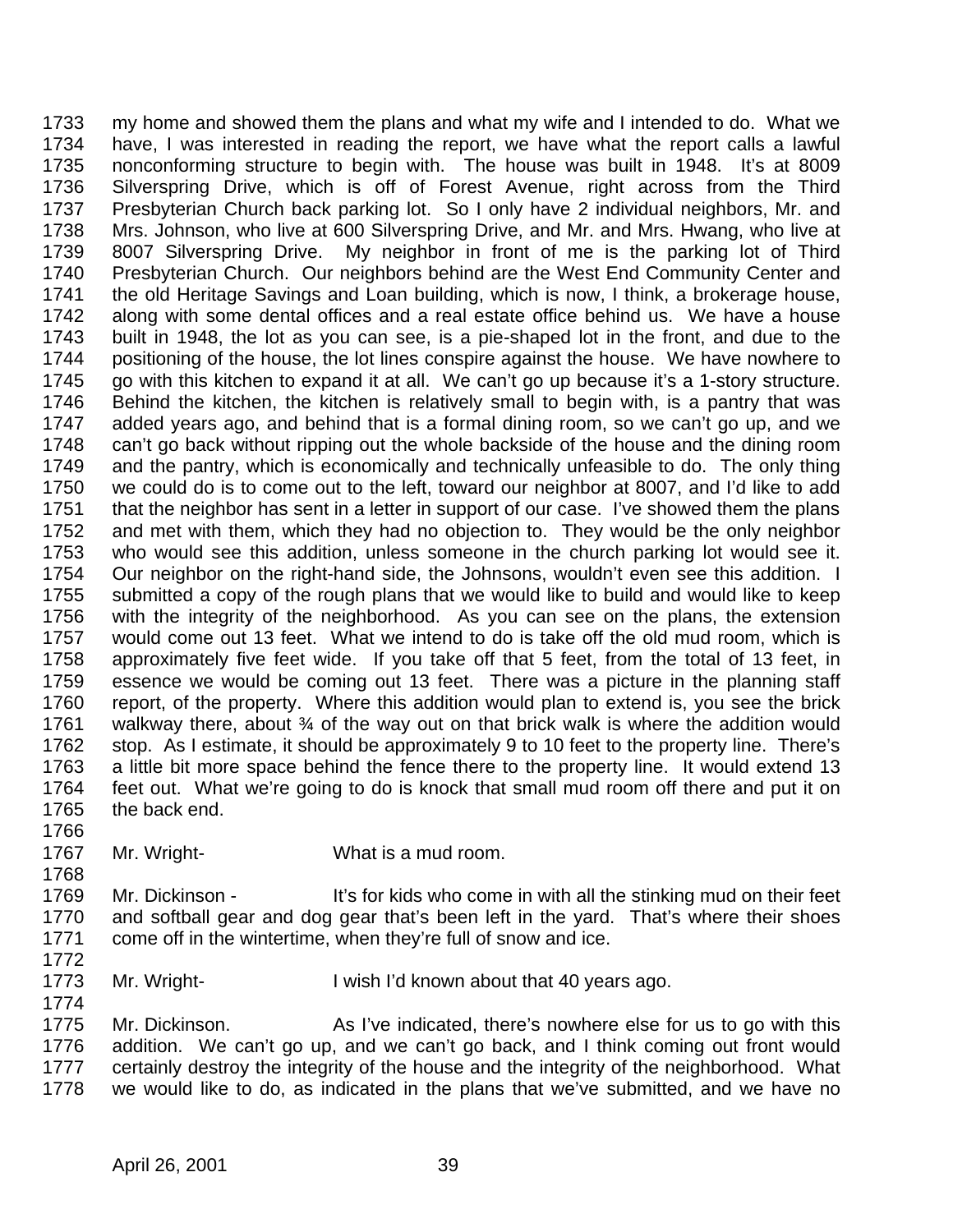problem whatsoever with the suggestions made by the planning staff, that any construction be in conformity with the plans that have already been submitted, we respectfully request the staff and this Board to grant our minimum side setback and total yard side setback.

1784 Mr. Kirkland - Any questions by Board members? Anyone else wish to speak on this case? If not, that concludes the case. 

 After an advertised public hearing and on a motion by Mr. Balfour, seconded by Mr. McKinney, the Board **granted** your application **A-54-2001** for a variance to build an addition at 8009 Silverspring Drive (Tax Parcel 113-A-57),). The Board granted the variance subject to the following condition:

 1. Only the addition shown on the plan filed with the application may be constructed pursuant to this approval. No substantial changes or additions 1794 to the layout may be made without the approval of the Board of Zoning Appeals. Any additional improvements shall comply with the applicable 1796 regulations of the County Code. 

| 1798 | Affirmative:   | Balfour, Kirkland, McKinney, Nunnally, Wright |  |
|------|----------------|-----------------------------------------------|--|
|      | 1799 Negative: |                                               |  |
| 1800 | Absent:        |                                               |  |

 The Board granted this request, as it found from the evidence presented that, due to the unique circumstances of the subject property, strict application of the County Code would produce undue hardship not generally shared by other properties in the area, and authorizing this variance will neither cause a substantial detriment to adjacent property nor materially impair the purpose of the zoning regulations. 

 Mr. Kirkland - Sir, if you're going to have a conversation back there in the back, you can go out in the lobby. I appreciate it. If you would, sir, call the next one. 

- **A 55-2001 MICHAEL V. HICKS** requests a variance from Section 24-95(i)(2) of Chapter 24 of the County Code to build a detached garage at 9500 Kingscroft Drive (Kingston) (Tax Parcel 29-2-G-4), zoned R-3A, One-family Residence District (Three Chopt). The accessory **Structure location requirement is not met.** The applicant proposes to build a garage partly in the side yard, where the Code allows accessory structures in the rear yard. The applicant requests a variance to locate an accessory structure partly in the side yard.
- 1820 Mr. Kirkland Anyone else wish to speak on this case? If you would sir, raise your right hand and be sworn in.
- Mr. Blankinship Do you swear that the testimony you are about to give is the truth, the whole truth, and nothing but the truth, so help you God?
-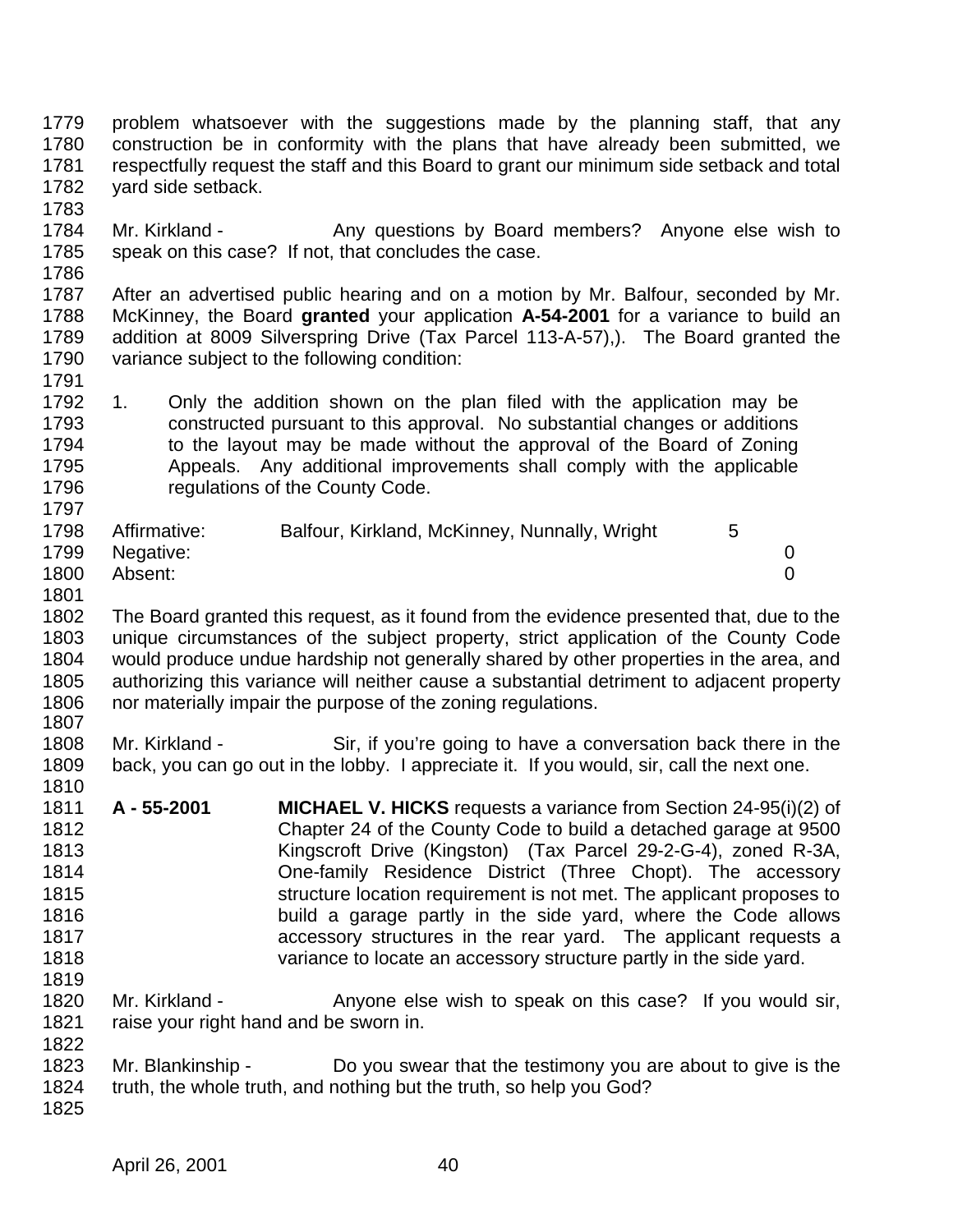Mr. Kirkland - Would you state your name for the record. Have all your notices been turned in according to the Code. They're in the file. Proceed with your case. 

 Mr. Hicks - Michael Hicks. Yes sir. Can you pull up the plat of the home on the lot. Due to the location of my home on the plat there, the line drawn across the rear of the property really limits the amount of available space that's there, taking in the fact that it's an 8-foot easement. They chose to build the house close to the right side of the lot, and when you draw the line across the back side there, it comes midway down that fence line. It truly limits the buildable space.

Mr. Wright- Why do you need a 28-foot depth on this garage?

1839 Mr. Hicks - Actually, I was going for 28 on the width, and 24 on the depth, of the garage. I want to do woodworking in there and also to be able to store yard utensils and whatnot, to keep from putting another structure in the back yard to try to store other things. With an extended-cab, full-size truck, you need to try to have some space to be able to do anything other than to just park a vehicle and not store anything at all in that area. 

- Mr. Wright- Will you extend your drive that you've already got over, to 1847 come into the ………….
- Mr. Hicks That drawing right there, that was the original drawing of the gravel driveway. When you pull up the actual picture, I've changed the angle a little bit to bring the driveway along with the side of the property, the way that it comes in and it goes down next to the home. The way that the inside of the house is structured also, it wasn't feasible to do an attached garage, because there wouldn't have been any accessible entry into the home. To try to place the garage directly down from the driveway, if you bring the 8 feet away from the fence line, 10 feet away from the corner, right there at the deck, it will leave a very tight walkway to try to clear around the deck to go into the back yard right there. If you put the structure like where that hand is, it truly limits any of the rear yard access right there where the "lot 4" is written. I'm in the process of doing a lot of landscaping and by putting the garage over as far as I can on 1860 the corner of the property, it allows me a much larger space right there to do shrubbery 1861 and landscape and that type of thing.
- Mr. Wright- You meet the side yard requirements and the rear yard requirements, you have no problem there.
- 1866 Mr. Blankinship And if the angles were square, you'd meet the location requirement.
- 1869 Mr. Hicks Right. If I turned it, though, if you stand up at the front of the property …………………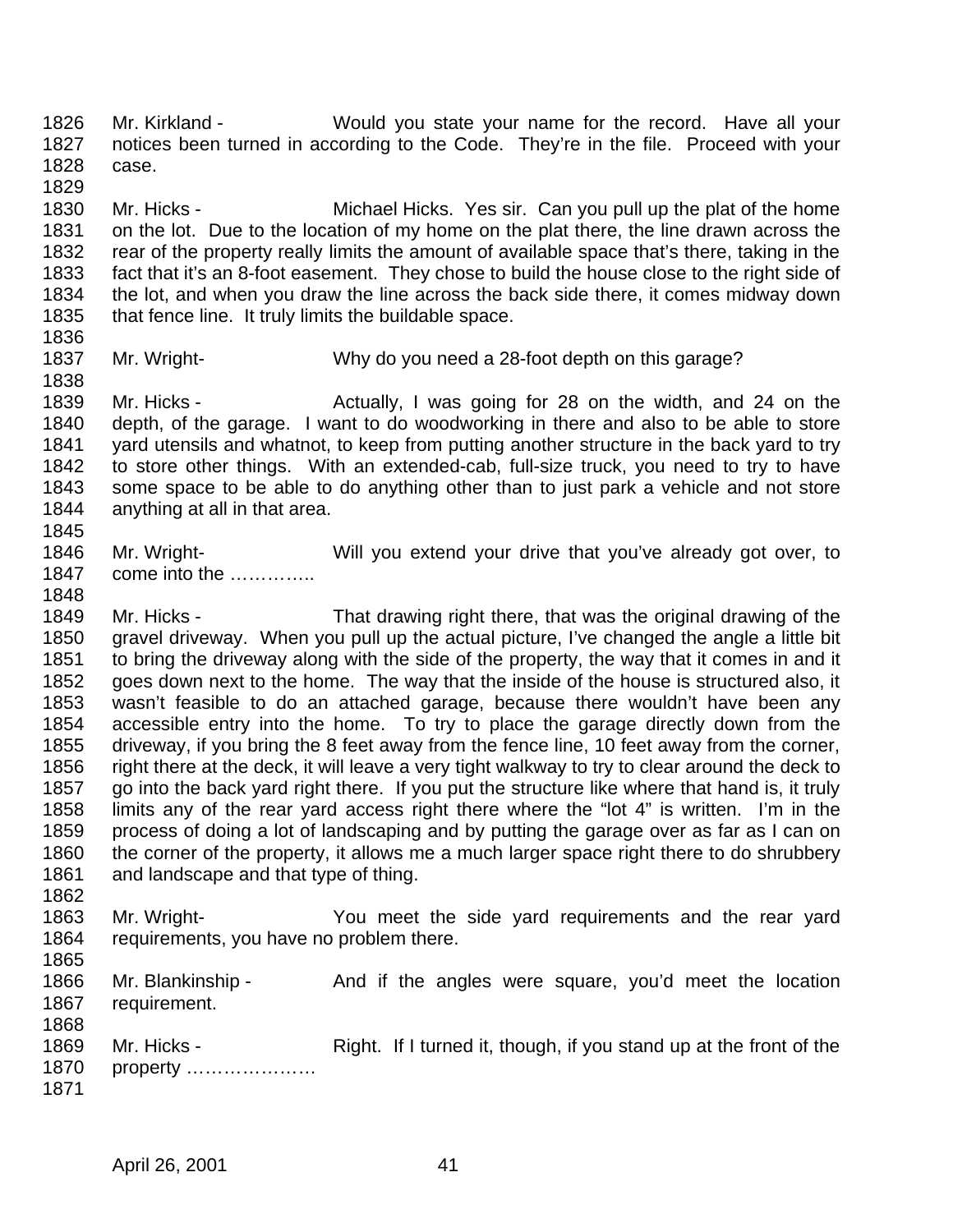- 1872 Mr. Blankinship I mean if the house .................
- Mr. Hicks Yes sir, and in fact, I guess I was naïve to all of this, because when I came up to submit plans up there, the fellow laid his ruler across and said, "Uh, you got a little problem here. I didn't even realize the way that the rear yard setback was determined, by the angle of the house. He said, "wow, the way your house is on this plot, you're really limited to not much more than a shed. I realize that whoever came out and surveyed, he stated that he thought I could place a 24 by 24, but I'll tell you, I went out there with the string and the ruler, and like I said, I went 10 feet off, and it sure looked like about the best I could get was maybe 18 by 20. Average pick-up truck is 16 feet, 17 feet long in itself, and I guess that's the hardship.
- Mr. Wright- Your house is on a cul-de-sac, which causes a little problem with the location, and the lot is a little odd-shaped in that regard.
- 1887 Mr. Hicks Right, the lot's odd-shaped enough, but the way that they placed the house on it, it throws even a harder kink into trying to do any type of structure on it. The way that it is right now, I'm basically leaving all of the yard, any type of yard utensils that I have to use or whatever, are left outside to the elements. That's 1891 the reason why I'm asking for that much space, to just have one building on the rear of the property.
- 1894 Mr. Kirkland Any other questions? Anyone else wish to speak? That concludes the case.
- After an advertised public hearing and on a motion by Mr. Wright, seconded by Mr. Nunnally, the Board **granted** your application **A-55-2001** for a variance build a detached garage at 9500 Kingscroft Drive (Kingston) (Tax Parcel 29-2-G-4). The Board granted the variance subject to the following condition:
- 1. Only the garage shown on the plan filed with the application may be constructed pursuant to this approval. No substantial changes or additions 1904 to the layout may be made without the approval of the Board of Zoning Appeals. Any additional improvements shall comply with the applicable **regulations of the County Code.**

| 1908 | Affirmative: | Balfour, Kirkland, McKinney, Nunnally, Wright |  |
|------|--------------|-----------------------------------------------|--|
| 1909 | Negative:    |                                               |  |
| 1910 | Absent:      |                                               |  |

- The Board granted this request, as it found from the evidence presented that, due to the unique circumstances of the subject property, strict application of the County Code would produce undue hardship not generally shared by other properties in the area, and authorizing this variance will neither cause a substantial detriment to adjacent property nor materially impair the purpose of the zoning regulations.
-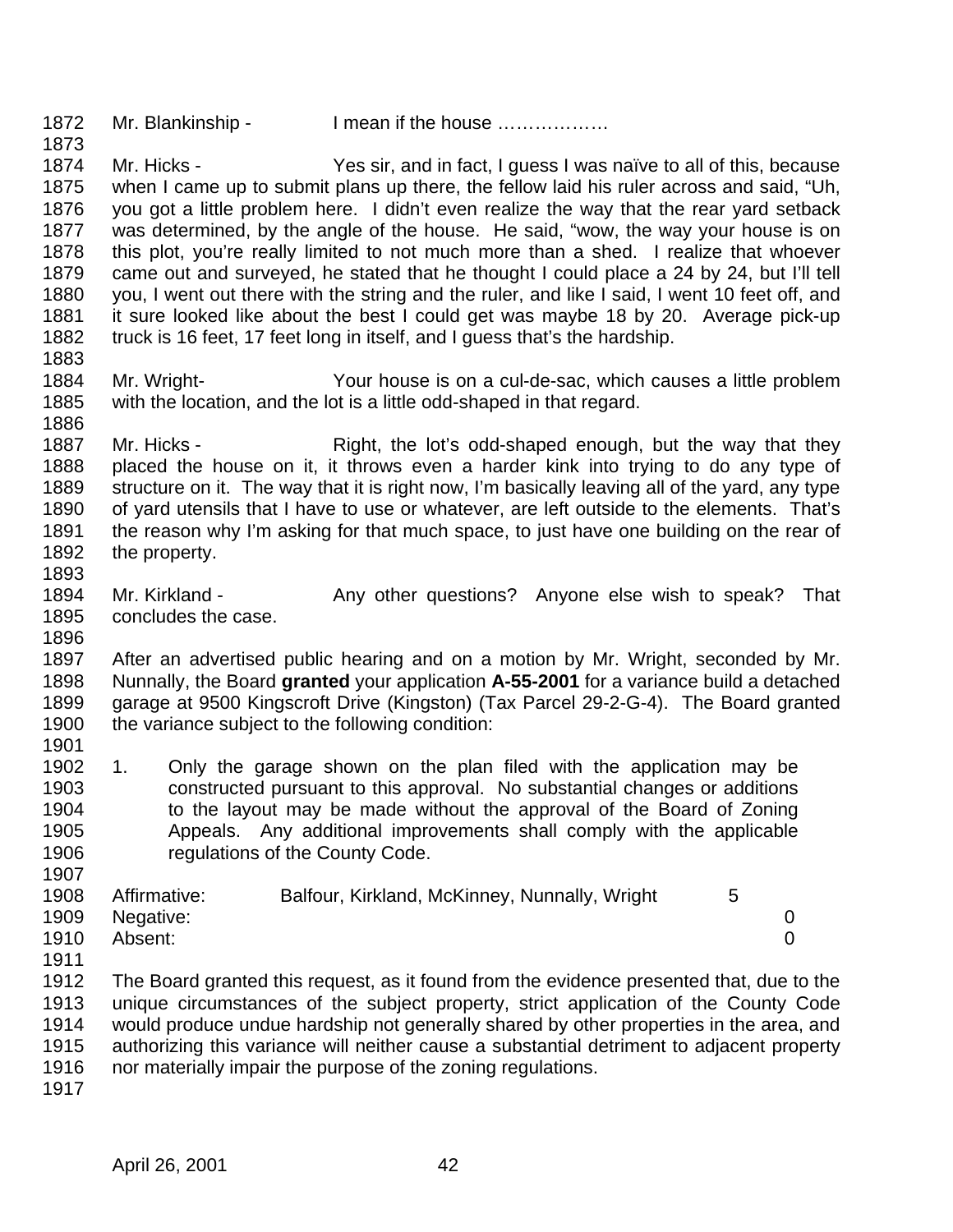- Mr. Kirkland Next case, Mr. Blankinship.
- **UP- 12-2001 ATLANTIC LEASING ASSOCIATES** requests a temporary conditional use permit pursuant to Section 24-116(c)(1) of Chapter 24 of the County Code to locate an office trailer at 4508 Oakleys Lane (Tax Parcel 155-A-6), zoned M-1, Light Industrial District (Varina).
- Mr. Kirkland Anyone else wish to speak? If you would, raise your right hand and be sworn in.
- Mr. Blankinship Do you swear that the testimony you are about to give is the truth, the whole truth, and nothing but the truth, so help you God?
- Mr. Kirkland State your name for the record. Have all your notices been turned in? We have them in the file. State your case.
- Ms. Isaac I do. Larraine Isaac. Yes sir. Atlantic Leasing owns the property to the north. They have gotten a plan of development , and through that plan of development have gotten 2 administrative approvals, to put temporary trailers on their present property. One of those trailers has been erected, and is adjacent to their existing office building. Since the approval of their second administrative approval, they have finally bought the gold mine. And I know we're all sorry to see the gold mine go. They are doing a feasibility study right now to see if the gold mine can be rehabilitated, or if they're going to have to bulldoze it down and start over. But that process has started. In the meantime, they need office area, and so they have decided that the 1944 trailer they were going to put on the north side of the property should be relocated to<br>1945 this property they now own. I don't like surprises, and I know you don't like surprises, this property they now own. I don't like surprises, and I know you don't like surprises, but I got a surprise yesterday. Because of the handicap accessibility requirements, Building Inspections wants them to relocate the trailer. I have a drawing of where it 1948 really has to go in order to get the handicap access.
- 

- 1950 Mr. Kirkland Building Inspections stated this?
- Ms. Isaac Yes, in order to meet their requirements, and it was the way the doors on the trailer were and being able to get ramps to it, that it necessitated a 90- degree rotation.
- Mr. Blankinship- What happens to the fence?
- Ms. Isaac Well, I'd like to talk about the fence. This would be the location; it's really not that different from what was submitted, but this is what we would 1960 like approved.
- Mr. Balfour Mr. Secretary, so we have any problem about needing notices if landowners don't like where it's going to be now? I hate to bring that up.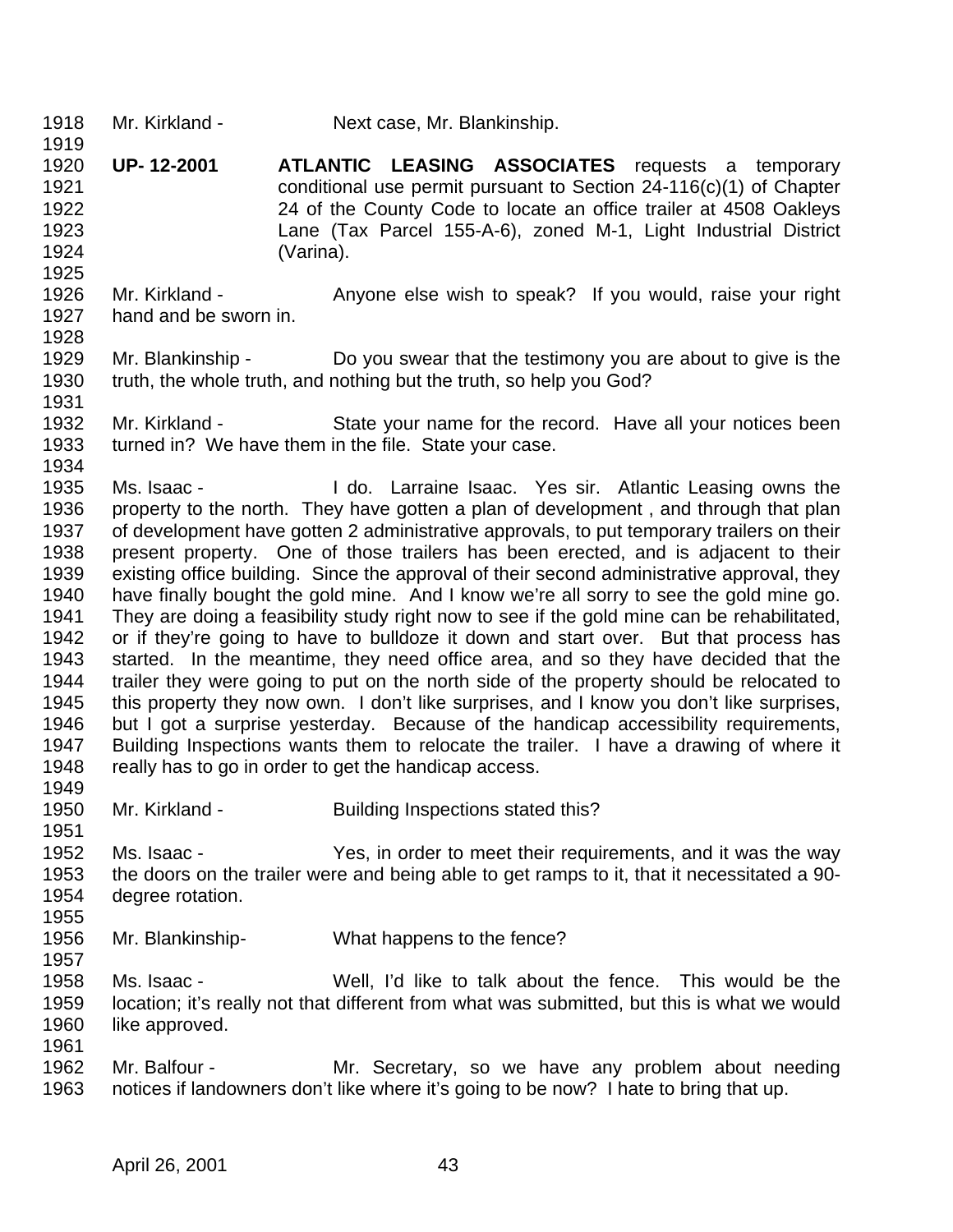Mr. Blankinship - I don't thing so, Mr. Balfour. The notice doesn't really provide that detail of information; it just gives people the fact that there will be a public hearing, and if they have strong feelings about the case, that they should be here at the hearing. Mr. Balfour - The notice that they get doesn't tell them where the trailer is? 1972 Mr. Blankinship - No sir. Ms. Isaac - The notice letter I sent, it was just I sent a cover letter saying that we would be placing a temporary office trailer on the property. Mr. Balfour - No problem. I'll rely on my Secretary. If he said that, I'm satisfied. Ms. Isaac - So for the proposed condition number 1, I would like that to apply to this revised plan. I have no problem with condition number 2. Condition number 3, they have no plans to connect this building to water and sewer. It will be an office building, and the facilities would be in the adjacent building. That is the office trailer they have now, that is allowed under their plan of development. It has no water or sewer, and the people can just walk to their normal building for anything they need. Mr. McKinney- Mr. Secretary, how about the expiration date of the temporary permit? Mr. Kirkland - It was left out of the conditions. Mr. McKinney- How long do you want it Ms. Isaac? Ms. Isaac - My understanding was that it was only good for two years. Mr. Kirkland- So you want it the full 2? Ms. Isaac - Because they don't know which direction they're going on the renovation or reconstruction, they would like the entire 2 years. 2001 Mr. Wright- **Are you saying there are facilities in that building that's on**  the property that could be used by the people in the trailer? Ms. Isaac - The facilities are to the north. On the map that I was sent, it shows the existing building. Directly to the north, and they'll just extend the sidewalk down. Mr. Wright- So that's part of the project?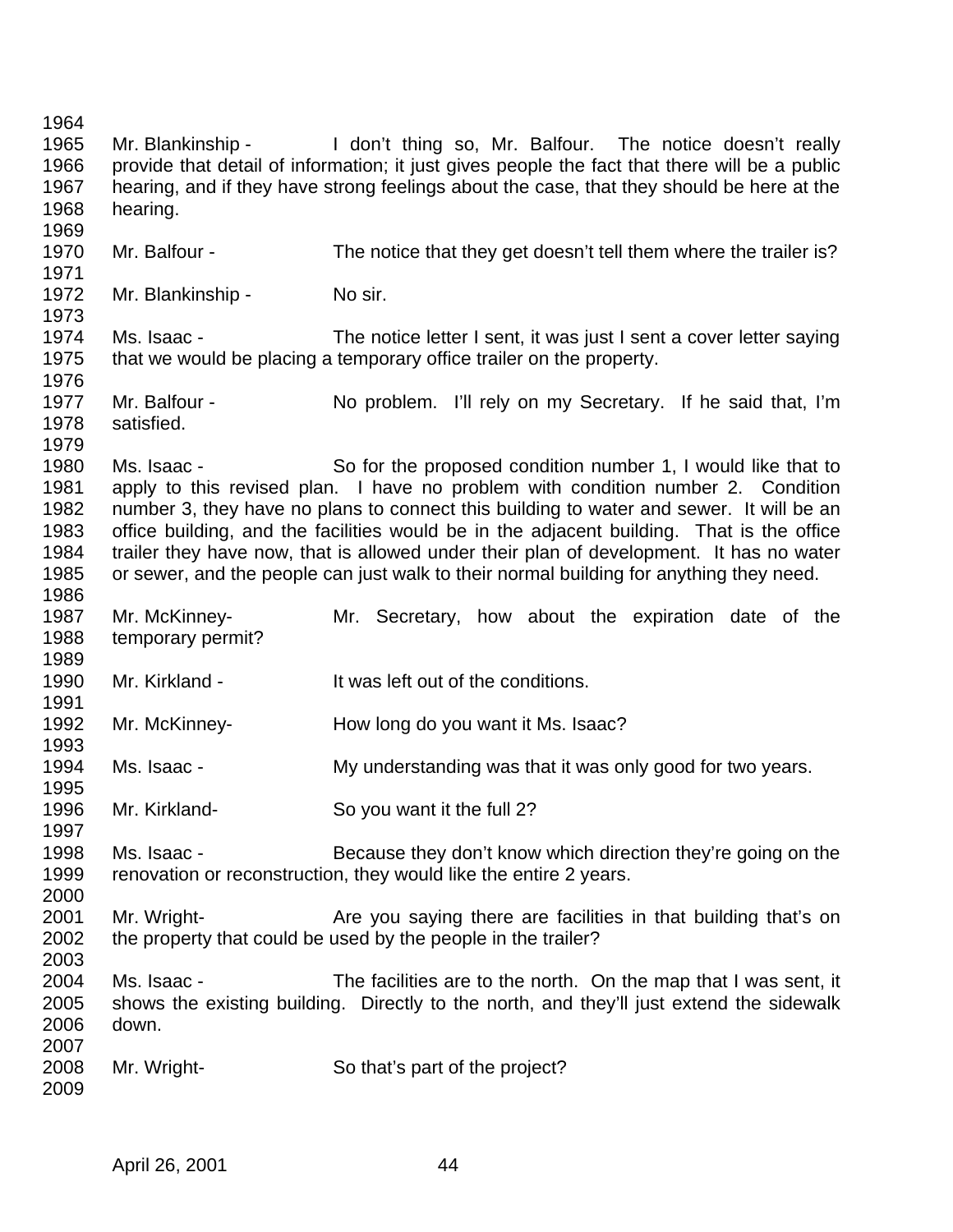Ms. Isaac - The property to the north is the property originally owned by Atlantic Industrial, and then they have purchased this Gold Mine site, so it's going to be within just a few feet of their existing office building. 2014 Mr. Wright- How many people would be using this trailer? Ms. Isaac - Probably only 4 or 5. Mr. Wright- They would be there all day? Ms. Isaac - Probably in and out. If you're ever over there, nobody's in 2021 their office very long. The office is continually, they're back and forth, and that's how they're existing trailer's working. Mr. Wright- So in other words, they have activities that they have to attend to outside of the trailer during the daytime. They're not there all day just in the trailer? 2028 Mr. Wright- - You want this to expire on Saturday, the  $26<sup>th</sup>$  of April 2003. Ms. Isaac - Sounds good. 2032 Mr. Wright - And you want condition number 3 deleted? Ms. Isaac - Yes. And in condition number 4, there are no plans to put any additional lighting in. And since this is industrial property, and it's surrounded by industrial property, I would like to request that they put up some kind of screening fence instead of landscaping. That is what was required with the plan of development, on the other trailer, that it be put behind a wooden fence. And this is temporary. Mr. Blankinship - Where would the fence be? There is a fence shown on the previous plan, but I didn't see it on the plan you presented today. Ms. Isaac - I talked to Evan Williams, who's an owner of Atlantic Industrial, and he thought it would probably be across the end facing Oakley's. Mr. Wright- Which end would that be? Ms. Isaac - Something in this area. 2050 Mr. Wright- A fence there? Would it come around to the front? Ms. Isaac - I guess that depends on you. If we put a fence, where would you like it? Mr. Wright- Ben, where do you want a fence?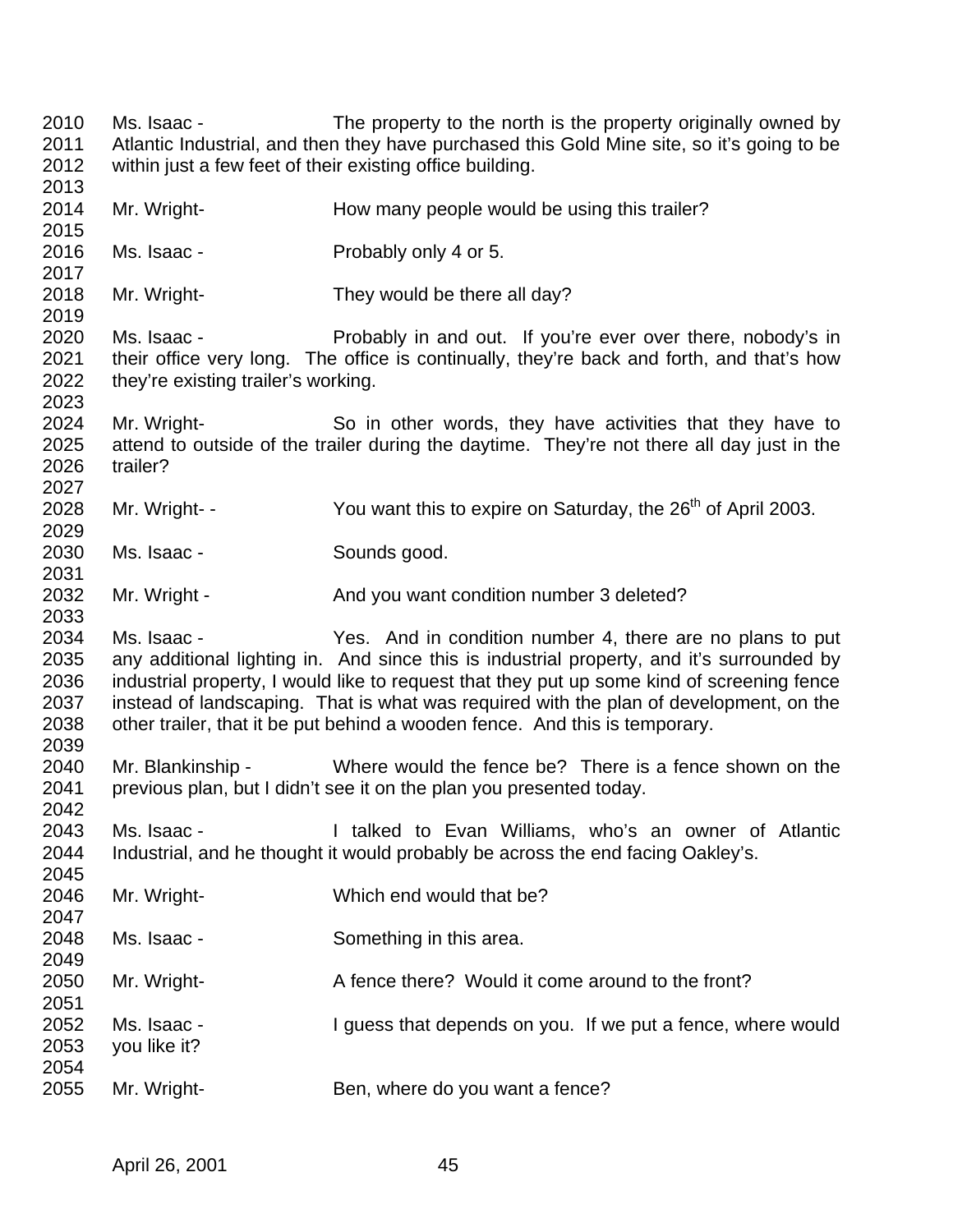Mr. Blankinship - Well I think the view from Oakley's is mostly what we're concerned about. It's all industrial property around there, so I don't think there's anything really sensitive. Mr. Wright- So would that take the place of condition 4? Ms. Isaac - That a fence would be erected on the Oakley's Lane side of the trailer. 2066 Mr. Kirkland - Any other questions? Got all those little changes there, Mr. Blankinship? 2069 Mr. Blankinship - Sure Mr. Kirkland - Does anyone else wish to speak? That concludes the case. After an advertised public hearing and on a motion by Mr. Nunnally, seconded by Mr. Wright, the Board **granted** your application **UP-12-2001** for a temporary conditional use permit to locate an office trailer at 4508 Oakleys Lane (Tax Parcel 155-A-6). The Board 2076 granted the use permit subject to the following conditions: 1. Only the trailer shown on the plan submitted at the public hearing may be constructed pursuant to this approval. No substantial changes or additions to the layout may be made without the approval of the Board of Zoning Appeals. Any additional improvements shall comply with the applicable regulations of the County Code. 2. At the time of building permit application, the applicant shall submit the necessary information to the Department of Public Works to ensure compliance with the requirements of the Chesapeake Bay Preservation Act and the code requirements for water quality standards. 3. A six-foot-high privacy fence shall be erected between the trailer and Oakley's Lane. 4. The trailer shall be removed from the property no later than April 26, 2003, at which time this permit shall expire. This permit shall not be renewed. 2094 Affirmative: Balfour, Kirkland, McKinney, Nunnally, Wright 5 Negative: 0 Absent: 0 The Board granted the request because it found the proposed use will be in substantial accordance with the general purpose and objectives of Chapter 24 of the County Code. Mr. Kirkland - Next one, sir.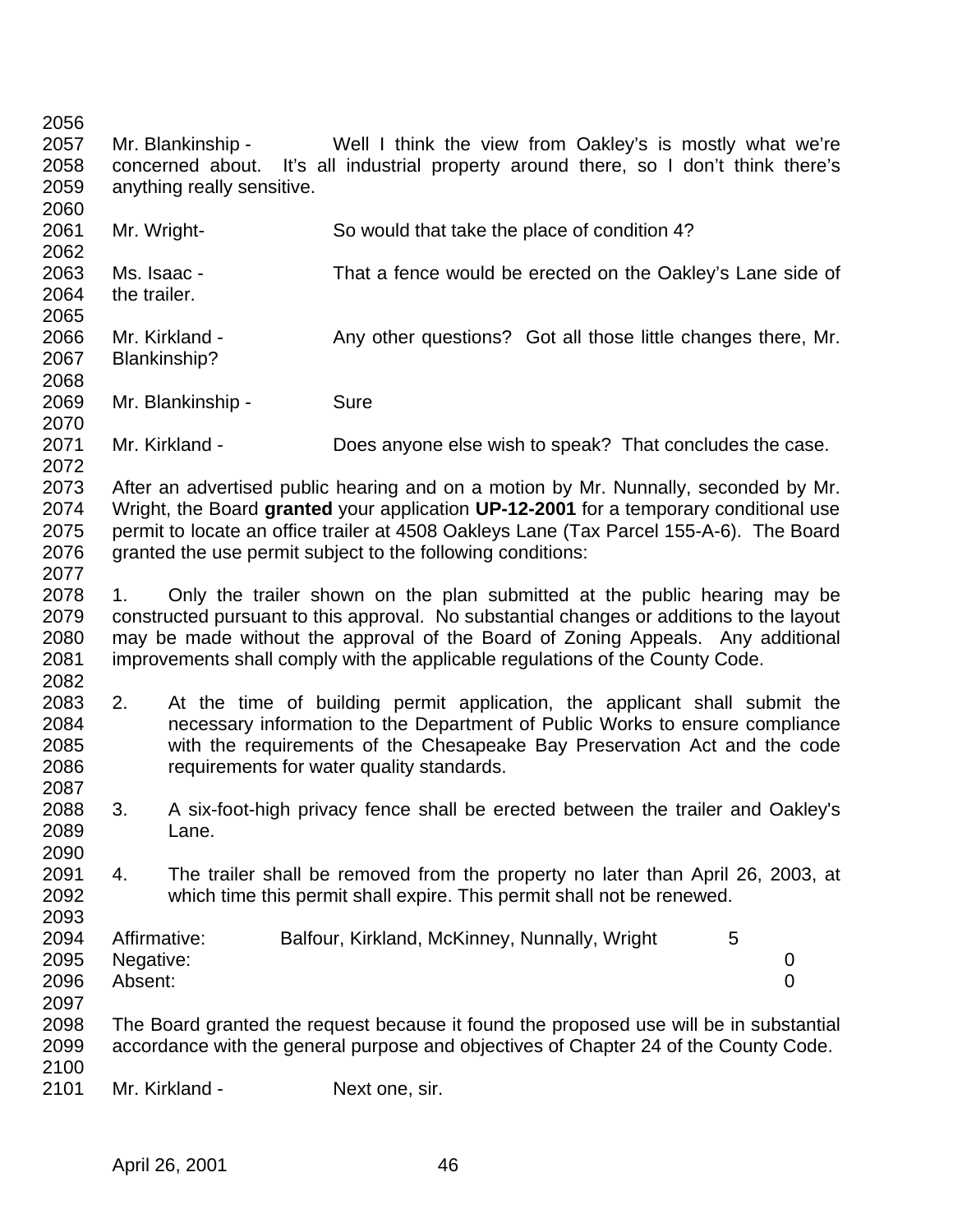| Mr. Blankinship -<br>A-56-2001 has been deferred to the May meeting. |                                                                                                                                                                                                                                                                                    |
|----------------------------------------------------------------------|------------------------------------------------------------------------------------------------------------------------------------------------------------------------------------------------------------------------------------------------------------------------------------|
|                                                                      |                                                                                                                                                                                                                                                                                    |
|                                                                      | <b>SHIRLEY D. HALL</b> requests a variance from Section 24-9 of                                                                                                                                                                                                                    |
|                                                                      | Chapter 24 of the County Code to build a single-family dwelling at                                                                                                                                                                                                                 |
|                                                                      | 8351 New Market Heights Lane (Tax Parcel 250-A-10A (part)),                                                                                                                                                                                                                        |
|                                                                      | zoned A-1, Agricultural District (Varina). The public street frontage                                                                                                                                                                                                              |
|                                                                      | requirement is not met. The applicant has 0 feet public street                                                                                                                                                                                                                     |
|                                                                      | frontage, where the Code requires 50 feet public street frontage.                                                                                                                                                                                                                  |
|                                                                      | The applicant requests a variance of 50 feet public street frontage.                                                                                                                                                                                                               |
|                                                                      |                                                                                                                                                                                                                                                                                    |
|                                                                      | Mr. Chairman, I should have said this case and the next one                                                                                                                                                                                                                        |
|                                                                      |                                                                                                                                                                                                                                                                                    |
|                                                                      |                                                                                                                                                                                                                                                                                    |
|                                                                      | If you would, call that one too.                                                                                                                                                                                                                                                   |
|                                                                      | <b>SHIRLEY D. HALL</b> requests a variance from Section 24-9 of                                                                                                                                                                                                                    |
|                                                                      | Chapter 24 of the County Code to build a single-family dwelling at                                                                                                                                                                                                                 |
|                                                                      | 8353 New Market Heights Lane (Tax Parcel 250-A-10A (part)),                                                                                                                                                                                                                        |
|                                                                      | zoned A-1, Agricultural District (Varina). The public street frontage                                                                                                                                                                                                              |
|                                                                      | requirement is not met. The applicant has 0 feet public street                                                                                                                                                                                                                     |
|                                                                      | frontage, where the Code requires 50 feet public street frontage.                                                                                                                                                                                                                  |
|                                                                      | The applicant requests a variance of 50 feet public street frontage.                                                                                                                                                                                                               |
|                                                                      |                                                                                                                                                                                                                                                                                    |
|                                                                      | Does anyone else wish to speak on this case? If you all                                                                                                                                                                                                                            |
|                                                                      |                                                                                                                                                                                                                                                                                    |
|                                                                      |                                                                                                                                                                                                                                                                                    |
|                                                                      | Do you swear that the testimony you are about to give is the                                                                                                                                                                                                                       |
|                                                                      | truth, the whole truth, and nothing but the truth, so help you God?                                                                                                                                                                                                                |
|                                                                      |                                                                                                                                                                                                                                                                                    |
|                                                                      | Would you state your name for the record please. Have all                                                                                                                                                                                                                          |
|                                                                      | the notices been turned in according to County Code? We have them in the file. Okay,                                                                                                                                                                                               |
|                                                                      |                                                                                                                                                                                                                                                                                    |
|                                                                      |                                                                                                                                                                                                                                                                                    |
|                                                                      | I do. Shirley Hall, and my daughter-in-law, Christina Hall.                                                                                                                                                                                                                        |
|                                                                      |                                                                                                                                                                                                                                                                                    |
|                                                                      | Yes sir. I have 3.some acres off of Route 5, and I would like to divide it between my                                                                                                                                                                                              |
|                                                                      | children and myself. It would be 3 houses. Two of the houses would need road                                                                                                                                                                                                       |
|                                                                      | frontage and the variance for road frontage. It's for my son and my daughter and                                                                                                                                                                                                   |
|                                                                      | myself. I'm widowed. I baby-sit for them. They in turn help me with yard work,                                                                                                                                                                                                     |
|                                                                      | household things, and things like that, so it would be so convenient for the 3 to live there                                                                                                                                                                                       |
|                                                                      |                                                                                                                                                                                                                                                                                    |
|                                                                      |                                                                                                                                                                                                                                                                                    |
|                                                                      | Any questions?                                                                                                                                                                                                                                                                     |
|                                                                      |                                                                                                                                                                                                                                                                                    |
|                                                                      | There are 3 parcels showing on this, A, B, and C.                                                                                                                                                                                                                                  |
|                                                                      |                                                                                                                                                                                                                                                                                    |
|                                                                      | A - 57-2001<br>Mr. Blankinship -<br>are companion cases.<br>Mr. Kirkland -<br>A - 58-2001<br>Mr. Kirkland -<br>would raise your right hand and be sworn in.<br>Mr. Blankinship -<br>Mr. Kirkland -<br>state your case.<br>Ms. Hall -<br>together.<br>Mr. Kirkland -<br>Mr. Wright- |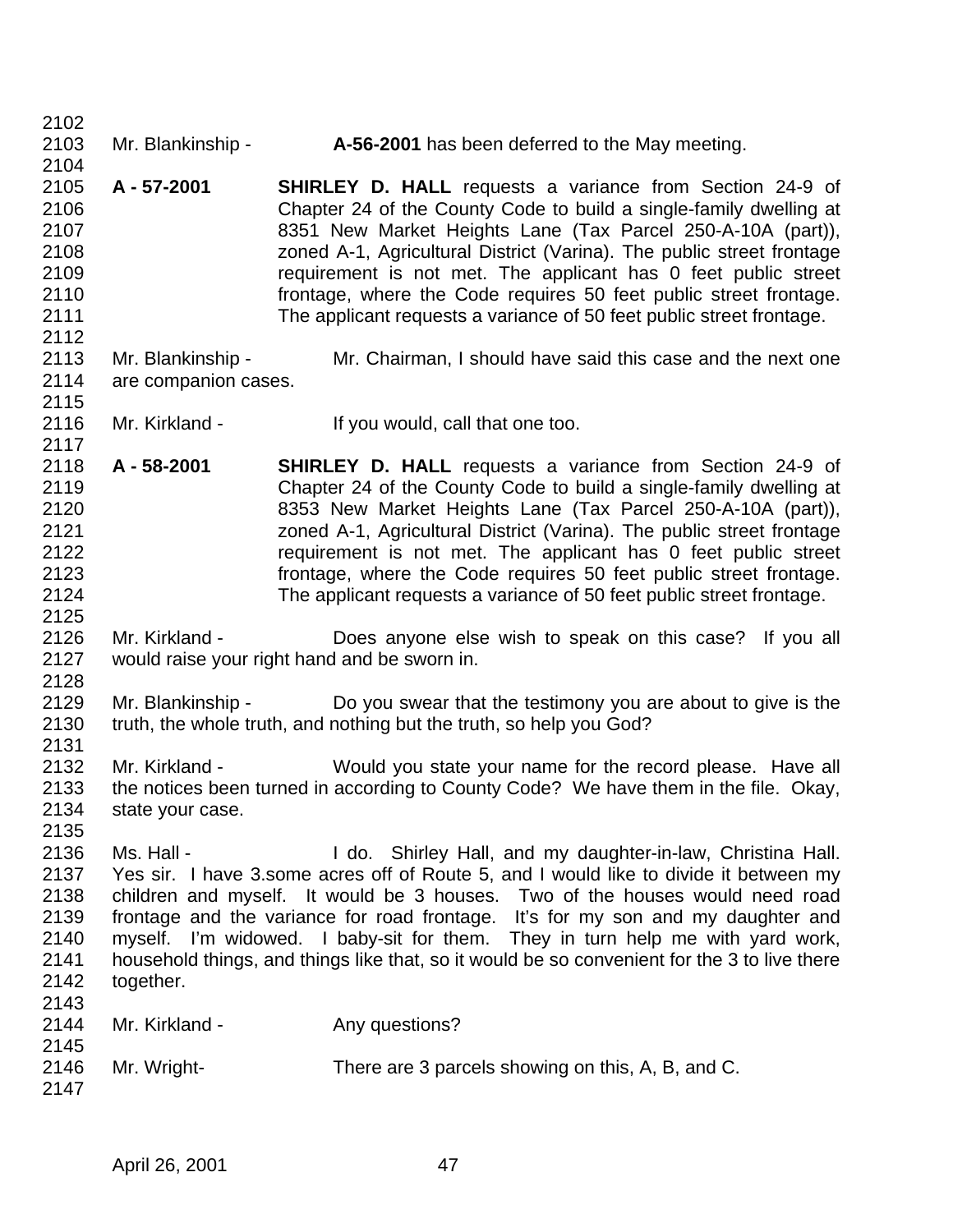Ms. Hall - My daughter would build on one parcel, which has road frontage. I would build on one, and my son would build on the other. They are the 2 2150 that need the road frontage, the variance for the road frontage. 2152 Mr. Wright- I didn't see the road frontage for any …………. Ms. Hall - I don't think it's on here, but there is County road frontage that was put back in the year 2000. The County had purchased property from me for this road in '99, and since that time, it's been hard-surfaced and black-topped and it's now considered a County road. Mr. Wright- That's New Market Heights Lane. It's been extended to your property. 2162 Ms. Hall - Right. Eventually it will be used as an access to, and extension of Dorey Park. Mr. Wright- Our plat does not show that. 2167 Ms. Hall - Right. It doesn't quite show it on here either. Mr. Balfour- What's adjacent to this property? Is it a park or something? 2171 Ms. Hall - Across the County road, in front of the property, it's going to be an access to Dorey Park in the next few years. I owned like 7 acres there, and after my husband died, I sold the home and 4 acres and kept the 3, thinking that eventually I would build down in that area. Like I said, I baby-sit for my son and daughter, and they in turn help me with the upkeep of the house and the yard, and things like that, so I was trying to divide the 3 acres between; it would make it so easy for the 3 of us. 2178 Mr. Kirkland - Any other questions by Board members? Anyone else wish to speak? That concludes the case, ma'am. After an advertised public hearing and on a motion by Mr. Nunnally, seconded by Mr. Wright, the Board **granted** your application **A-57-2001** for a variance build a single- family dwelling at 8351 New Market Heights Lane (Tax Parcel 250-A-10A (part)). The Board granted the variance subject to the following conditions: 1. This variance applies only to the public street frontage requirement. Any additional improvements shall comply with the applicable regulations of the County Code. 2. At the time of building permit application, the applicant shall submit the necessary information to the Department of Public Works to ensure compliance with the requirements of the Chesapeake Bay Preservation Act and the code requirements for water quality standards.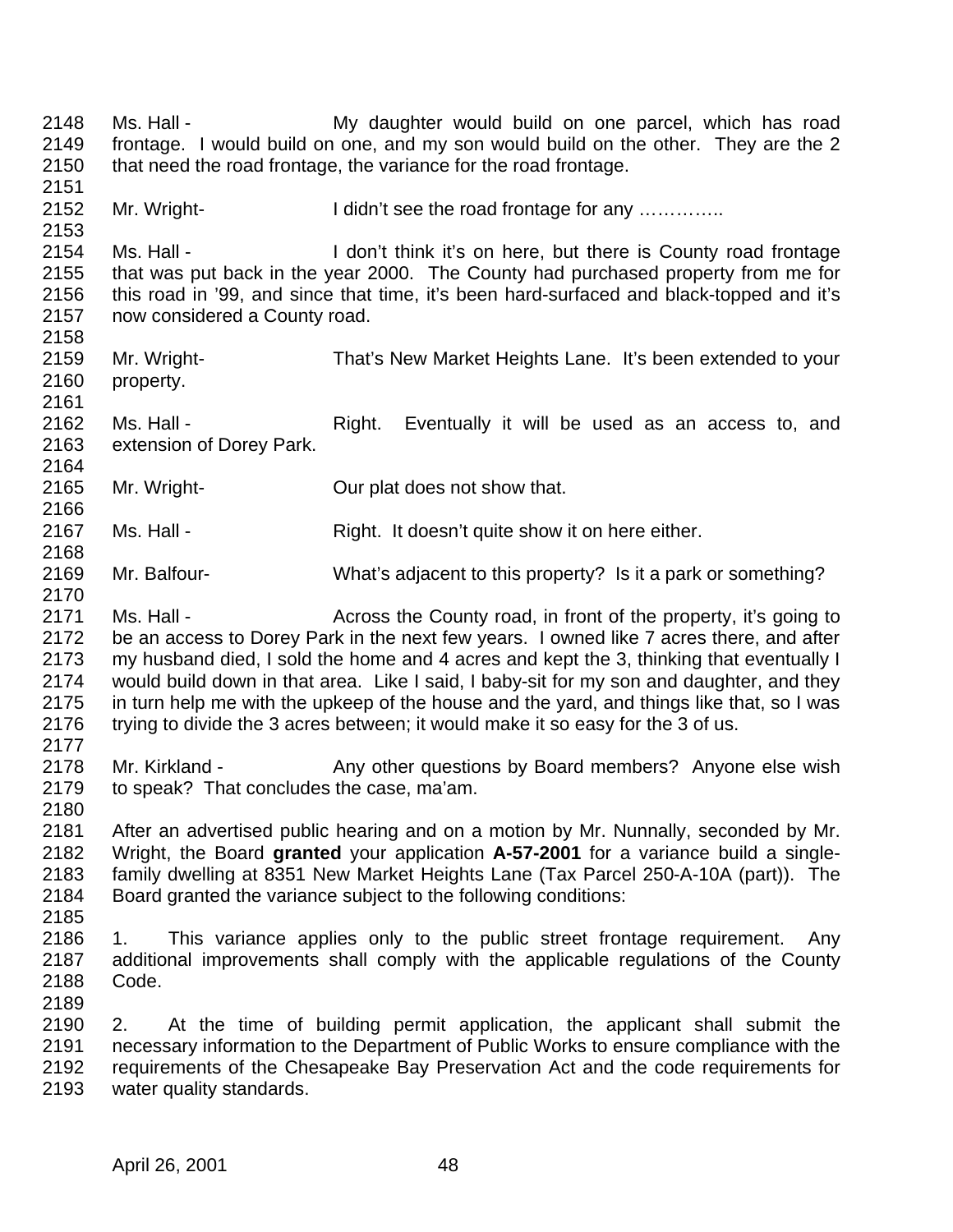- 3. At the time of building permit application, the owner shall demonstrate that the parcels created by this division have been conveyed to members of the immediate family, and the subdivision ordinance has not been circumvented.
- 

 4. Approval of this request does not imply that a building permit will be issued. Building permit approval is contingent on Health Department requirements, including, but not limited to, soil evaluation for a septic drainfield and reserve area, and approval of a well location. 

 5. The applicant shall present proof with the building permit application that a legal access to the property has been obtained. 

 6. The owners of the property, and their heirs or assigns, shall accept responsibility for maintaining access to the property until such a time as the access is improved to County standards and accepted into the County road system for maintenance. 

| 2212 | Affirmative:   | Balfour, Kirkland, McKinney, Nunnally, Wright |  |
|------|----------------|-----------------------------------------------|--|
|      | 2213 Negative: |                                               |  |
| 2214 | Absent:        |                                               |  |
|      |                |                                               |  |

 The Board granted this request, as it found from the evidence presented that, due to the unique circumstances of the subject property, strict application of the County Code would produce undue hardship not generally shared by other properties in the area, and authorizing this variance will neither cause a substantial detriment to adjacent property nor materially impair the purpose of the zoning regulations.

 After an advertised public hearing and on a motion by Mr. Nunnally, seconded by Mr. Wright, the Board **granted** your application **A-58-2001** for a variance build a single- family dwelling at 8353 New Market Heights Lane (Tax Parcel 250-A-10A (part)). The Board granted the variance subject to the following conditions: 

2227 1. This variance applies only to the public street frontage requirement. Any additional improvements shall comply with the applicable regulations of the County Code. 

 2. At the time of building permit application, the applicant shall submit the necessary information to the Department of Public Works to ensure compliance with the requirements of the Chesapeake Bay Preservation Act and the code requirements for water quality standards. 

 3. At the time of building permit application the owner shall demonstrate that the parcels created by this division have been conveyed to members of the immediate family, and the subdivision ordinance has not been circumvented.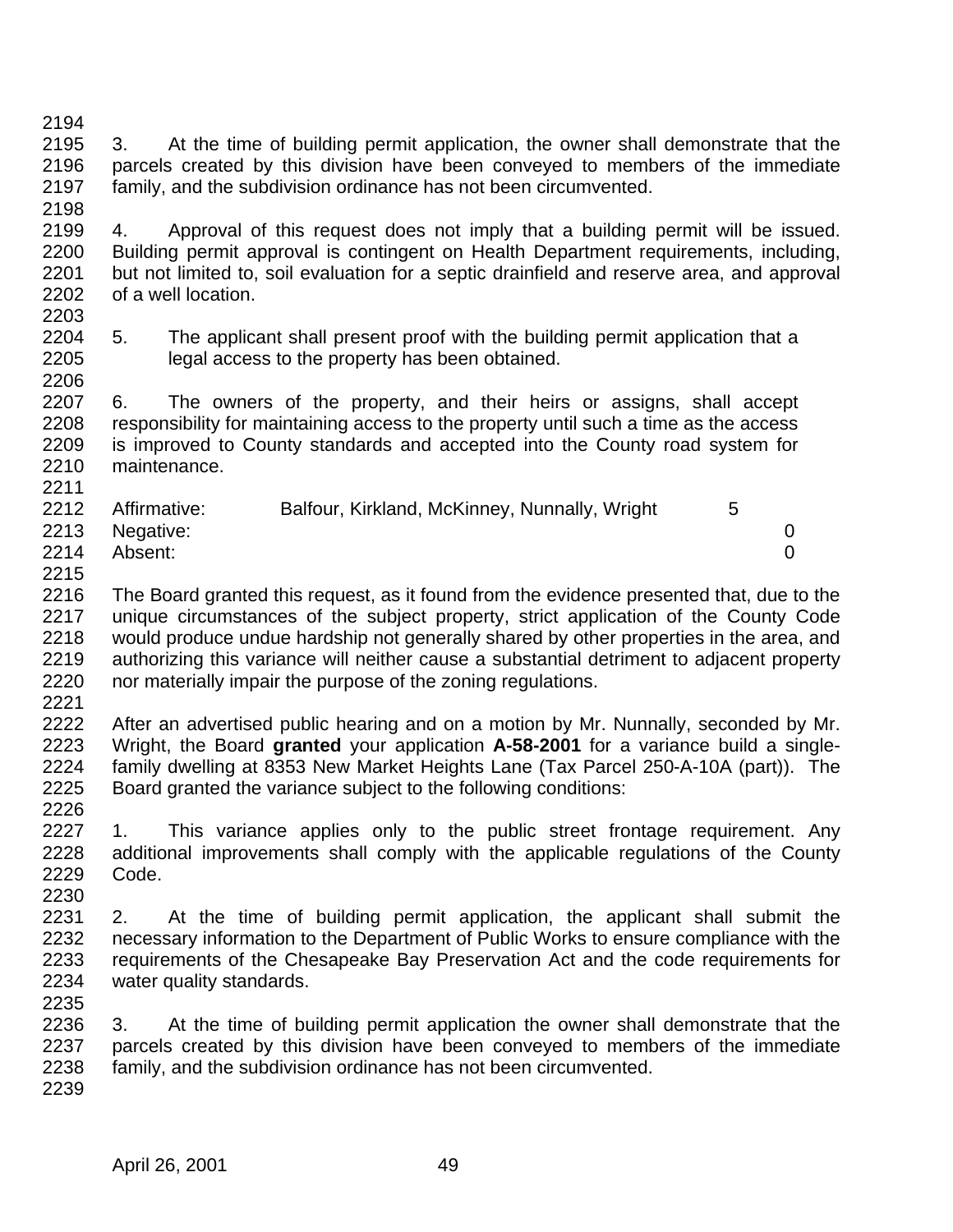- 4. Approval of this request does not imply that a building permit will be issued. Building permit approval is contingent on Health Department requirements, including, but not limited to, soil evaluation for a septic drainfield and reserve area, and approval of a well location.
- 5. The applicant shall present proof with the building permit application that a legal access to the property has been obtained.
- 6. The owners of the property, and their heirs or assigns, shall accept responsibility for maintaining access to the property until such a time as the access is improved to County standards and accepted into the County road system for maintenance.
- The Board granted this request, as it found from the evidence presented that, due to the unique circumstances of the subject property, strict application of the County Code would produce undue hardship not generally shared by other properties in the area, and authorizing this variance will neither cause a substantial detriment to adjacent property nor materially impair the purpose of the zoning regulations.
- Mr. Kirkland Next one sir.
- Mr. Blankinship Once again, Mr. Chairman, we have 2 companion cases.
- **A 59-2001 HENRICO PROPERTIES, L.L.C**. requests a variance from Section 24-52(d)(1) of Chapter 24 of the County Code to grade a riparian planting bench at 3651 Britton Road (Tax Parcels 206-A-33 and 217-A-31), zoned A-1, Agricultural District (Varina). The setback for grading operations is not met. The applicant has 0 feet setback for grading operations, where the Code requires 100 feet setback for grading operations. The applicant requests a variance of 100 feet setback for grading operations.
- **UP- 13-2001 HENRICO PROPERTIES, L.L.C.** requests a conditional use permit pursuant to Sections 24-52(d) and 24-103 of Chapter 24 of the County Code to amend UP-11-2000, extract materials from the earth at 3651 Britton Road (Tax Parcels 206-A-33 and 217-A-31), zoned A-1, Agricultural District (Varina).
- 2277 Mr. Kirkland Anyone else wish to speak on this case? If you would sir, raise your right hand and be sworn in.
- Mr. Blankinship Do you swear that the testimony you are about to give is the truth, the whole truth, and nothing but the truth, so help you God?
- 2283 Mr. Kirkland State your name for the record. Have all adiacent landowners been contacted? We have them in the file. Okay, proceed with your case.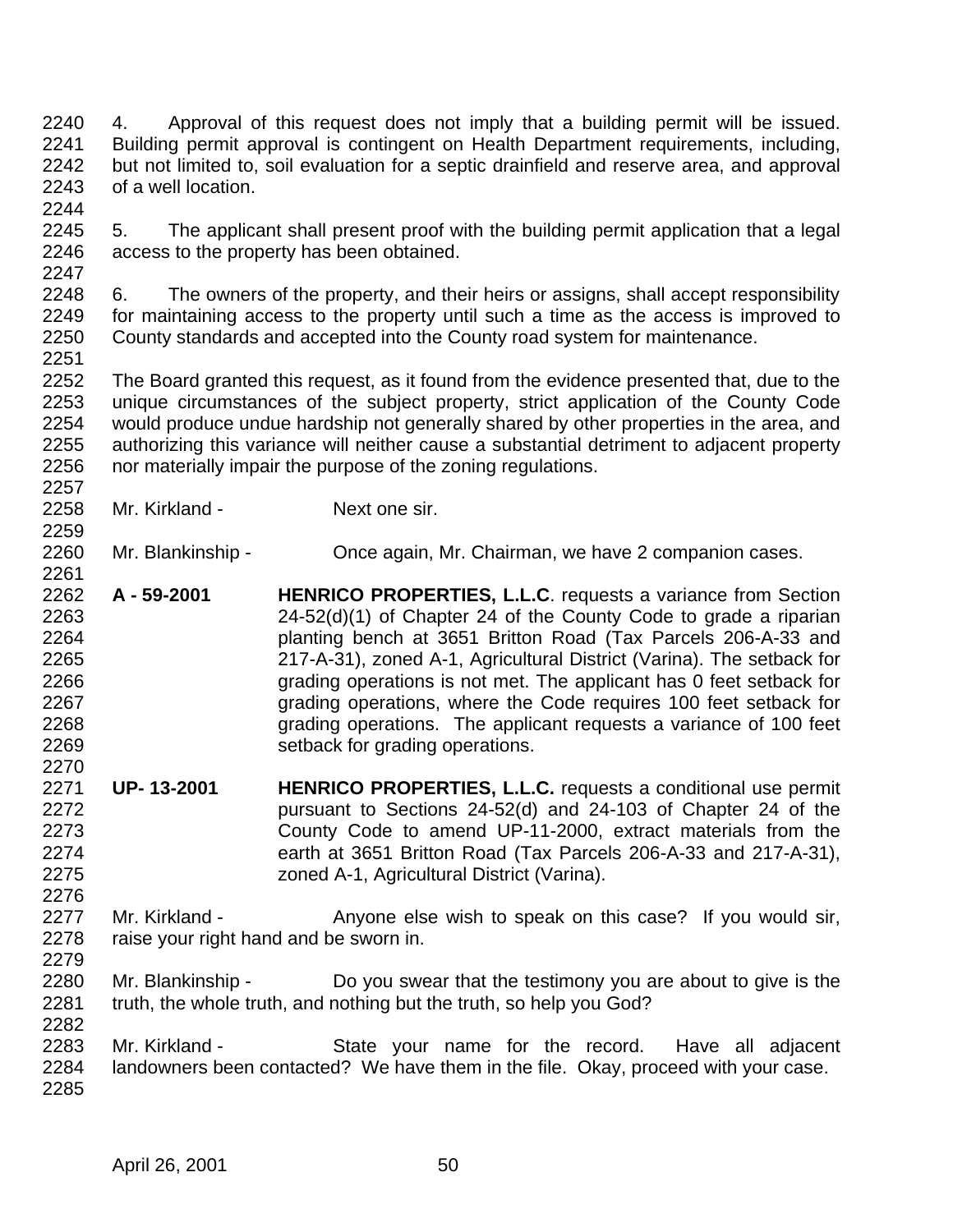Mr. Higginbotham - Yes sir. James Higginbotham. Yes sir. What we are requesting, members of the Board, is that we be allowed to adjacent to I-295, which is currently a buffer zone, and it will still be a buffer zone, but be able to excavate down and bring this elevation within approximately 1 foot of the water table in the wet pond, which will result from the pit once the excavation is complete, which will allow us to make a riparian planting bench and I call it a wetland area. We contacted Virginia Department of Transportation, and I had a letter that's being passed out to you right now, where the Virginia Department of Transportation does support this concept, and the original plan as shown on the board up here came over to Mr. Gallmeyer, who's here today. I met with him, and he said he would prefer that we stay away from the buffer zone adjoining his property, so the plan has been amended. I've got an amended right here. In talking to Mr. Gallmeyer, I told him that the solid line that I've drawn, that we would cut that corner off the solid line I've drawn in ink, to avoid any trees. It really wouldn't be necessary up in that tight corner, to leave that intact. Again, each of you should have a letter from Mr. Newman with VDOT supporting it. I think it's a win-win situation that we're going to have a body of water, and if we can turn this area adjacent to 295 into a planting bench, a wetland area, that environmentally we're doing the right thing, and I think it's a win-win situation.

Mr. Wright- Would you describe for the record what a riparian bench is.

2307 Mr. Higginbotham - To the best of my knowledge, we cannot call it a wetland area until we get the Corps of Engineers to call it a wetland area. Our goal is to get it 2309 down within a foot, you put a foot of topsoil in there, and I've got Greg Koontz from<br>2310 Koontz-Brvant is here, but it's his expert. Mel Thomas, who says the ideal planting Koontz-Bryant is here, but it's his expert, Mel Thomas, who says the ideal planting bench is a foot of topsoil within 6 inches of the water table. You're really not under water, but you've got constant water feeding it, and that's the desired criteria for a wetland area, but until we get the Corps to bless it as a wetland area, it's still what they call a planting bench.

- 2316 Mr. Wright- No wood involved in that?
- Mr. Higginbotham I don't think so.
- Mr. Kirkland Mr. Blankinship, do we have any concerns from Henrico County on this at all?
- Mr. Blankinship Not that I'm aware of. I see Mr. Hackett shaking his head "no" in the audience. We were a little concerned about bringing that grading up closer to the Gallmeyer property, and I was pleased this morning to hear from Mr. Higginbotham that they had revised the plan. The right-of-way against 295 is, of course, already substantial, and they've done quite a bit of grading in that area already, 2328 so I don't think there's really anything to be concerned with.
- 2330 Mr. Kirkland Anyone else wish to speak? If not, that concludes the cases.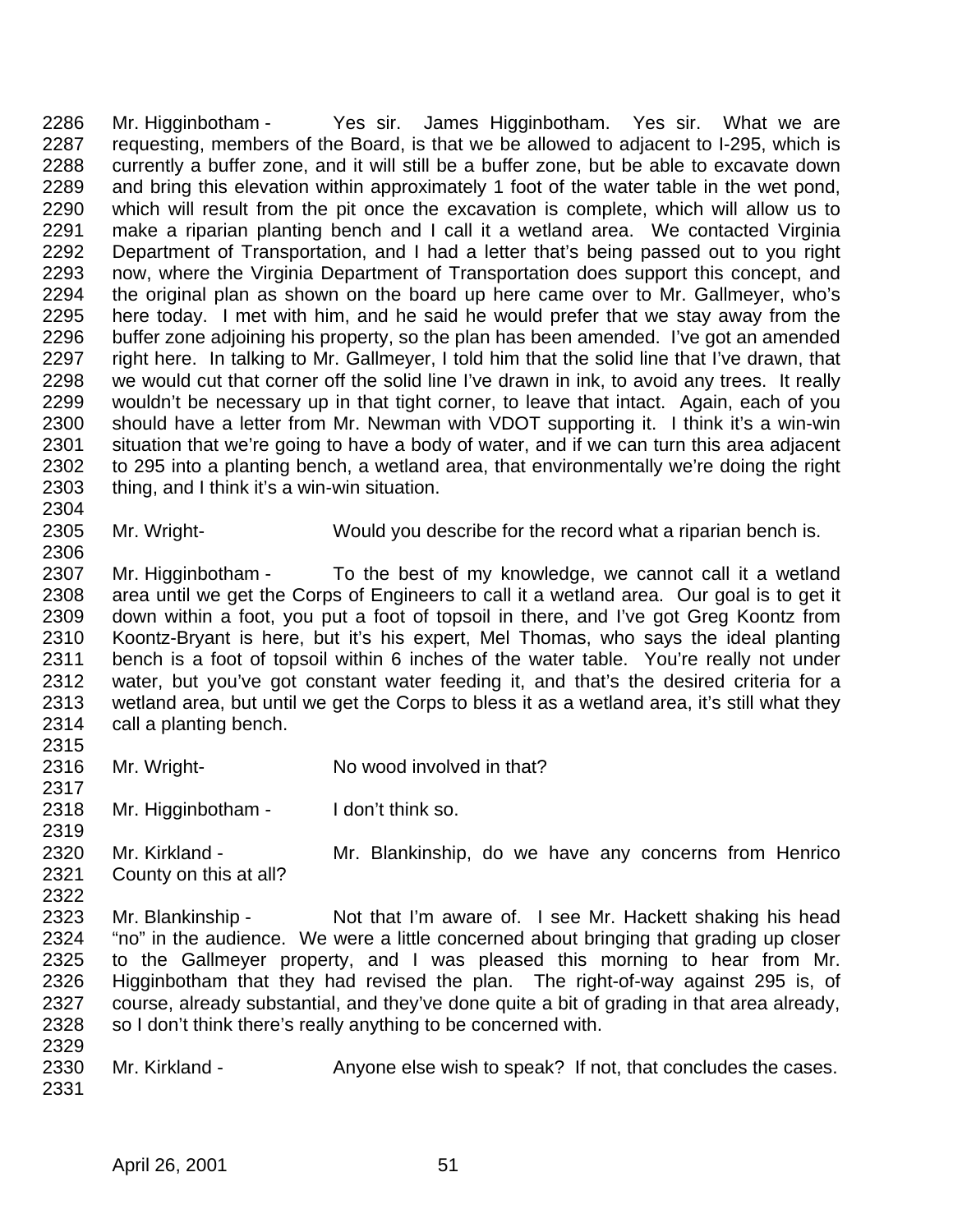After an advertised public hearing and on a motion by Mr. Nunnally, seconded by Mr. Wright, the Board **granted** your application **A-59-2001** to grade a riparian planting bench at 3651 Britton Road (Tax Parcels 206-A-33 and 217-A-31). The Board granted the variance subject to the following condition: 

2337 1. This variance applies only to the setback requirement for extraction operations. The use shall comply with all conditions of the applicable Use Permit, and all applicable regulations of the County Code.

| 2341 | Affirmative:   | Balfour, Kirkland, McKinney, Nunnally, Wright |  |
|------|----------------|-----------------------------------------------|--|
|      | 2342 Negative: |                                               |  |
| 2343 | Absent:        |                                               |  |

- The Board granted this request, as it found from the evidence presented that, due to the unique circumstances of the subject property, strict application of the County Code would produce undue hardship not generally shared by other properties in the area, and authorizing this variance will neither cause a substantial detriment to adjacent property nor materially impair the purpose of the zoning regulations
- 2350<br>2351 After an advertised public hearing and on a motion by Mr. Nunnally, seconded by Mr. Wright, the Board **granted** your application **UP-13-2001** for a conditional use permit to grade a riparian planting bench at 3651 Britton Road (Tax Parcels 206-A-33 and 217-A-31). The Board granted the conditional use permit subject to the following conditions:
- 2355<br>2356 1. This permit is subject to all requirements of Section 24-103 of Chapter 24 of the County Code.
- 2. Monday through Friday hours of operation shall be from 6:00 a.m. to 6:00 p.m. when Daylight Savings Time is in effect, and from 7:00 a.m. to 5:00 p.m. at all other times. Saturday hours of operation shall be 8:00 a.m. to 1:00 p.m.
- 3. No operations of any kind are to be conducted at the site on Sundays or on national holidays.
- 4. Open and vertical excavations having a depth of 10 feet or more for a period of more than 30 days, shall be effectively sloped to a 2 to 1 slope or flatter to protect the public safety.
- 5. All means of access to the property shall be from the public right of way of the proposed I-895.
- 6. A superintendent who shall be personally familiar with all the terms and conditions of Section 24-103 of Chapter 24 of the County Code as well as the terms and conditions of UP-13-2001, shall be present at the beginning and conclusion of operations each work day to see that all conditions of said Code and said Use Permit are carefully observed.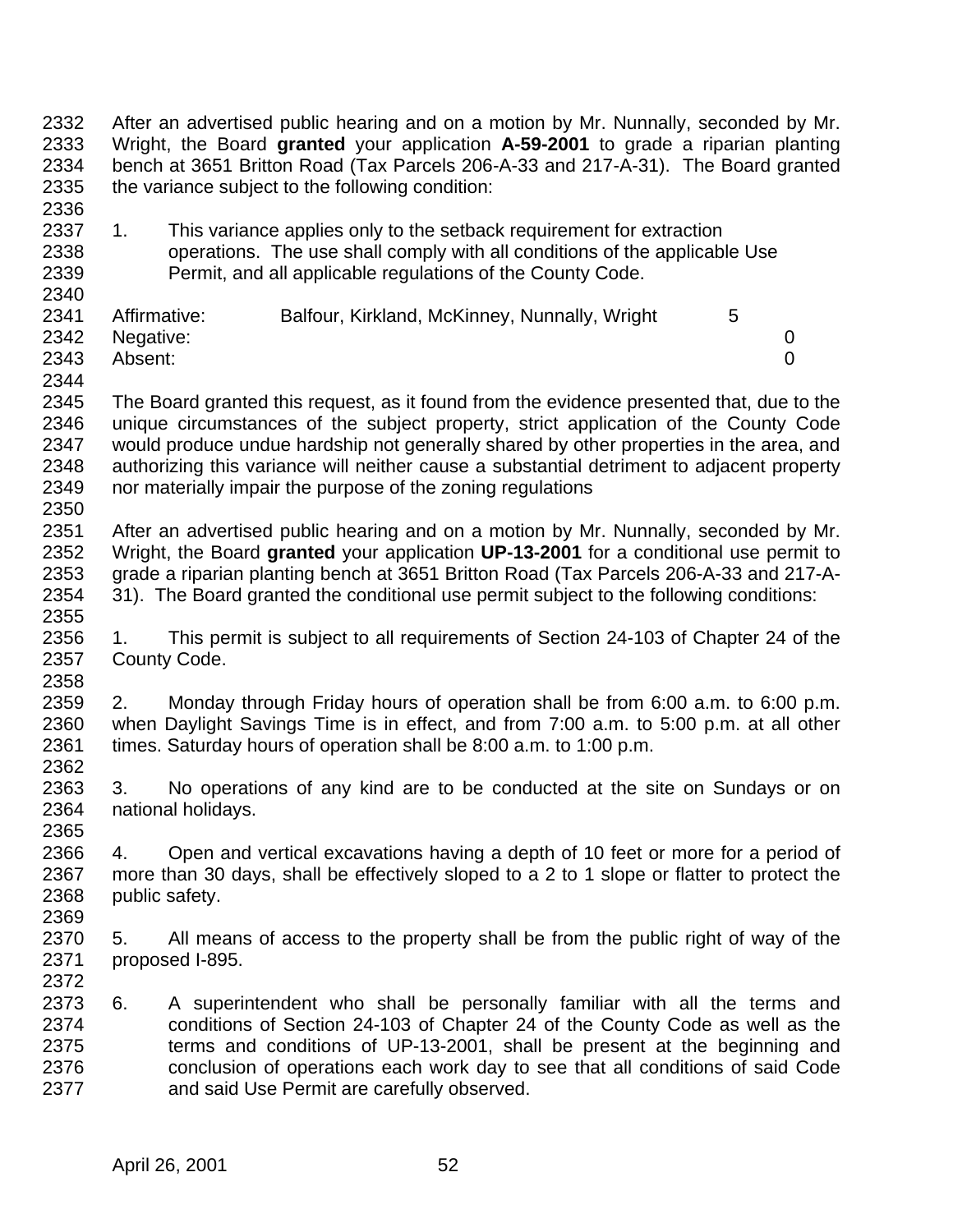2379 7. Topsoil shall not be removed from any part of the property outside of the area in which extraction is authorized. Sufficient topsoil shall be stockpiled on the property for respreading in a layer with five (5) inches of minimum depth. If the site does not yield sufficient topsoil, additional topsoil shall be brought to the site to provide the required five-inch layer of cover. All topsoil shall be treated with a mixture of seed, fertilizer, and lime as recommended by the County of Henrico after the results of soil tests have been submitted to the County of Henrico. All topsoil shall be stockpiled within the authorized borrow area and provided with adequate erosion control protection. 

- 8. The rehabilitation of the property shall take place simultaneously with the extraction process. Rehabilitation shall not be considered completed until the extraction area is covered completely with permanent vegetation.
- 9. Responsibility for maintaining the property, fences, and roads in a safe and secure condition indefinitely, or for converting the property to some other safe use, shall rest with the applicant.
- 10. Entrance gates shall be erected and maintained at all entrances to the property. These gates shall be locked at all times, except when authorized representatives of the applicant are on the property.
- 11. Erosion Control Plans shall be submitted to the Department of Public Works for 2401 review and approval at time of application for the Use Permit. Throughout the life of this extraction operation, the applicant shall continuously satisfy the Department of Public Works that erosion control procedures are properly handled and furnish plans and bonds that the department deems necessary. The applicant shall provide certification from a licensed professional engineer that dams, embankments and sediment control 2406 structures meet standard and approved design criteria as set forth by the State.
- 12. The areas approved for extraction under this permit shall be delineated on the ground by the erection of five (5) foot high metal posts at least five (5) inches in diameter and painted in alternate one (1) foot stripes of red and white. These posts shall be so located as to clearly define the area in which the extraction is permitted. They shall be located, and the location certified by a certified surveyor, within ninety (90) days of the date of approval of this use permit by the Board of Zoning Appeals, or this use permit is void.
- 
- 13. "No Trespassing" signs shall be posted and maintained on the property to warn against use of the property by unauthorized persons. The minimum letter height shall be three inches, and signs are to be posted every 250 feet along the perimeter of the property. The applicant shall furnish the Chief of Police a letter authorizing enforcement by the County Police Officers of the "No Trespassing" regulations, and agreeing to send a representative to court for purposes of testimony whenever required or requested by the Division of Police.
-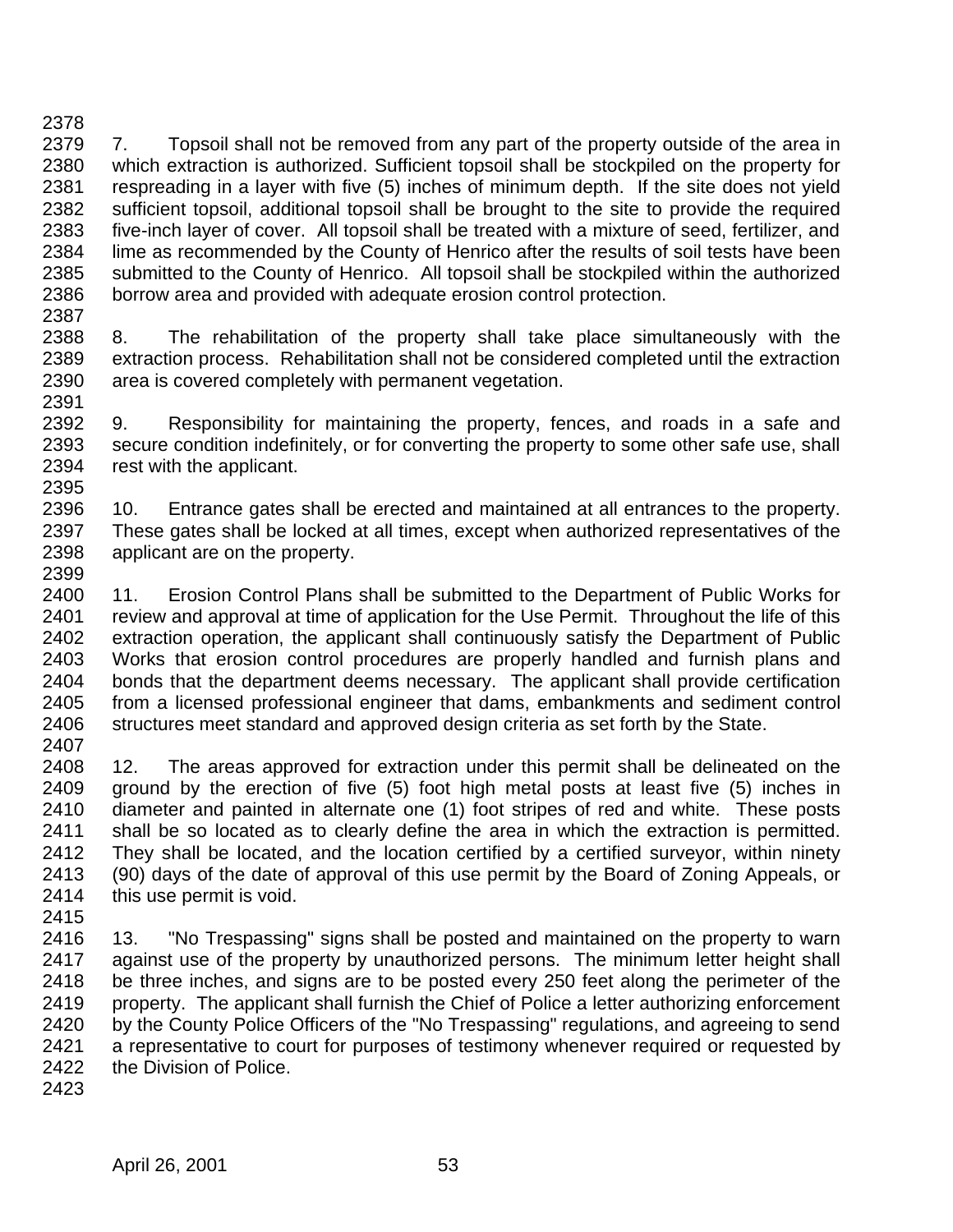14. Excavation operations shall be discontinued on said site by April, 30, 2002, and restoration accomplished not later than April 30, 2003 unless a new permit is applied for by not later than 60 days before the expiration of the permit, and is subsequently granted by the Board of Zoning Appeals. 

 15. A financial guaranty satisfactory to the County Attorney shall be posted with the Secretary of the Board of Zoning Appeals for extracting materials from 23.44 acres, in an amount of \$2,000.00 per acre for each disturbed acre of land included, for a total of \$46,880.00 guaranteeing that the land will be restored to a reasonably level and drainable condition with a minimum slope on the restored property being five to one or flatter. The guaranty may provide for the termination of the obligations after 30 days notice in writing. Such notice shall be served upon the principal and upon the obligee as provided by law for the service of notices. At the termination of the aforesaid 30 day notice to the principal, all authority of the principal under this use permit to extract materials, and work incident thereto shall cease, provided the applicant has not furnished another guaranty suitable to the County within said 30 days. The principal shall then proceed within the next ensuing 30 days following the termination of its authority under this use permit, to accomplish the complete restoration of the land as 2442 provided for under the terms of this permit. A notice of termination by such surety shall<br>2443 in no event relieve the surety from its obligation to indemnify the County of Henrico for a in no event relieve the surety from its obligation to indemnify the County of Henrico for a breach of the conditions of this use permit.

 16. The applicant shall furnish a certification each year, verifying that the guaranty is in effect, premiums have been paid, and the bonding company reaffirms its responsibility under the use permit conditions. This certification shall be submitted to 2449 the Board on April 30th of each year. 

 17. This permit does not become valid until the guaranty, required in condition No. 15, has been posted with the County, and necessary approval received. This must be accomplished within 30 days of the Board's action, or the action becomes invalid. 

 18. A progress report shall be submitted to the Board on April 30th of each year during the life of this permit. This progress report must contain information concerning how much property has been disturbed to date of the report, the amount of land left to be disturbed, and how much rehabilitation has been performed, and when and how the remaining amount of land will be rehabilitated, and any and all pertinent information about the operation that would be helpful to the Board.

 19. If, in the course of its preliminary investigation or operations, applicant discovers evidence of the existence of cultural or historical material or the presence on the site of significant habitat or an endangered species, it will notify appropriate professional or governmental authorities and provide them with an opportunity to investigate the site, and applicant will report the results of such investigation to the Planning Office. 

 20. The applicant shall comply with the Chesapeake Bay Preservation Act and all state and local regulations administered under such act applicable to the property and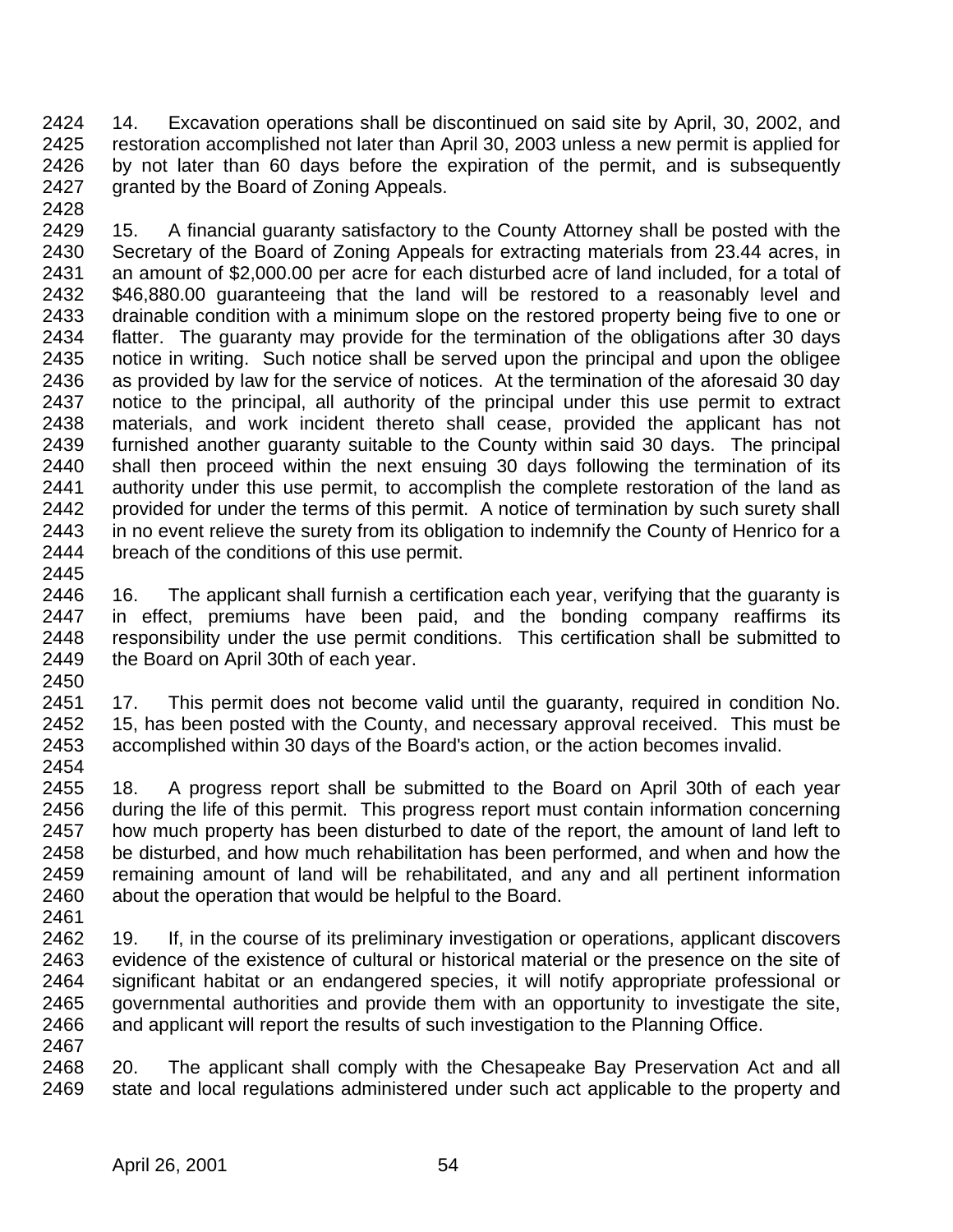shall furnish to the Planning Office copies of all reports required by such act or regulations. 

 21. In the event that an appeal of the Board's approval action is filed, all conditions requiring action on the part of the applicant within 90 days are considered satisfied if the required actions take place within 90 days of final action on the appeal process by the courts. 

 22. If the Virginia Department of Mines, Minerals and Energy determines that the use of this property constitutes a mine, the applicant shall obtain a mine license from the Division of Mineral Mining, Virginia Department of Mines, Minerals and Energy, within 90 days of such determination, or the use permit is void. 

2483 23. No offsite-generated materials shall be deposited on the site unless the materials 2484 and the plans for their placement have been approved by the Planning Office. and the plans for their placement have been approved by the Planning Office. 

 24. If the Virginia Department of Mines, Minerals and Energy determines that the use of this property constitutes a mine, a sign shall be posted at the entrance to the mining site stating the name of the operator, the Henrico use permit number, the Division of Mineral Mining mine license number, and the phone number of the operator. The sign shall be 12 square feet in area and shall be properly maintained. 

- 25. If the Virginia Department of Mines, Minerals and Energy determines that the use of this property constitutes a mine, all drainage and erosion and sediment control measures shall conform to the standards and specifications of the Mineral Mining Manual Drainage Handbook.
- 26. Failure to comply with any of the foregoing conditions shall automatically void this permit.

| 2500 | Affirmative:   | Balfour, Kirkland, McKinney, Nunnally, Wright | 5 |  |
|------|----------------|-----------------------------------------------|---|--|
|      | 2501 Negative: |                                               |   |  |
| 2502 | Absent:        |                                               |   |  |
| 2503 |                |                                               |   |  |

 The Board granted the request because it found the proposed use will be in substantial accordance with the general purpose and objectives of Chapter 24 of the County Code.

- **A 60-2001 MARTINE F. BUMGARNER** requests a variance from Section 24- 94 of Chapter 24 of the County Code to build an addition at 9621 Dove Hollow Lane (Dove Hollow) (Tax Parcel 50-15-B-25), zoned R-2AC, One-family Residence District (Conditional) (Brookland). The rear yard setback is not met. The applicant has 31 feet rear yard setback, where the Code requires 45 feet rear yard setback. The applicant requests a variance of 14 feet rear yard setback.
- 2515 Mr. Kirkland Anyone else wish to speak on this case? If you would, raise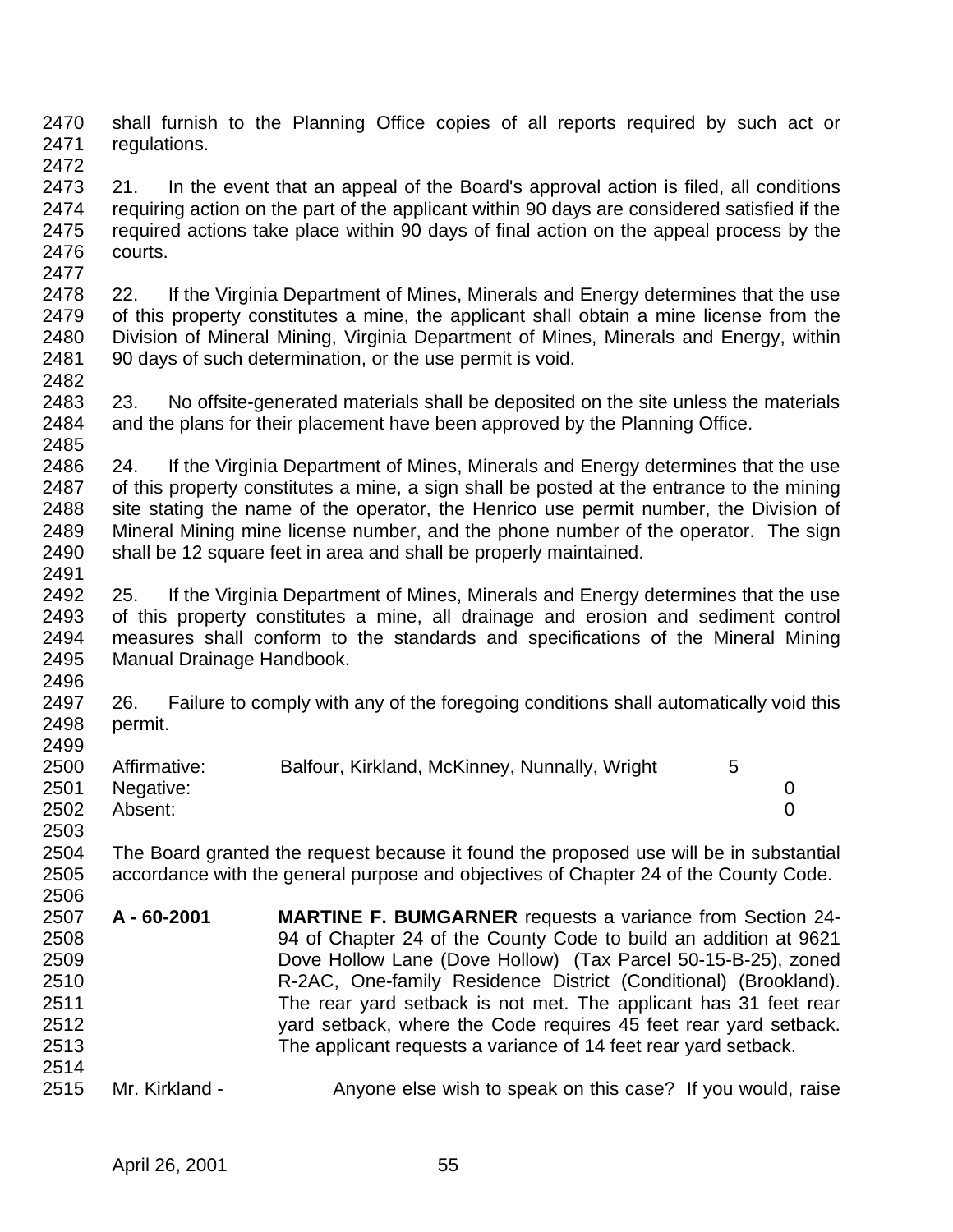your right hand and be sworn in.

- Mr. Blankinship Do you swear that the testimony you are about to give is the truth, the whole truth, and nothing but the truth, so help you God?
- Ms. Bumgardner Yes.
- Mr. Bumgardner Yes.
- Mr. Kirkland State your name for the record please. Have all your notices been turned in according to County Code. We have them in the file. Okay, state your case.
- Ms. Bumgardner Martine Bumgardner. Yes. We purchased our home in 1990 and originally we had the house set back 10 more feet than the rest of the properties, mainly because we had a lot of oak trees in the front. We wanted to preserve those, not knowing that we would be running into an issue with having to be 45 feet off the back line, which we didn't know. We knew about the easement and that's about all we knew, and there's a 15-foot easement in the back. We plan to add on, and with that, we would like to ask for a 15-foot variance so that we can do the addition that we're looking for. We're looking to put a family room on the back. We were asked about changing the orientation, but right now if we change the orientation, we would lose the kitchen windows at the bottom and the bathroom window at the top, as well as the electrical box running straight out. There's a power box that goes right out into a corner of our yard, so we would have to re-route all of those things, and I don't know how you would do that through the driveway or the house if we did the addition, making it change the orientation. I hope I haven't confused you.\
- 2543<br>2544 Mr. Wright- What's located to the rear of your property?
- Ms. Bumgardner Right now all there is, is property with several acres.
- 2548 Mr. Wright-<br>
It's just open land.
- Ms. Bumgardner It's just open land, and there is some wet area in the very back like a creek, so I don't know if anybody will be building back there.
- 2553 Mr. Wright- Is it wooded or just open?
- Ms. Bumgardner It's all wooded.
- Mr. Blankinship Put up photo 2 Susan. I was looking to the back.
- Ms. Bumgardner - I had taken some more pictures of myself, I don't know if you need those, to show the angle of where the electrical box is on our property.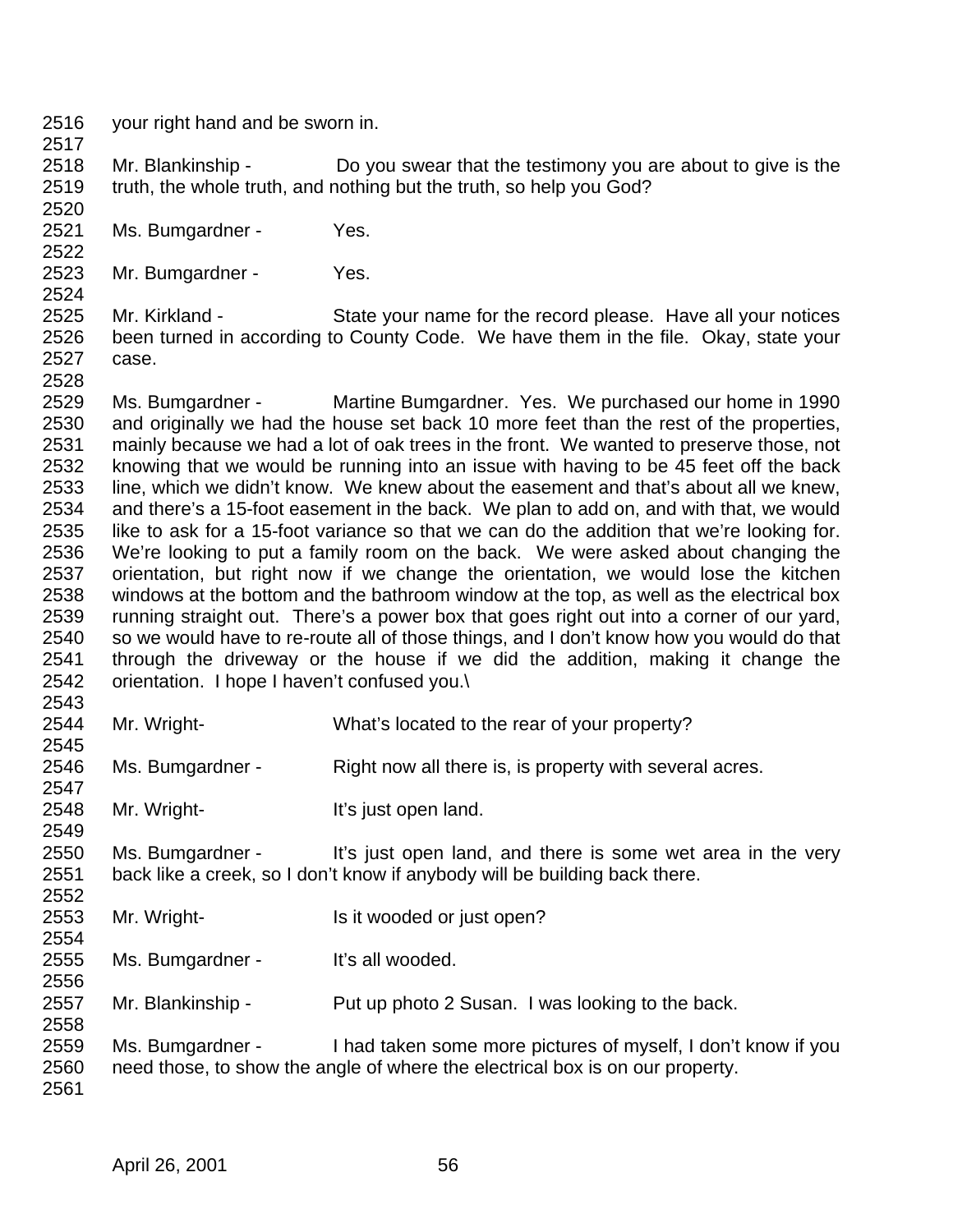Mr. McKinney- Ms. Bumgardner, did you and your husband figure he was going to do this, is the reason you didn't put a deck on the back of the house? Ms. Bumgardner - Excuse me? Mr. McKinney- Did you and your husband decide you were going to put the addition on the back? Is that the reason there's no deck on the back of the double door? Ms. Bumgardner - Yes. That's right, yes sir. We've been for some time debating on what kind of an addition, and then also to get the financing of course, so that's why we've never put any deck or any stairs or anything. 2575 Mr. McKinney- Is this a Bumgardner brick job? Ms. Bumgardner - Yes, my husband's a subcontractor, so that's right. 2579 Mr. Kirkland - Any other questions by Board members? Anyone else with to speak on this case? That concludes the case, ma'am. After an advertised public hearing and on a motion by Mr. McKinney, seconded by Mr. Wright, the Board granted your application A-60-2001 for a variance to build an addition at 9621 Dove Hollow Lane (Dove Hollow) (Tax Parcel 50-15-B-25). The Board granted the variance subject to the following condition: 1. Only the improvements shown on the plan filed with the application may be constructed pursuant to this approval. No substantial changes or additions to the layout may be made without the approval of the Board of Zoning Appeals. Any additional improvements shall comply with the applicable regulations of the County Code. 2593 Affirmative: Balfour, Kirkland, McKinney, Nunnally, Wright 5 Negative: 0 Absent: 0 The Board granted this request, as it found from the evidence presented that, due to the unique circumstances of the subject property, strict application of the County Code would produce undue hardship not generally shared by other properties in the area, and authorizing this variance will neither cause a substantial detriment to adjacent property nor materially impair the purpose of the zoning regulations. Mr. Kirkland - Next case. **A - 61-2001 ANN BERRY** requests a variance from Section 24-95(k) of Chapter 24 of the County Code to allow an existing dwelling to remain at 2300 Ginter Street (Park View) (Tax Parcel 94-15-13-16), zoned R-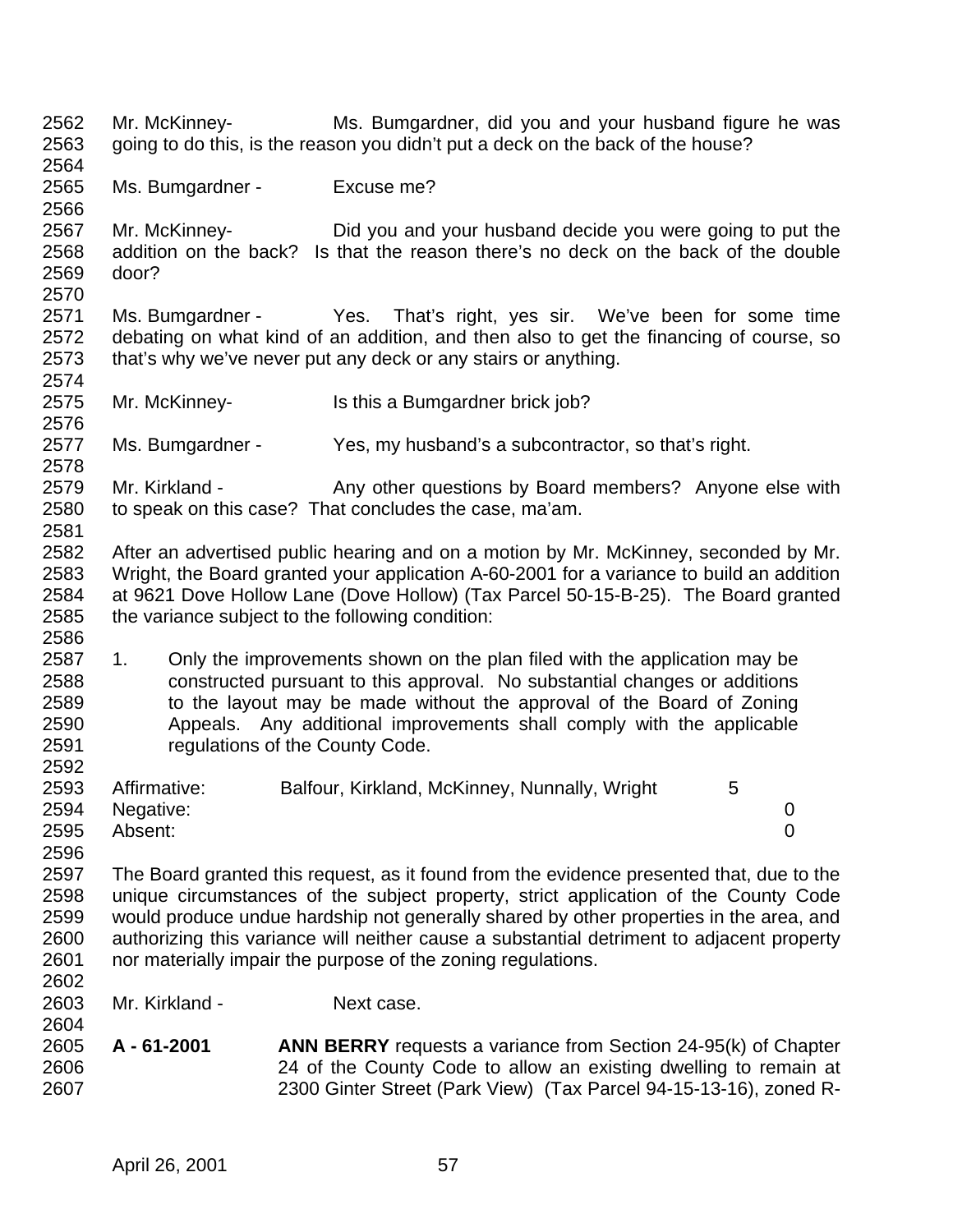- 4, One-family Residence District (Brookland). The minimum side yard setback is not met. The applicant has 5 feet minimum side yard setback, where the Code requires 10 feet minimum side yard setback. The applicant requests a variance of 5 feet minimum side yard setback.
- Mr. Blankinship Mr. Chairman, before we go on, let me mention that the staff report notes that the applicant also applied for a vacation of 5 feet of right-of-way that was granted yesterday by the Board of Supervisors.
- 2618 Mr. Kirkland Thank you sir. Anyone else wish to speak on this case? Ma'am, if you would, raise your right have and be sworn in.
- Mr. Blankinship Do you swear that the testimony you are about to give is the truth, the whole truth, and nothing but the truth, so help you God?
- Mr. Kirkland State your name for the record. Has everyone been notified according to County Code? You've got them in? Then proceed with the case.
- 2627 Ms. Berry Ann Berry. Yes sir. This is a house that was built in about 1942. We purchased it in 1962, and I believe it was surveyed at that time, and we seem to remember that the survey stakes included the house well within the property, as well as shrubbery and trees and backyard picket fence. So in 1993, we wanted to close in our side porch and build a little extension, which would be a bay area. It was a 25-inch extension, so our builder drew his plan according to the plat that was furnished me by the County, and his building permit was approved, and he built this, and we believe it was a very nice addition that would be an asset to the neighborhood. It certainly added to the comfort and the appearance of the house. So earlier this year, we got a sales contract on the house, and when we were ready to close, the survey showed that we were over our property line, and so we're request a variance that would allow the house to stand where it is with the addition. You can see the little extension of the bay area. It was only a 25-inch extension. So that we can proceed with the sale of the house and close on it, the closing was really set for March 30, but of course it's been delayed.
- 

- Mr. Kirkland- Ms. Berry, I've read into this case, and I see that one of the problems you've had, is that in all of Lakeside, Wilson Road had a 60-foot right-of-way, and that's what caused the problems, and that's why you went for the vacation, so that was an unusual situation.
- 
- Mr. Blankinship You can see in the photo there, there's plenty of side yard here. What that property line is doing right up against the house, nobody seems to know.
- Mr. Wright- Who owns that area?
-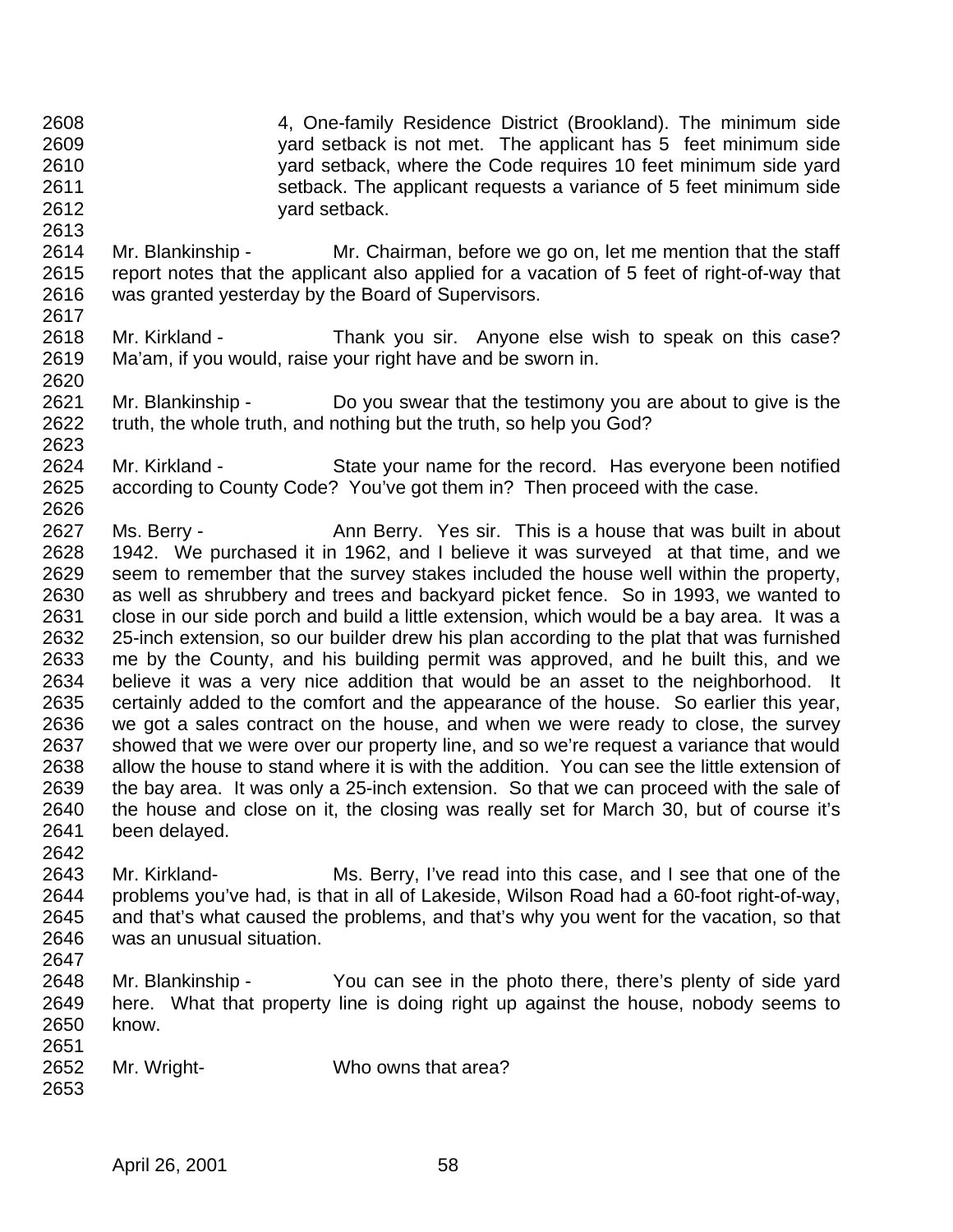Mr. Blankinship - It's the right-of-way; it's County right-of-way. Mr. Wright- The yard is County right-of-way? Mr. Blankinship - All the way over to the main part of the house, until yesterday, with the bay extending out into it. Today you've got 3 feet between the bay and the right-of-way line. Mr. McKinney- Well if they granted that yesterday, does she need this variance? Mr. Blankinship - Yes, because the setback is greater. She spoke with real property about vacating more right-of-way, but they preferred not to vacate so much, 2667 just to vacate what was necessary and then use the variance for the balance. 2669 Mr. Kirkland - Any other questions by Board members? Mr. Wright- At least she's got some comfort that the bay is not in the street. Ms. Berry - Actually, from the edge of the bay to the beginning of the surface road, is about 21 feet. 2677 Mr. Kirkland - Any other questions by Board members? Anyone else wish to speak? Ma'am, that concludes the case. After an advertised public hearing and on a motion by Mr. McKinney, seconded by Mr. Nunnally, the Board **granted** your application **A-61-2001** for a variance allow an existing dwelling to remain at 2300 Ginter Street (Park View) (Tax Parcel 94-15-13-16). The Board granted the variance subject to the following condition: 1. This variance applies only to the side yard setback requirements for the existing house as shown on the plat submitted with the application. Any additional improvements shall comply with the applicable regulations of the County Code. 2689 Affirmative: Balfour, Kirkland, McKinney, Nunnally, Wright 5 Negative: 0 Absent: 0 The Board granted this request, as it found from the evidence presented that, due to the unique circumstances of the subject property, strict application of the County Code would produce undue hardship not generally shared by other properties in the area, and authorizing this variance will neither cause a substantial detriment to adjacent property nor materially impair the purpose of the zoning regulations.